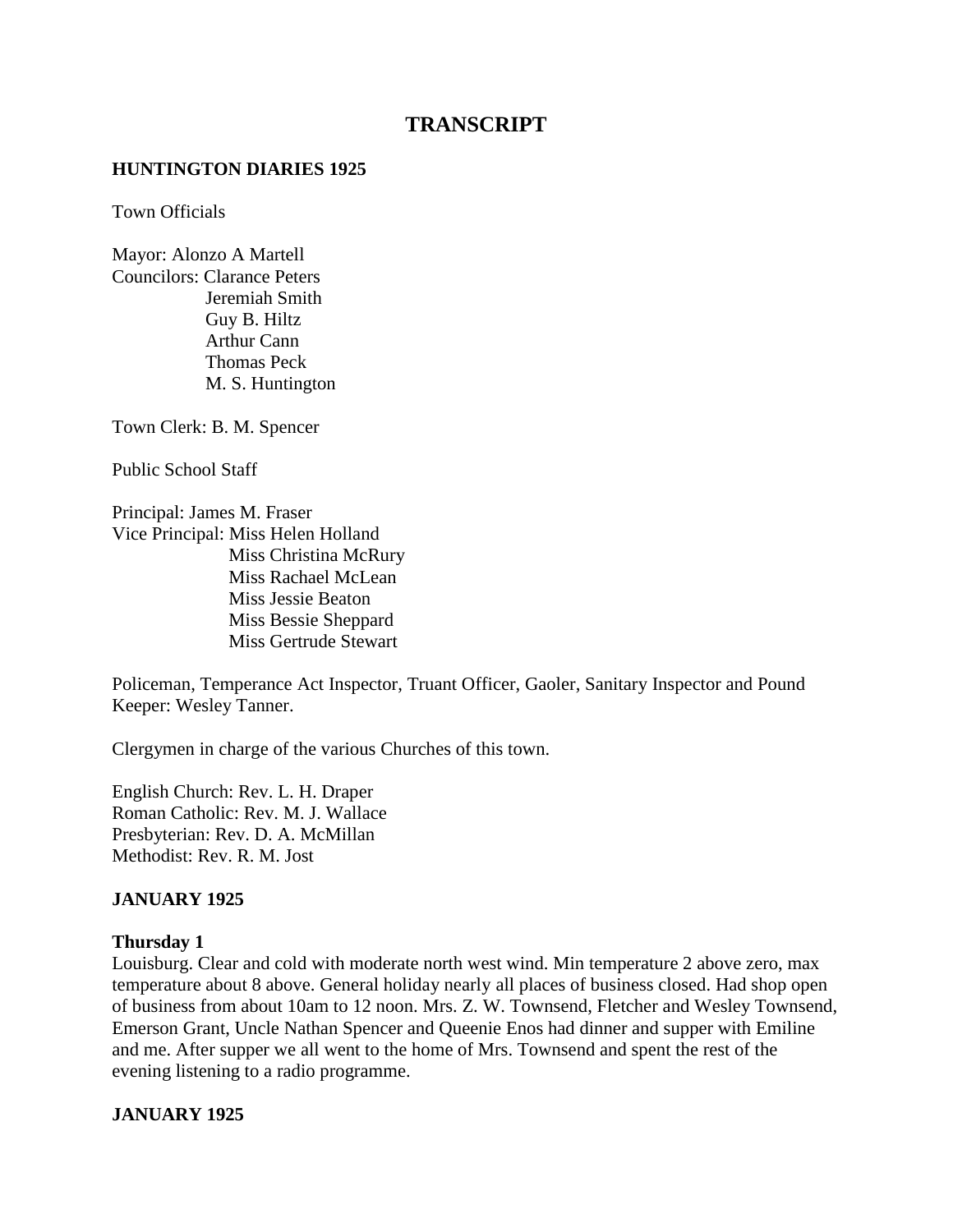### **Friday 2**

Louisburg. Clear and cold. Wind north. Min temperature 3 above zero.

# **JANUARY 1925**

### **Saturday 3**

Louisburg. Cloudy. Moderately cold in the morning. Mild in the afternoon and evening. Wind southwest changing to south and south east. Storm threatening.

### **JANUARY 1925**

### **Sunday 4**

Louisburg. Rained heavily in the morning. Stopped raining in the early part of the day. Partly clear in the afternoon. Wind southerly changing to westerly. Light frost at night. Ground which was partly covered with snow now entirely bare. At 8:30pm attended and took part in sacred concert in Presbyterian Church. Sang solo "My God and Father while I stray". Attended service in the Methodist Church at 11am and 7pm. Preacher Rev. R. M. Jost.

### **JANUARY 1925**

### **Monday 5**

Louisburg. Cloudy and mild. Partly clear in the afternoon. Light westerly wind.

### **JANUARY 1925**

### **Tuesday 6**

Louisburg. Clear and mild. United "week of prayer" service began in the Methodist Church at 7:30pm. Services conducted by Rev. R. M. Jost (Methodist) and Rev. D. A. McMillan (Presbyterian). Sermon by Mr. McMillan. Above service to be held alternately in the Methodist and Presbyterian Churches during the week ending on Friday night in the Presbyterian Church.

# **JANUARY 1925**

### **Wednesday 7**

Louisburg. Cloudy and chilly with light fall of snow in the morning. Clear in the afternoon. Strong north east wind. Snow fall about ½ inch.

### **JANUARY 1925**

### **Thursday 8**

Louisburg. Cloudy. Snow began to fall at about 1pm and continued moderately until about 6pm. Snow fall about 3 inches. Cleared at night. Wind south-south east changing to northwest at night. Attended meeting of Town Council at 7:30pm.

# **JANUARY 1925**

### **Friday 9**

Louisburg. Clear and moderately cold. Wind northwest.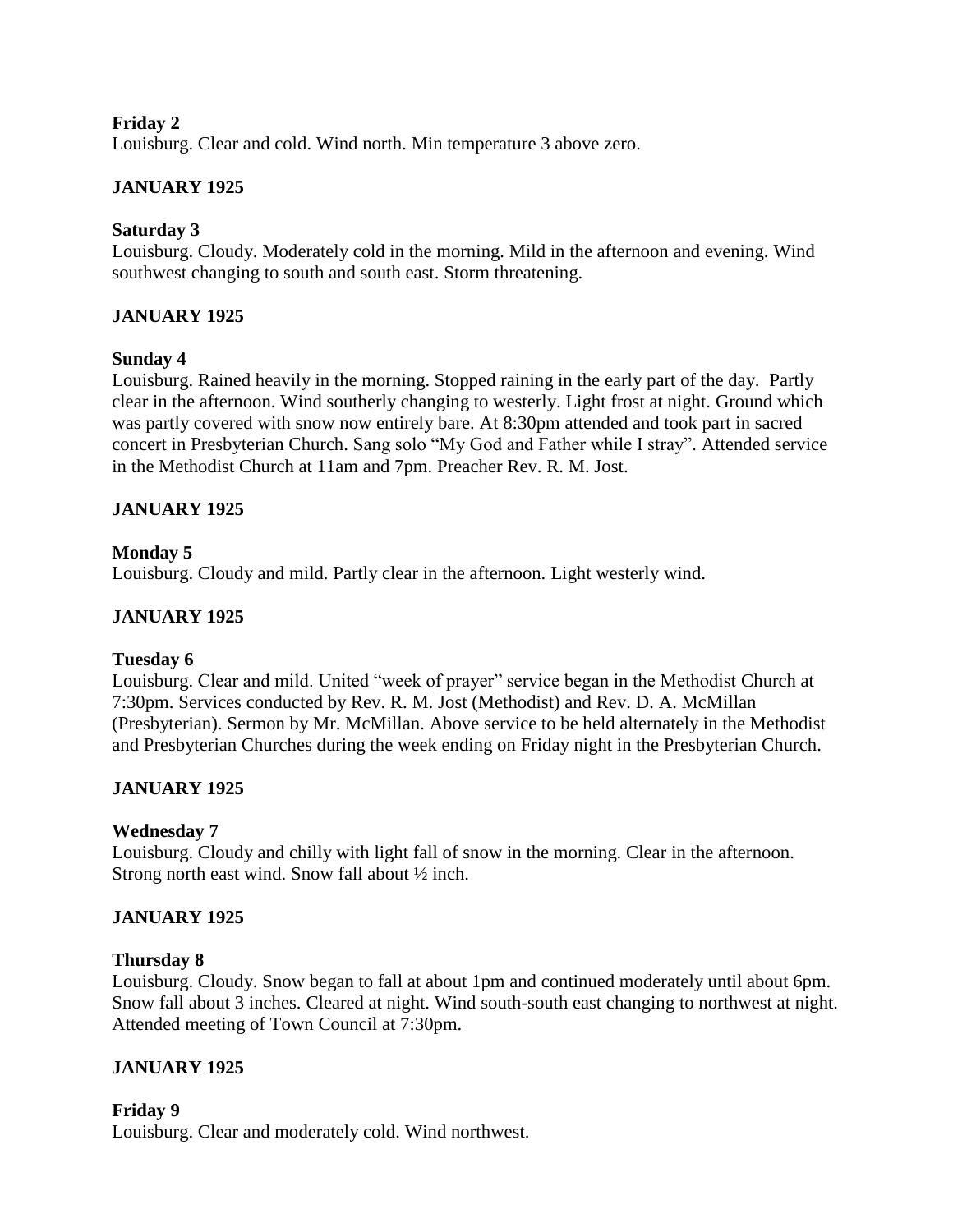# **JANUARY 1925**

### **Saturday 10**

Louisburg. Clear and moderately cold. Wind northwest.

### **JANUARY 1925**

### **Sunday 11**

Louisburg. Snowed moderately all day. Wind north east increasing to ta strong breeze. Snow fall about 4 inches. Min temperature am 6 above zero. Biggest snow storm so far this season. Attended service in the Methodist Church at 11am and 7pm. Preacher at morning service, Rev. R. M. Jost, the regular pastor. Evening service, Rev. D. A. McMillan (Presbyterian). Mr. Jost occupying the Presbyterian pulpit in the evening.

### **JANUARY 1925**

### **Monday 12**

Louisburg. Clear and moderately cold. Wind northerly. Min temperature am 9 above zero. Moderately cold during the day. Cold at night. Not enough snow for good sleighing. Waggons and sleighs both in use on the streets. Death of Alexander McDonald (Havenside) aged about 78.

### **JANUARY 1925**

### **Tuesday 13**

Louisburg. Cloudy and cold in the morning. Mild during the day. A light fall of snow in the afternoon which turned to rain at about 4pm. Rained heavily during the night and thawed off nearly all the snow.

# **JANUARY 1925**

### **Wednesday 14**

Louisburg. Clear and mild with strong westerly wind. Streets very icy and slippery. Attended choir practice in the Methodist Church at 9pm.

### **JANUARY 1925**

### **Thursday 15**

Louisburg. Partly clear and very cold with fresh north west wind. Temperature as follows: 9am, zero, noon, 2 below, 4 to 6pm, 4 below, 10pm, 2 above. Attended funeral of the late Alexander McDonald at 2pm. Service conducted at his late residence by Rev. D. A. McMillan. Interment in Presbyterian cemetery. Dominion Coal Company tug " Cruizier" arrived from Halifax at about 10pm. Will likely remain here for the winter season to attend to the docking of shipping. Attended meeting of Town Council at 7:30pm.

### **JANUARY 1925**

**Friday 16**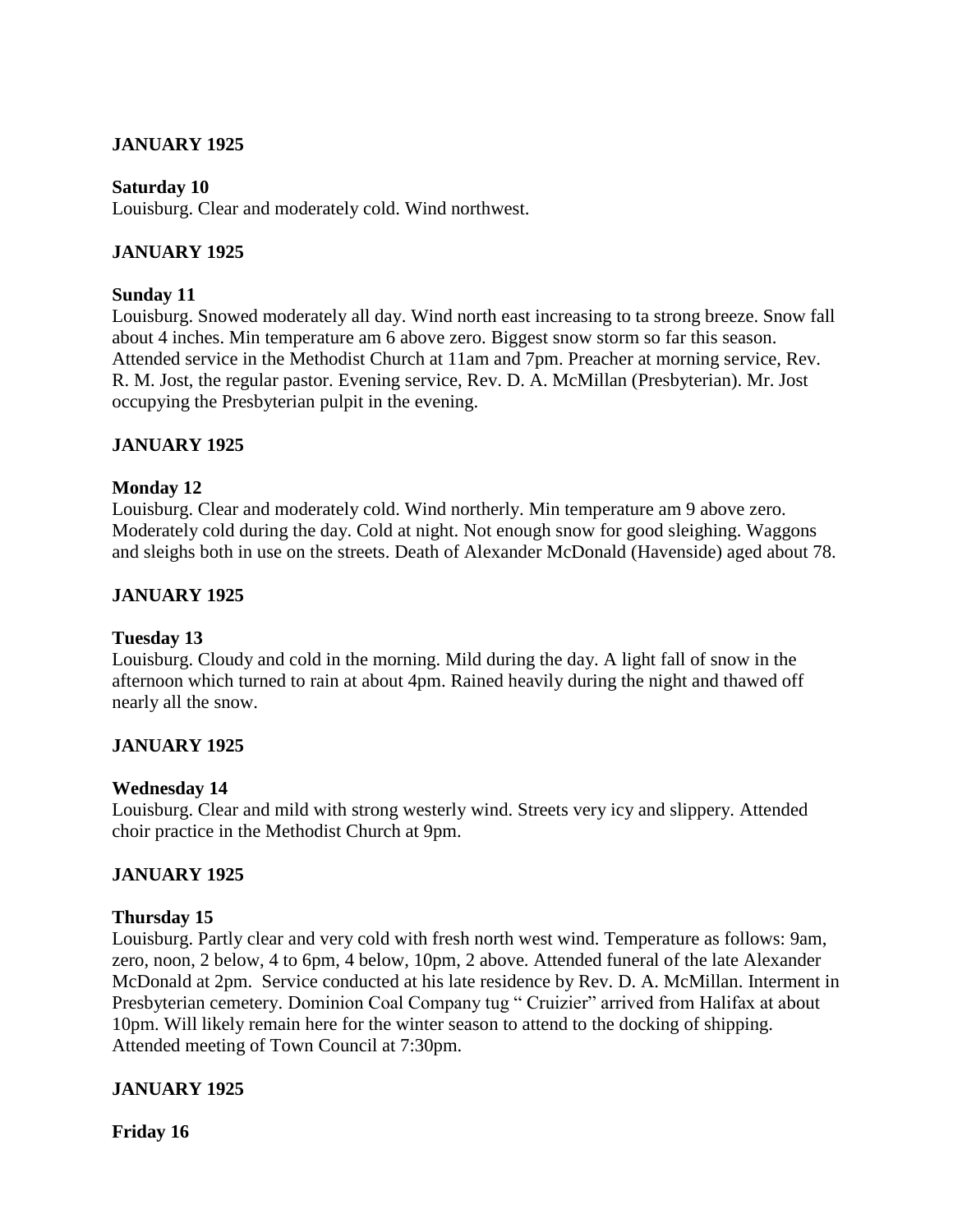Louisburg. Clear and cold with light north west wind. Min temperature am 1 below zero, pm 4 below. Max temperature about 8 above. Announced that steamer "Lingan" which is at present at North Sydney is due to arrive here tonight to complete loading cargo of coal. Ice conditions at Sydney being so bad that it was considered dangerous to have her remain there any longer. Several train loads of coal arrived during the evening and night for shipment on board the "Lingan". First coal train to arrive with coal for shipment over Louisburg pier since last spring.

# **JANUARY 1925**

### **Saturday 17**

Louisburg. Snow storm in the early morning. Stopped snowing at about 8:30am. Cloudy and mild during the day. Snow fall about 5 inches. Heaviest snow fall so far this season. Enough snow for good sleighing on level roads. Southeast gale in the morning. Wind moderated in the early part of the day and changed to north west. Steamer "Lingan" (Capt. Reside) arrived from North Sydney to complete loading cargo of coal owing to ice conditions at Sydney. The "Lingan" is the first steamer to arrive here for cargo of coal since coal shipping stopped here last spring.

# **JANUARY 1925**

# **Sunday 18**

Louisburg. Clear and very cold with light northwest wind. Thermostat registered near the zero mark all day and dropped to 6 below early in the evening and to 15 below before midnight. Cable steamer "Cyrus Field" arrived in the afternoon and anchored in the stream. Attended service in the Methodist Church at 11am and 7pm. Preacher, Rev. R. M. Jost.

# **JANUARY 1925**

# **Monday 19**

Louisburg. Clear and very cold with light north west wind. Min temperature am 18 below zero. Max temperature 2 above. Harbour all frozen over. Steamer "Lingan" finished loading cargo of coal and sailed for Halifax at about 4 pm.

# **JANUARY 1925**

### **Tuesday 20**

Louisburg. Clear and very cold. Light north west changing to north east in the afternoon. Min temperature am 14 below zero. Mercury kept near the zero mark all day but raised to 10 above at 10:30pm. Calvin Presbyterian Church, Louisburg by a majority of 51 decides to enter the Union of Presbyterian, Methodist and Congregational Churches. Vote stood 67 for and 16 against. Rev. D. A. McMillan, Pastor. Began storing ice.

# **JANUARY 1925**

# **Wednesday 21**

Louisburg. Snow began to fall in the early morning and continued snowing moderately nearly all day. Light north east wind changing to north west. Mild. Snow fall about 4 inches. Attended choir practice in the Methodist Church at 9pm.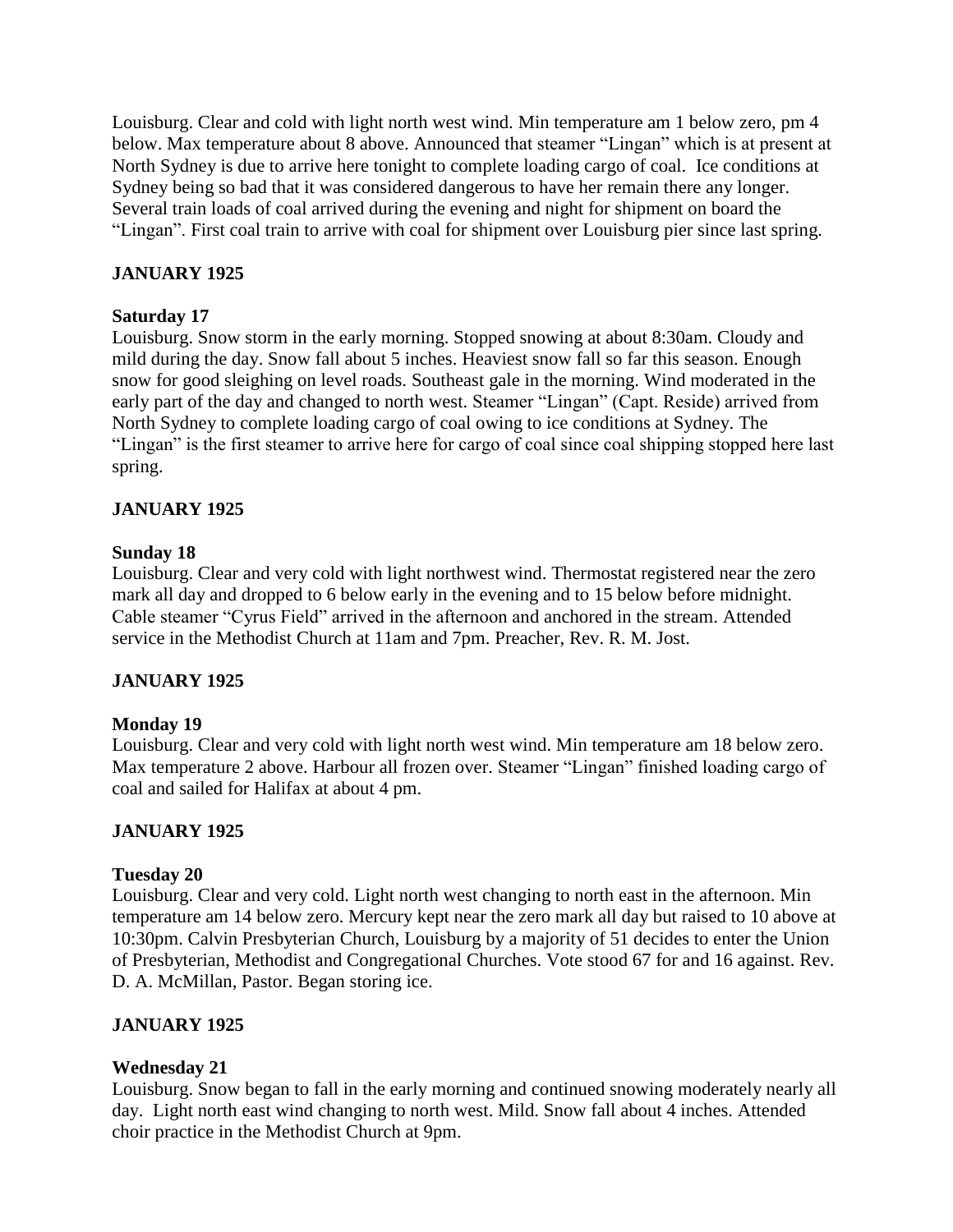# **JANUARY 1925**

#### **Thursday 22**

Louisburg. Cloudy and mild with light snow squalls. Wind west changing to south west. Steamer "Canadian Prospector" arrived in the forenoon and began loading part cargo of steel products. Steamer "Hochelaga" arrived in the evening for cargo of coal. Death of infant son of Mr. and Mrs. Malcolm McLeod. Sydney Post published results of Church union vote in Baddeck Presbyterian Church as follows: For union, 149, against, 72. Rev. John McKinnon Pastor.

### **JANUARY 1925**

### **Friday 23**

Louisburg. Cloudy and mild in the morning becoming very blustery in the forenoon and continuing squally all day. Light south west wind in the morning changing to north west and increasing to a strong breeze. Thermometer which registered 30 in the morning, reached the zero mark at 7pm. Cold during the night. Steamer "Hochelaga" finished loading cargo of coal and sailed. Attended funeral of infant son of Mr. and Mrs. Malcolm McLeod at 2pm. Service held at the home of William Phalen by Rev. D. A. McMillan. Interment in the Presbyterian cemetery.

### **JANUARY 1925**

#### **Saturday 24**

Louisburg. Clear and very cold with strong north west wind which moderated in the evening. Min. temperature AM 4 below zero. Min. temperature AM 4 below zero. Max. temperature about 2 above. Steamer "Canadian Prospector" finished loading part cargo of steel products and sailed during the night. Total eclipse of the sun. Visible here as a partial eclipse from about 8:30 AM to about 11 AM. Sun about 90 per cent covered. Visible as a total eclipse in part of the New England States as far west as the Great Lakes.

### **JANUARY 1925**

### **Sunday 25**

Louisburg. Clear and cold with light westerly wind. Min. temperature AM 2 below zero. PM about 10 above. Steamer "Watuku" arrived at about 10 PM for cargo of coal. Attended service in the Methodist Church at 11 AM and 7 PM. Preacher Rev. R. M. Jost.

### **JANUARY 1925**

### **Monday 26**

Louisburg. Clear and moderately cold in the morning. Mild during the day. Cloudy in the evening. Light northwest wind. Min temperature am about 15 above zero. British steamer "Willaston" arrived at about 9pm for cargo of steel products. The "Willaston" is in a disabled condition and will have to undergo repairs before loading cargo.

### **JANUARY 1925**

**Tuesday 27**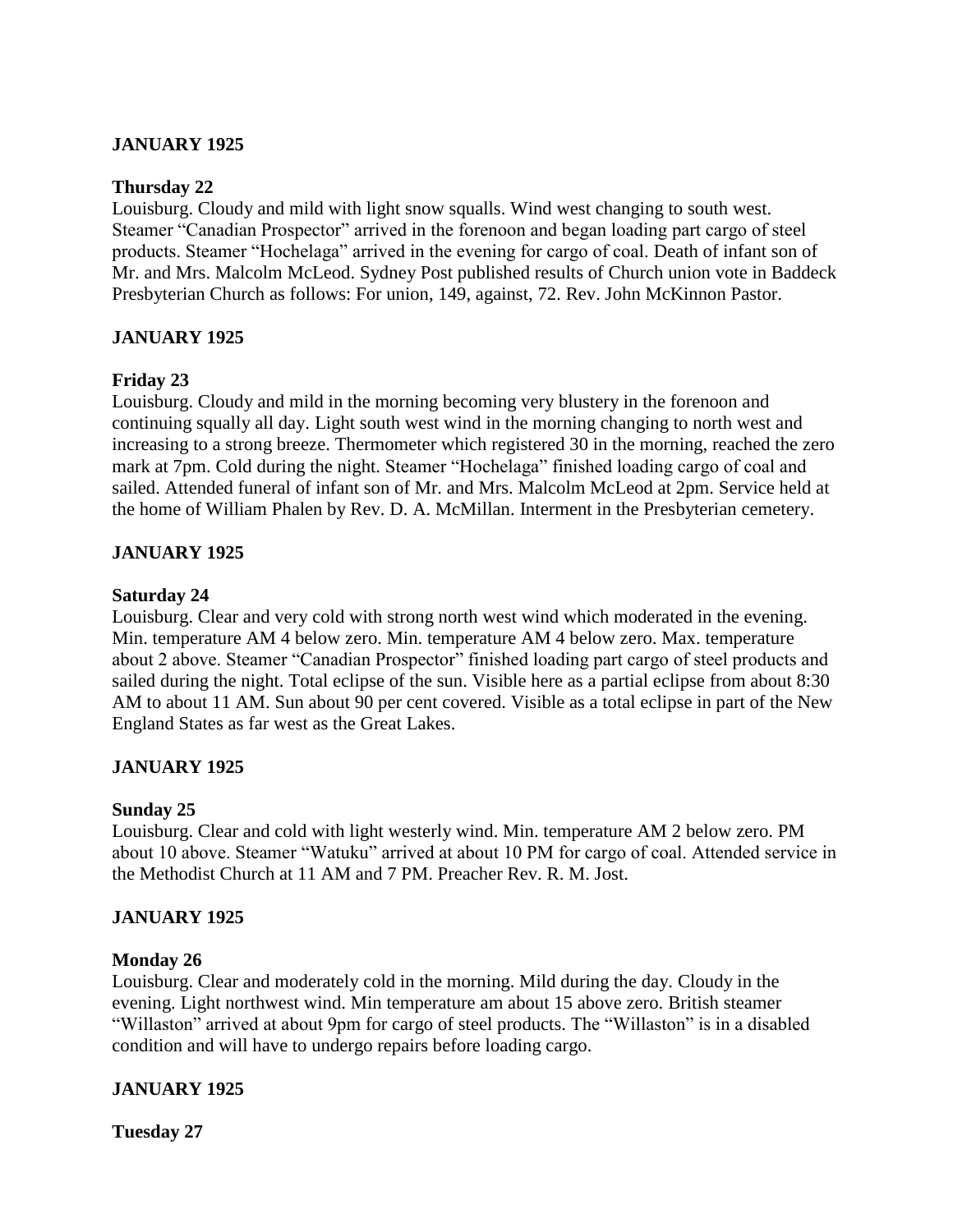Louisburg. Light snow fall in the early morning. Cloudy and mild during the forenoon. Snow squalls in the afternoon and evening. Wind northerly. Cold at night. Snow fall about 3 inches. Min temperature am about 25 above zero, pm about 8 above. Norwegian steamer "Idefjord" arrived and bunkered. Steamer "Sable I" arrived at noon for bunker coal. Steamer "Watuka" finished loading cargo of coal and anchored in the stream. Nominations for Mayor and three councillors were filed as follows: for Mayor, A. A. Martell, for councillors, G. B. Hiltz, Jeremiah Smith and Arthur Cann.

# **JANUARY 1925**

### **Wednesday 28**

Louisburg. Cloudy in the morning. Cleared during the forenoon. Very cold with strong northeast wind. Min temperature am an pm 2 below zero. Max temperature 6 above. St. Andrew's Presbyterian Church, Sydney decides to enter the United Church of Canada by a majority of 188. Vote stood 607 for and 419 against. Attended choir practice in the Methodist Church at 9pm.

# **JANUARY 1925**

### **Thursday 29**

Louisburg. Remarkably clear with light variable wind. Min temperature am 9 below zero, pm about 5 above. Max temperature 31. Nfld steamer "Kyle" arrived in the forenoon with passengers and freight from Nfld. First trip to this port of the "Kyle" this season. Steamer "Hochelaga" arrived in the evening for cargo of coal. Steamer "Willaston" which arrived here on last Monday in a damaged condition began loading part cargo of steel products.

# **JANUARY 1925**

### **Friday 30**

Louisburg. Cloudy. Snow began to fall at about 9am and continued for about 2 hours and turned to rain. Rained and drizzled for a short time. Cloudy in the afternoon. Snow fall about 2 inches. Strong southeast wind changing to southwest at night and increasing to a heavy gale.

# **JANUARY 1925**

### **Saturday 31**

Louisburg. Partly clear and moderately cold with strong south west wind which moderated in the afternoon. Min temperature pm about 10 above zero. Steamer "Hochelaga" sailed with cargo of coal. Nfld steamer "Kyle" sailed at about 4am to go to the assistance of the British steamer "Dunston" reported off the coast with a broken propellor and drifting helplessly among the ice. Later, it was reported that the "Kyle" had picked up the "Dunston" and was heading for Louisburg with her in tow.

### **FEBRUARY 1925**

### **Sunday 1**

Louisburg. Snow storm in the early morning. Stopped snowing early in the forenoon. Cloudy and mild during the day. Wind south west changing to north west and north east. Snow fall about 1 inch. Min temperature pm about 5 above zero. Nfld steamer "Kyle", Capt. Cross arrived at about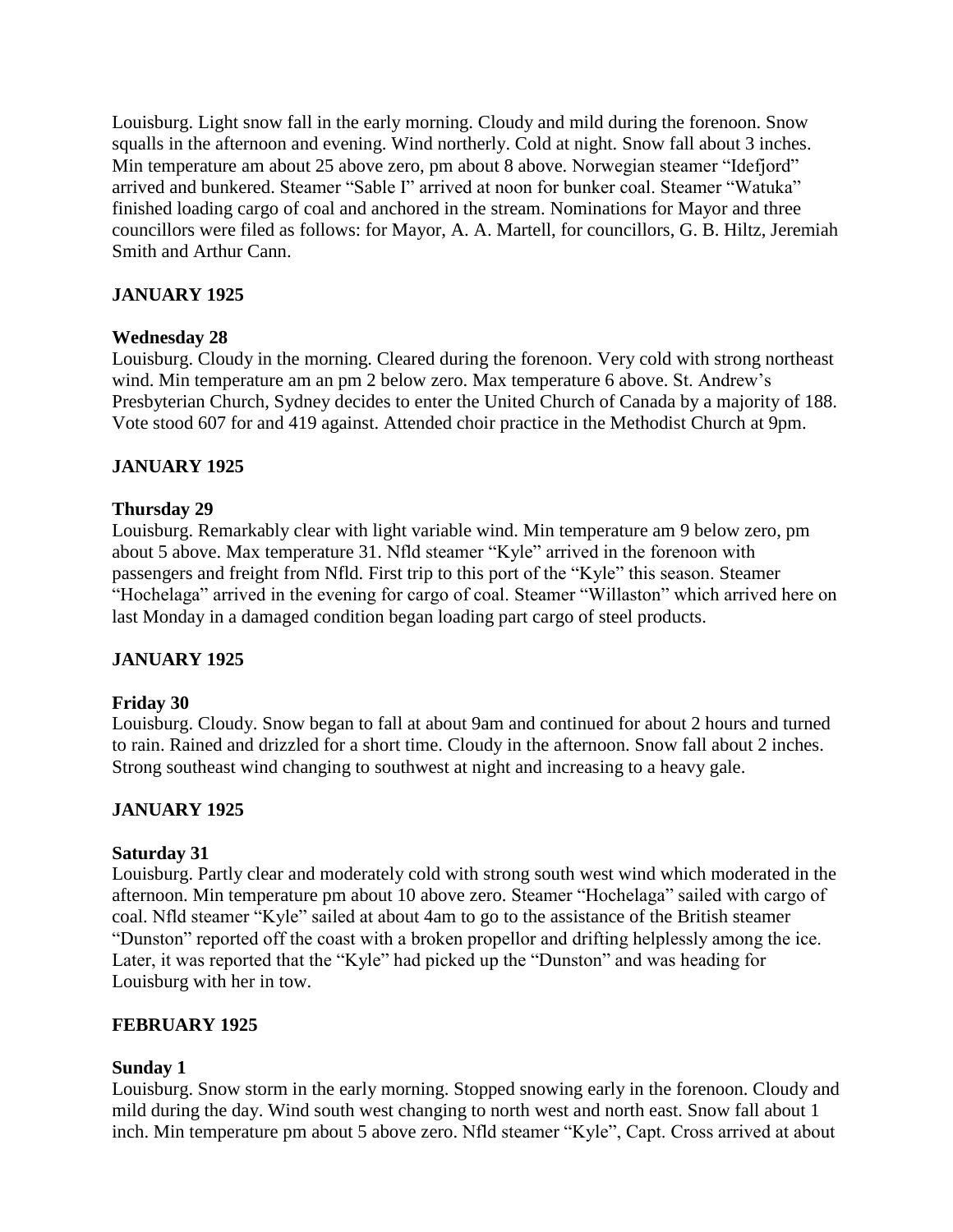8am with Brithish steamer "Dunston", Capt. \_\_ in tow. The "Kyle" located yesterday morning the "Dunston" off Scateri Island and after considerable difficulty, got a line on board of her and headed for Louisburg. Government steamer "Montcalm", Capt. Robson arrived from North Sydney. Attended service in the Methodist Church at 11am and 7pm. Preacher, Rev. R. M. Jost.

### **FEBRUARY 1925**

### **Monday 2**

Louisburg. Clear and moderately cold with light variable wind. Min temperature am 2 below zero. Steamer "Sable I" arrived, bunkered and sailed.

### **FEBRUARY 1925**

### **Tuesday 3**

Louisburg. Snow storm during the early morning. Stopped snowing at about 7am. Snow fall about 6 inches. Strong north east wind. Snow badly drifted. Very cold and raw. Min temperature 2 above zero. Steamer "Kyle" arrived in the evening from Nfld with passengers and freight. Town elections. The following were declared elected all by acclamation. For Mayor, A. A. Martell, for councillors, G. B. Hiltz, Jeremiah Smith and Arthur Cann.

### **FEBRUARY 1925**

#### **Wednesday 4**

Louisburg. Partly clear and moderately cold. Wind north east. Attended choir practice in the Methodist Church at 9pm.

### **FEBRUARY 1925**

### **Thursday 5**

Louisburg. Rainy and drizzily all day. All out of doors covered with glitter. Wind east and north east. Steamer "Kyle" sailed with passengers and freight for Nfld. Attended meeting of Town Council at 7:30pm.

### **FEBRUARY 1925**

### **Friday 6**

Louisburg. Clear and mild with light north west wind. Min temperature am 26 above, min temperature pm about 15. Max temperature 35. Steamer "Willaston" which arrived here on Jan. 26<sup>th</sup> in a damaged condition having undergone repairs and loaded part cargo of steel products, sailed today.

### **FEBRUARY 1925**

### **Saturday 7**

Louisburg. Clear and mild with light westerly wind. Min temperature am 14 above zero. Very mild during the day. Light frost at night. Death of John J. Ross, age about 75 years.

### **FEBRUARY 1925**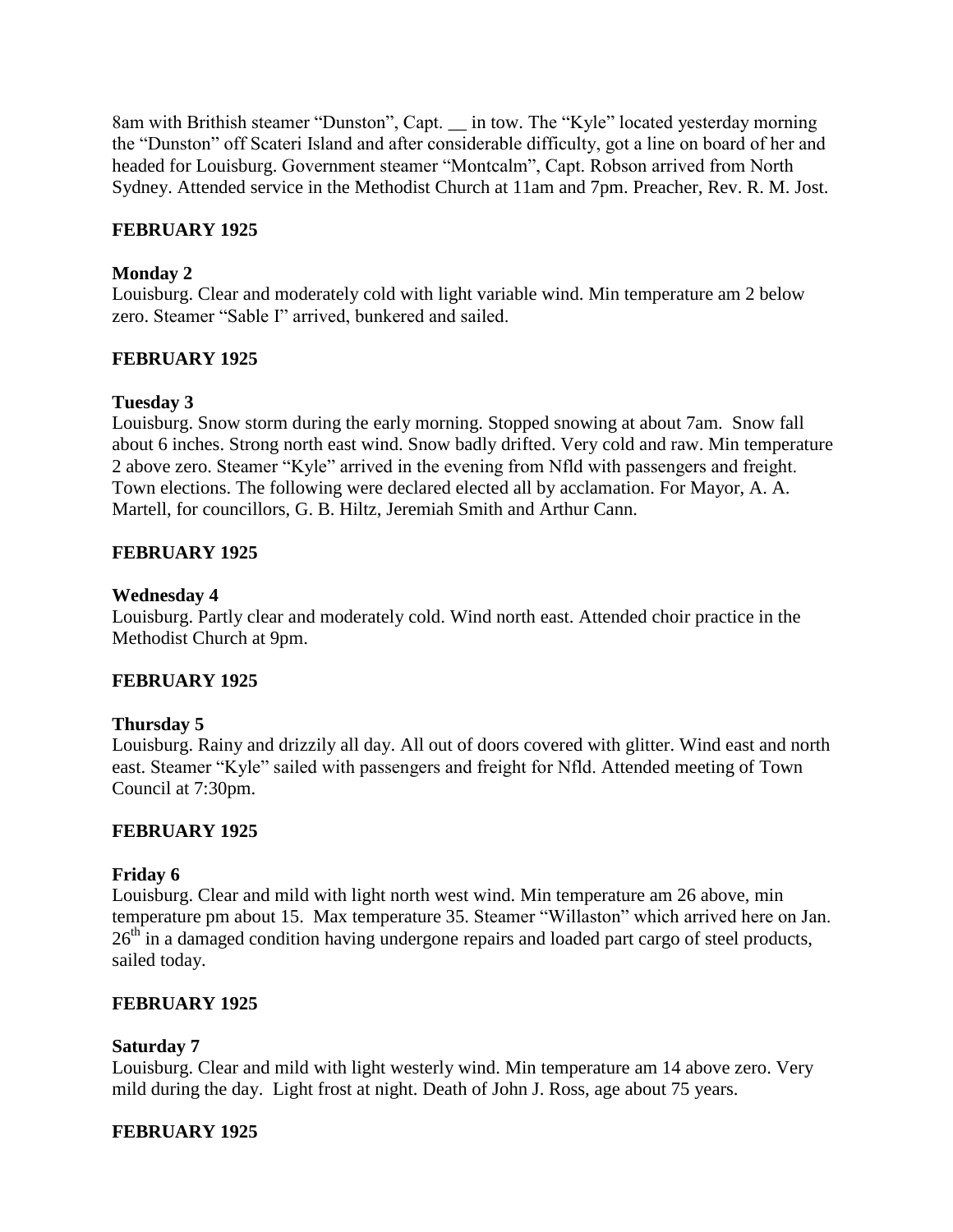### **Sunday 8**

Louisburg. Clear and mild with light westerly wind. A perfect day. Max temperature about 50. Steamer "Dunston" which lost her propellor off this coast and was towed to this port by S. S. "Kyle" on Feb.  $1<sup>st</sup>$ , sailed today having completed repairs during her stay here. Nfld steamer "Kyle" arrived here at about 5:30pm with passengers and freight. Attended service in the Methodist Church at 11am and 7pm. Preacher, Rev. R. M. Jost.

# **FEBRUARY 1925**

# **Monday 9**

Louisburg. Cloudy and mild during the morning and afternoon. Clear at noon. Light variable wind. Funeral of the late John J. Ross at 11am. Service at the house conducted by Rev. D. A. McMillan. Interment at Catalone Cemetery. Steamer "Hochelaga" arrived in the evening and began loading cargo of coal.

# **FEBRUARY 1925**

### **Tuesday 10**

Louisburg. Cloudy and very mild. Nfld steamer "Kyle" sailed in the early morning for Port-Au-Basques, Nfld with passengers and freight.

### **FEBRUARY 1925**

### **Wednesday 11**

Louisburg. Very mild and foggy with light south west wind. Steamer "Hochelaga" sailed in the morning with cargo of coal. Attended choir practice in the Methodist Church at 9pm.

# **FEBRUARY 1925**

### **Thursday 12**

Louisburg. Very foggy and mild with light south west wind. Occasional showers in the afternoon and evening. Streets very slushy and wet. Nfld steamer "Kyle" arrived in the forenoon with passengers and freight.

### **FEBRUARY 1925**

# **Friday 13**

Louisburg. Rained nearly all day with wind south west. Foggy and mild. Streets very slushy. Light frost at night. Nfld steamer "Kyle" sailed in the forenoon with passengers and freight for Nfld.

### **FEBRUARY 1925**

### **Saturday 14**

Louisburg. Clear and mild with moderate south west and west wind. Min temperature pm about 24 above zero. Government steamer "Montcalm" which has been at this port since Feb 1 sailed today for North Sydney. Steamer "Lingan", Capt. Reside, arrived shortly after noon to load cargo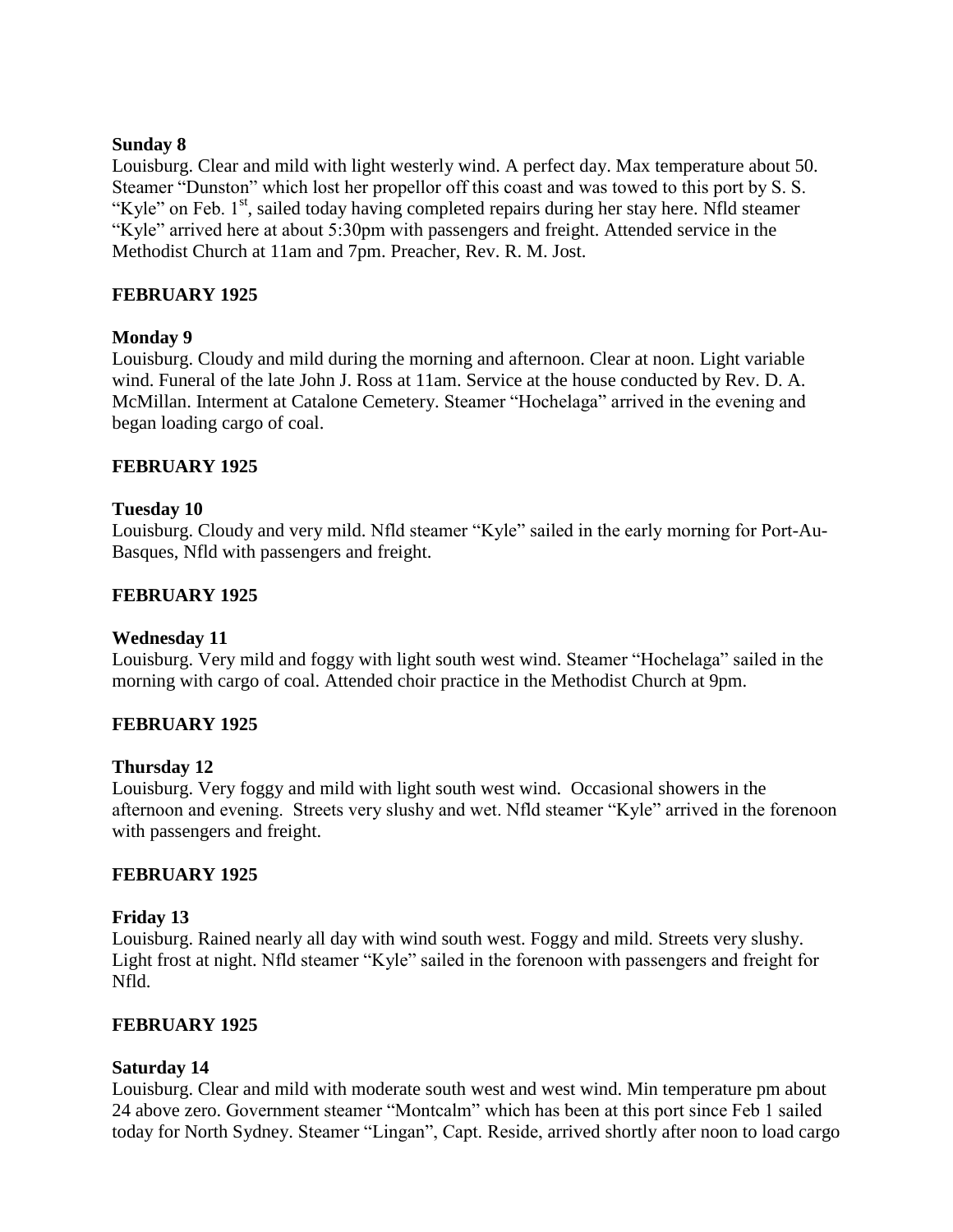of coal. The "Lingan" had considerable difficulty in docking at the pier owing to drift ice being jammed around the dock.

### **FEBRUARY 1925**

### **Sunday 15**

Louisburg. Partly clear in the forenoon. Cloudy in the afternoon. Rained moderately during the evening. Fresh south west wind. Min temperature am 18 above zero. Mild during the day. Government steamer "Montcalm" arrived in the evening. In company with Emiline, spent part of the afternoon at J. A. McDonald's. Attended service in the Presbyterian Church at 11am and 7pm. Preacher, Rev. D. A. McMillan. No service in the Methodist Church today owing to the illness of the Pastor, Rev. R. M. Jost.

# **FEBRUARY 1925**

### **Monday 16**

Louisburg. Thunder and lightening accompanied by heavy rain at about 1am. The storm which lasted for a short time was quite severe and very unusual for this time of year. Clear and very mild during the day with light variable wind. Max temperature 41. The unusual warm weather which has prevailed since the  $5<sup>th</sup>$  inst. still continues with no indication of cold weather in the near future. Steamer "Lingan" finished loading cargo of coal and sailed at about 9:30am for St. John, NB. Steamer "Hochelaga" arrived at about 7pm for cargo of coal.

# **FEBRUARY 1925**

# **Tuesday 17**

Louisburg. Cloudy and mild with light southerly wind. Rained during the night. Light frost in the morning.

# **FEBRUARY 1925**

### **Wednesday 18**

Louisburg. Clear and mild with light westerly wind. Moderately cold at night. Min temperature about 12 above zero. Steamer "Hochelaga" sailed with cargo of coal. Government steamer "Montcalm" sailed for Arichat. Steamer "Sable I" arrived, bunkered and sailed.

### **FEBRUARY 1925**

### **Thursday 19**

Louisburg. Clear and moderately cold. Wind west - south west and south. Very chilly in the afternoon and evening. Min temperature am 5 above zero. Government steamer "Montcalm" arrived in the afternoon. Attended meeting of Town Council at 7:30pm.

### **FEBRUARY 1925**

### **Friday 20**

Louisburg. Cloudy, foggy and mild. Light snow squalls. Light south west wind.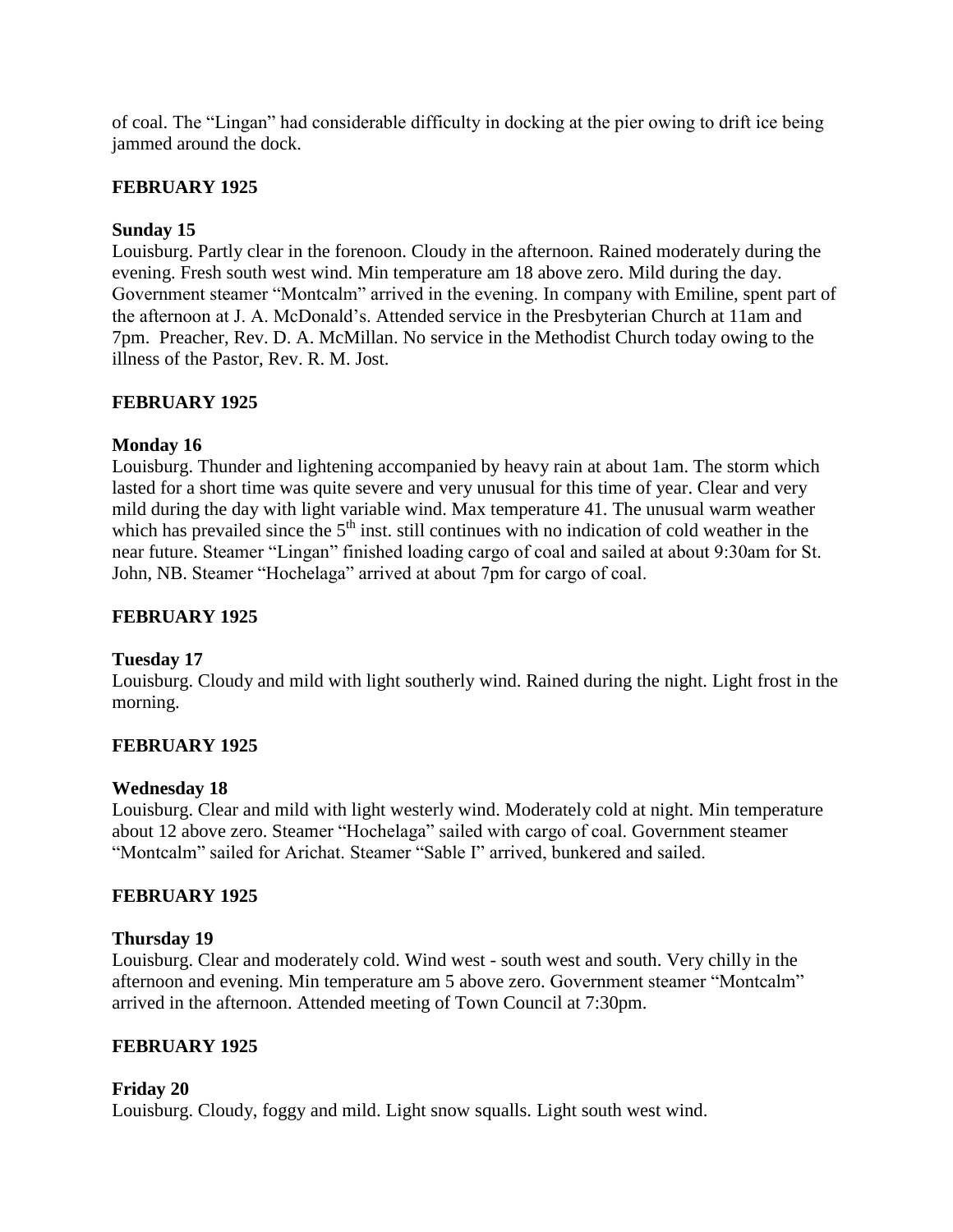### **FEBRUARY 1925**

#### **Saturday 21**

Louisburg. Clear and mild with light variable wind. Storm threatening at night. Light frost in the morning. Min temperature 22 above zero.

### **FEBRUARY 1925**

### **Sunday 22**

Louisburg. Rain in the morning. Cleared at about 10am. Clear and mild in the afternoon. Frost at night. Temperature 9pm, 16 above zero. Attended service in the Presbyterian Church at 11am. Preacher Rev. D. A. McMillan. Methodist Church at 7pm. Preacher, Rev. R. M. Jost. No service in the Methodist Church at 11am owing to the recent illness of the Pastor.

### **FEBRUARY 1925**

### **Monday 23**

Louisburg. Cloudy. Cold in the morning, mild in the afternoon. Light snow squalls at about 4pm followed by rain. Light south west wind increasing to strong breeze at night. Min temperature am, 10 above zero.

### **FEBRUARY 1925**

#### **Tuesday 24**

Louisburg. Mild and partly clear. Frost at night. Temperature 11pm, 22 above zero. Wind north west changing to north east in the evening.

### **FEBRUARY 1925**

### **Friday 25**

Louisburg. Cloudy and somewhat chilly. Wind easterly. Attended choir practice in the Methodist Church at 9 P.M.

### **FEBRUARY 1925**

#### **Friday 26**

Louisburg. Foggy and misty with glitter in the early morning. All out of doors covered with ice. Heavy rain during the day and night. Wind easterly changing to southerly. Norweigan Steamer "Myhaven" arrived in the forenoon enroute to Port-au-Basque with cargo of coal from Philidelphia.

#### **FEBRUARY 1925**

#### **Friday 27**

Louisburg. Partly clear, snow squalls during the day. Very chilly and raw. Heavy gale from west which continued all day. Light frost.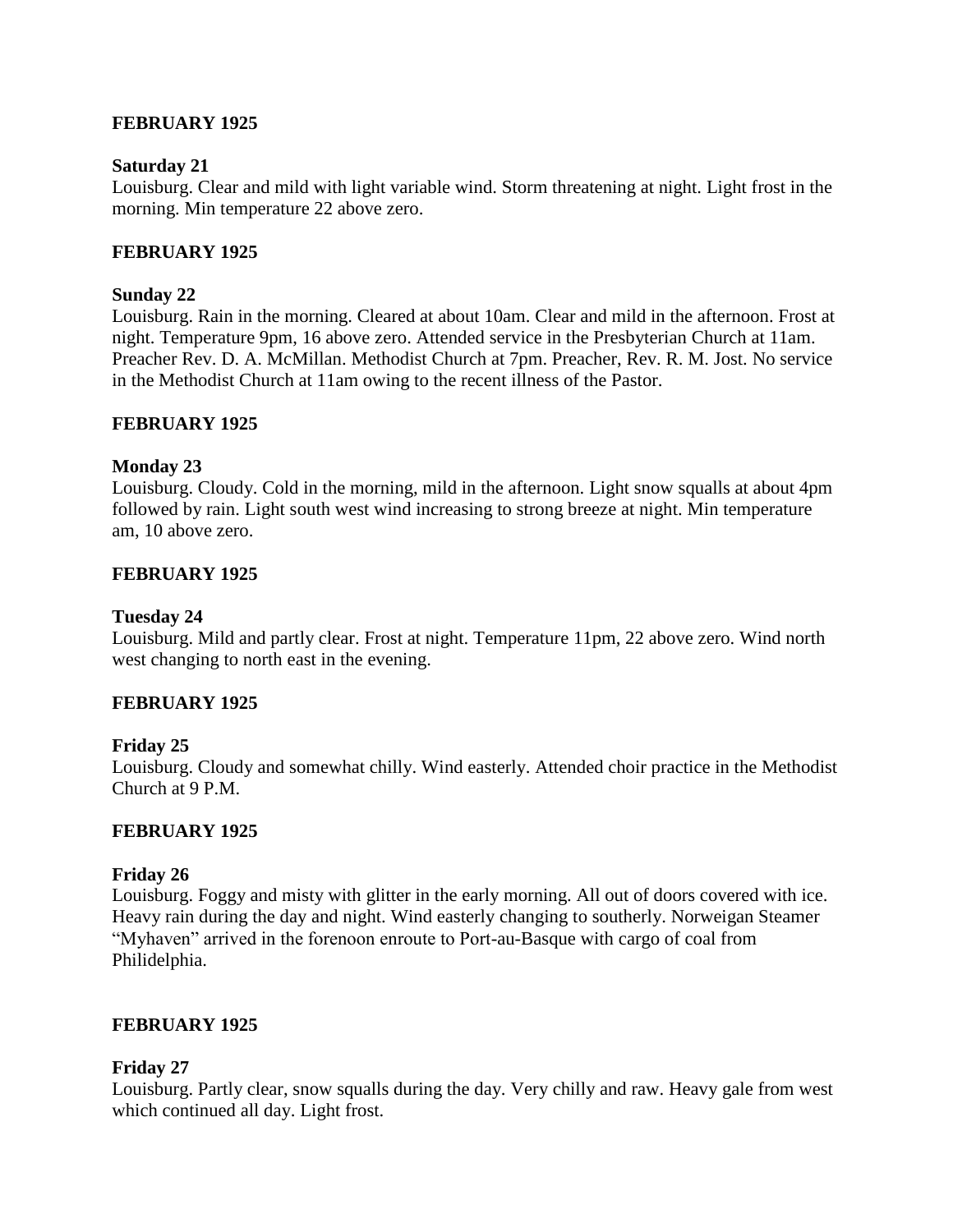### **FEBRUARY 1925**

#### **Saturday 28**

Louisburg. Clear and moderately cold with strong westerly wind which moderated in the afternoon.

### **MARCH 1925**

#### **Sunday 1**

Louisburg. Clear and mild. Wind westerly. Moderately cold at night. Attended service in the Methodist Church at 11am and 7pm. Preacher, Rev. R. M. Jost.

### **MARCH 1925**

#### **Monday 2**

Louisburg. Rained heavily nearly all day. Strong south and south west wind increasing to a heavy gale. Steamer "Lingan" arrived at about 8am for cargo of coal.

### **MARCH 1925**

#### **Tuesday 3**

Louisburg. Clear and mild. Wind westerly. Snow squalls at 4pm. Clear at night. Marriage of Mr. Enos Williams to Miss Mildred Tilley. Ceremony performed by Rev. R. M. Jost at 1:30pm in the Methodist Church. In company with Emeline, attended reception at the Tilly home from 2 to 3:30pm. Steamer "Lingan" finished loading cargo of coal and sailed. Sydney City elections: James McConnell elected Mayor defeating William Fitzgerald by 1226 majority.

### **MARCH 1925**

### **Wednesday 4**

Louisburg. Clear and cool with light westerly wind.

### **MARCH 1925**

### **Thursday 5**

Louisburg. Clear and mild with light variable wind. Attended meeting of Town Council at 7:30pm.

### **MARCH 1925**

#### **Friday 6**

Louisburg. Clear and mild during the greater part of the day. Cloudy and foggy at night. Light variable wind. Negotiations, which have been carried on for the last two or three months between the British Empire Steel Corporation and the United Mine Workers of America respecting the wage question, came to an end tonight when all the coal miners both in Cape Breton and the mainland in the employ of the above corporation went out on strike at 11pm; 100 per cent. The question involved is a demand on the part of the U. M. W. A. for a 10 per cent increase in wages and the offer of a 10 per cent decrease by the B. E. S. Corporation.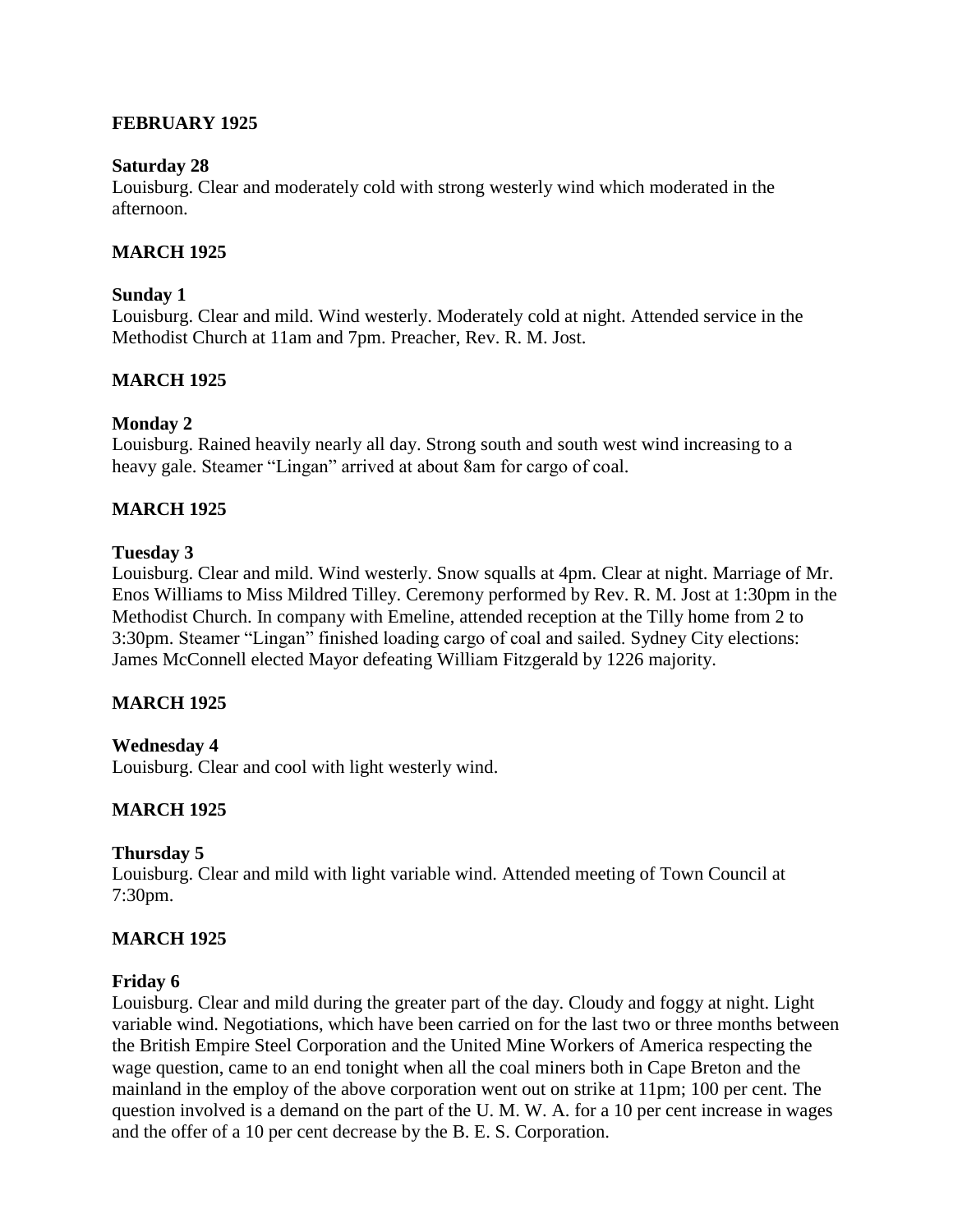# **MARCH 1925**

### **Saturday 7**

Louisburg. Clear and very mild with light variable wind.

### **MARCH 1925**

#### **Sunday 8**

Louisburg. Clear and cool with moderate north east wind. Attended the following Church services: Methodist at 11am. Preacher, Rev. R. M. Jost. Union service in the Presbyterian Church at 7pm conducted by Rev. H. N. MacLean, PhD assisted by Rev. D. A. McMillan (Presbyterian), Rev. R. M. Jost (Methodist) and Mr. L. H. Nichol (Director of song). No service in the Methodist Church this evening owing to the two congregations uniting. Mr. McLean and Mr. Nichol opened a series of special services today to continue until March 25<sup>th</sup>.

### **MARCH 1925**

### **Monday 9**

Louisburg. Light snow squalls in the morning. Partly clear in the afternoon. Light south west wind.

### **MARCH 1925**

#### **Tuesday 10**

Louisburg. Clear and very chilly with fresh north east wind which changed to south west at night. In company with Emeline, attended union service in the Presbyterian Church at 7:30pm. Service in charge of Rev. H. N. MacLean, Presbyterian Evangelist, assisted by Rev. D. A. McMillan and Rev. R. M. Jost.

### **MARCH 1925**

### **Wednesday 11**

Louisburg. Cloudy and mild. Nfld steamer, "Kyle" arrived in the early morning with passengers and freight from Nfld. Attended choir practice in the Methodist Church at 9pm.

#### **MARCH 1925**

#### **Thursday 12**

Louisburg. Cloudy. Light snow squalls at night. Nfld steamer "Kyle" sailed in the morning with passengers and freight for Nfld. In company with Emeline, attended union Evangelistic service in the Presbyterian Church at 7:30pm. Service conducted by Rev. H. N. MacLean assisted by Rev. D. A. McMillan and Rev. R. M. Jost.

### **MARCH 1925**

**Friday 13**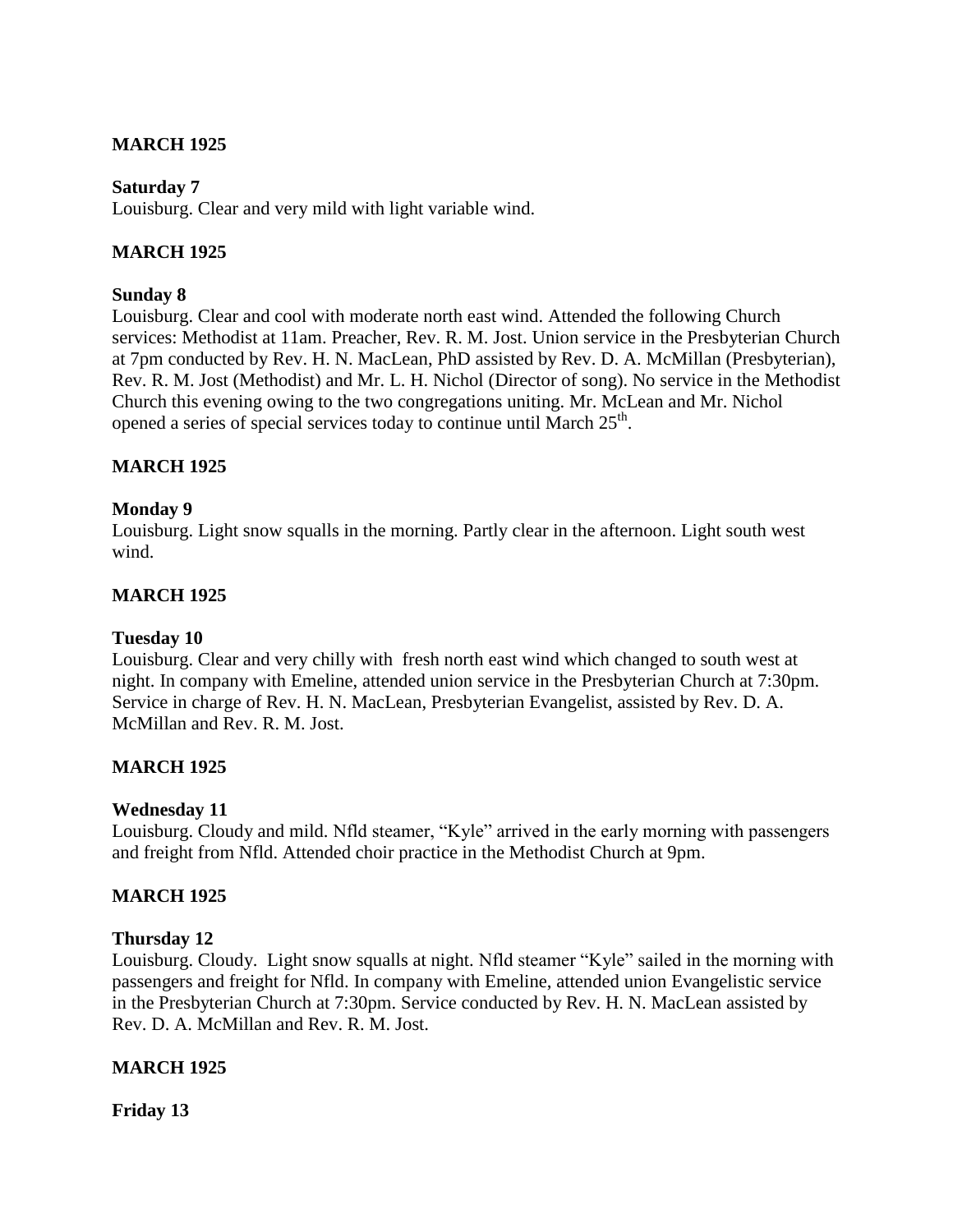Louisburg. Partly clear with light westerly wind. Light snow squalls at night. Danish motor ship "Leise Maersk" arrived for part cargo of steel products.

### **MARCH 1925**

### **Saturday 14**

Louisburg. Cloudy and mild. Snow began to fall shortly after noon and continued until about 10pm and turned to rain. Light south east wind increasing to a moderate gale at night. Very blustery during the early part of the night. Snow fall about 5 inches.

### **MARCH 1925**

### **Sunday 15**

Louisburg. Clear and mild. Streets very slushy and wet. British steamer "Golden Cape" arrived for part cargo of steel products. Attended the following Church services: Methodist at 11am. Preacher, Rev. R. M. Jost. Union service in the Methodist Church at 7pm. Service in charge of Rev. H. N. MacLean, Presbyterian Evangelist, assisted by Rev. D. A. McMillan and Rev. R. M. Jost. Song service under the direction of Mr. L. H. Nichol.

### **MARCH 1925**

### **Monday 16**

Louisburg. Clear and very chilly. Wind westerly. Death of Mrs. Angus Johnston formerly of Clarke's Road.

### **MARCH 1925**

### **Tuesday 17**

Louisburg. Partly clear and very chilly with fresh south west wind. Danish motor chip "Leise Maersk" sailed with part cargo of steel products. "Marconi Melody Minstrels" (local talent) staged a show in Masonic hall in the evening. Performance to be repeated on next Thursday night.

### **MARCH 1925**

### **Wednesday 18**

Louisburg. Rainy, drizzily, misty and foggy. Wind southerly. Attended funeral of the late Mrs. Angus Johnston at 1:30pm. Funeral service conducted by Rev. D. A. McMillan. Interment in Presbyterian cemetery. Attended union evangelistic service in the Presbyterian Church at 7:30pm. Service conducted by Rev. H. N. McLean assisted by Rev. D. A. McMillan and Rev. R. M. Jost.

### **MARCH 1925**

### **Thursday 19**

Louisburg. Cloudy, foggy and mild. Wind southerly. In company with Emeline, attended performance of "Marconi Melody Minstrels" in Masonic hall in the evening.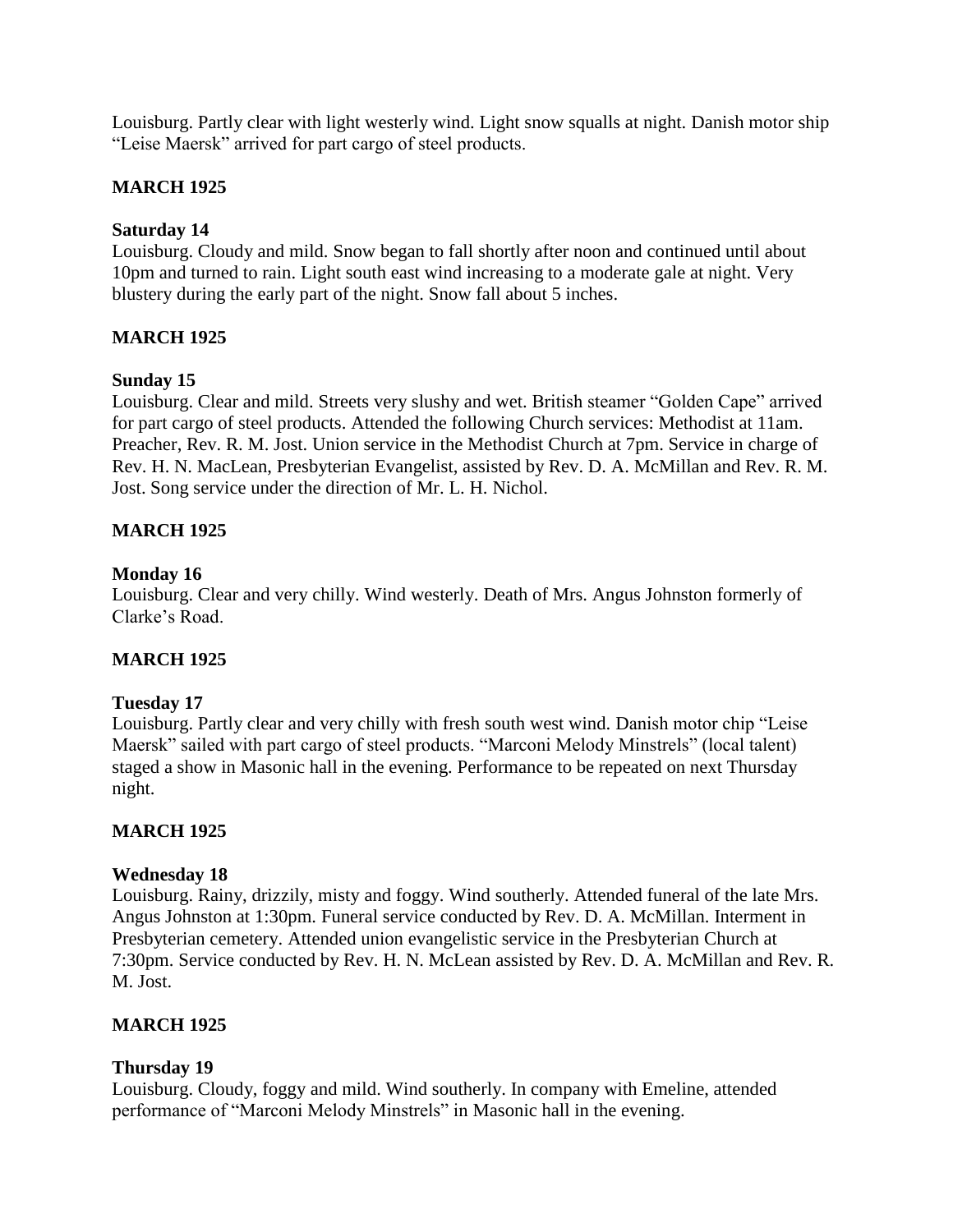### **MARCH 1925**

### **Friday 20**

Louisburg. Heavy rain in the early morning. Showery, misty and foggy during the day. Wind southerly changing to north east at night. Harbour and coast blocked with drift ice.

### **MARCH 1925**

### **Saturday 21**

Louisburg. Clear and cool with light north east wind. Cold at night. Harbour blocked with drift ice which cleared during the day.

### **MARCH 1925**

### **Sunday 22**

Louisburg. Clear and mild with light variable wind. Springlike. Foggy in the evening. Attended service in the Methodist Church at 11am. Preacher, Rev. R. M. Jost. Union service in the Presbyterian Church at 7:30pm. Service in charge of Rev. Mr. McLean assisted by Rev. D. A. McMillan and Rev. R. M. Jost.

### **MARCH 1925**

### **Monday 23**

Louisburg. Cloudy and mild. Light showers at noon. Light snow squalls in the evening. Nfld steamer "Kyle" arrived from North Sydney for bunker coal. After bunkering, sailed for Port-au-Basques, Nfld. Owing to coal handlers at North Sydney refusing to ship coal on account of the strike of the British Empire Steel Corporation's employees, the "Kyle" was unable to obtain a supply of coal at the above port.

### **MARCH 1925**

### **Tuesday 24**

Louisburg. Clear and mild with light north east wind. Springlike. Rev. L. H. Draper who has been in poor health since last November, left today for a trip to Barbados. He expects to be away about three months.

### **MARCH 1925**

### **Wednesday 25**

Louisburg. Cloudy and mild with light north east wind. Steamer "Sable I" arrived, bunkered and sailed. Attended union Evangelistic service in the Presbyterian Church at 7:30pm. Service in charge of Rev. Mr. McLean assisted by Rev. D. A. McMillan and Rev. R. M. Jost. Last service of the Mission which began on the  $8<sup>th</sup>$  inst.

# **MARCH 1925**

**Thursday 26**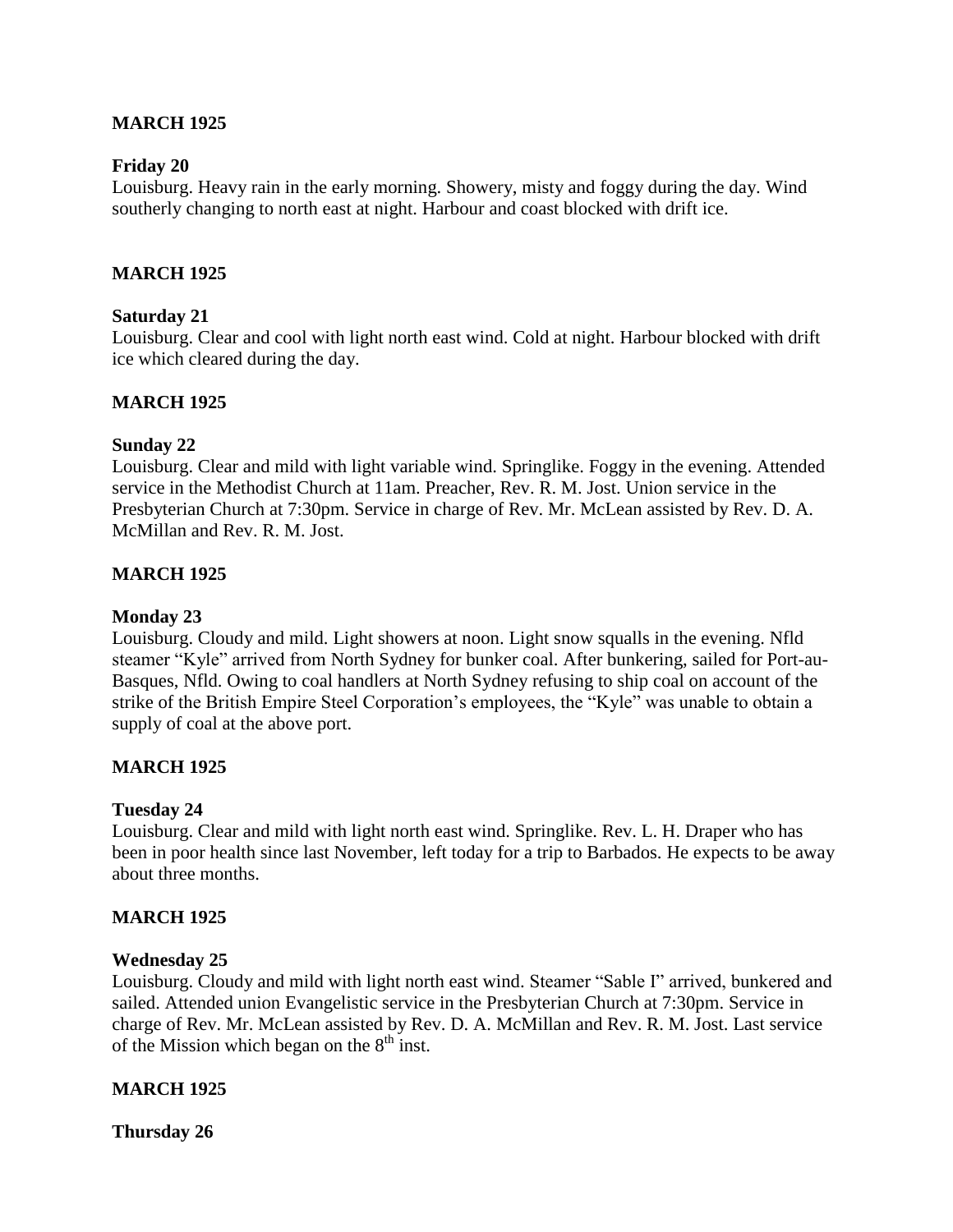Louisburg. Clear and mild with light south west wind. Foggy in the evening.

# **MARCH 1925**

### **Friday 27**

Louisburg. Clear and cool. Wind north west changing to north east in the evening.

### **MARCH 1925**

**Saturday 28** Louisburg. Partly clear and mild with light north east wind.

# **MARCH 1925**

### **Sunday 29**

Louisburg. Cloudy and cool with light easterly wind. Attended service in the Methodist Church at 11am and 7pm. Preacher Rev. R. M. Jost. After the regular service in the evening, attended united song service in the Presbyterian Church. First of a series of song services to be held alternately between the Presbyterian and Methodist Churches until the last Sunday of April.

# **MARCH 1925**

# **Monday 30**

Louisburg. Cloudy, cool and foggy.

# **MARCH 1925**

### **Tuesday 31**

Louisburg. Cloudy and foggy. Rain began to fall at about noon and continued all the afternoon and night. Wind southerly and easterly.

### **APRIL 1925**

### **Wednesday 1**

Louisburg. Cloudy and foggy. Partly clear in the afternoon. Wind south west. Harbour full of drift ice. Attended choir practice in the Methodist Church at 9pm.

### **APRIL 1925**

### **Thursday 2**

Louisburg. Clear and very mild and springlike in the morning. Cloudy in the afternoon. Drizzily and rainy in the evening and night. Light south west wind changing to north east late in the afternoon. Attended meeting of Town Council at 7:30pm.

# **APRIL 1925**

### **Friday 3**

Louisburg. Cloudy, foggy and misty. Wind easterly.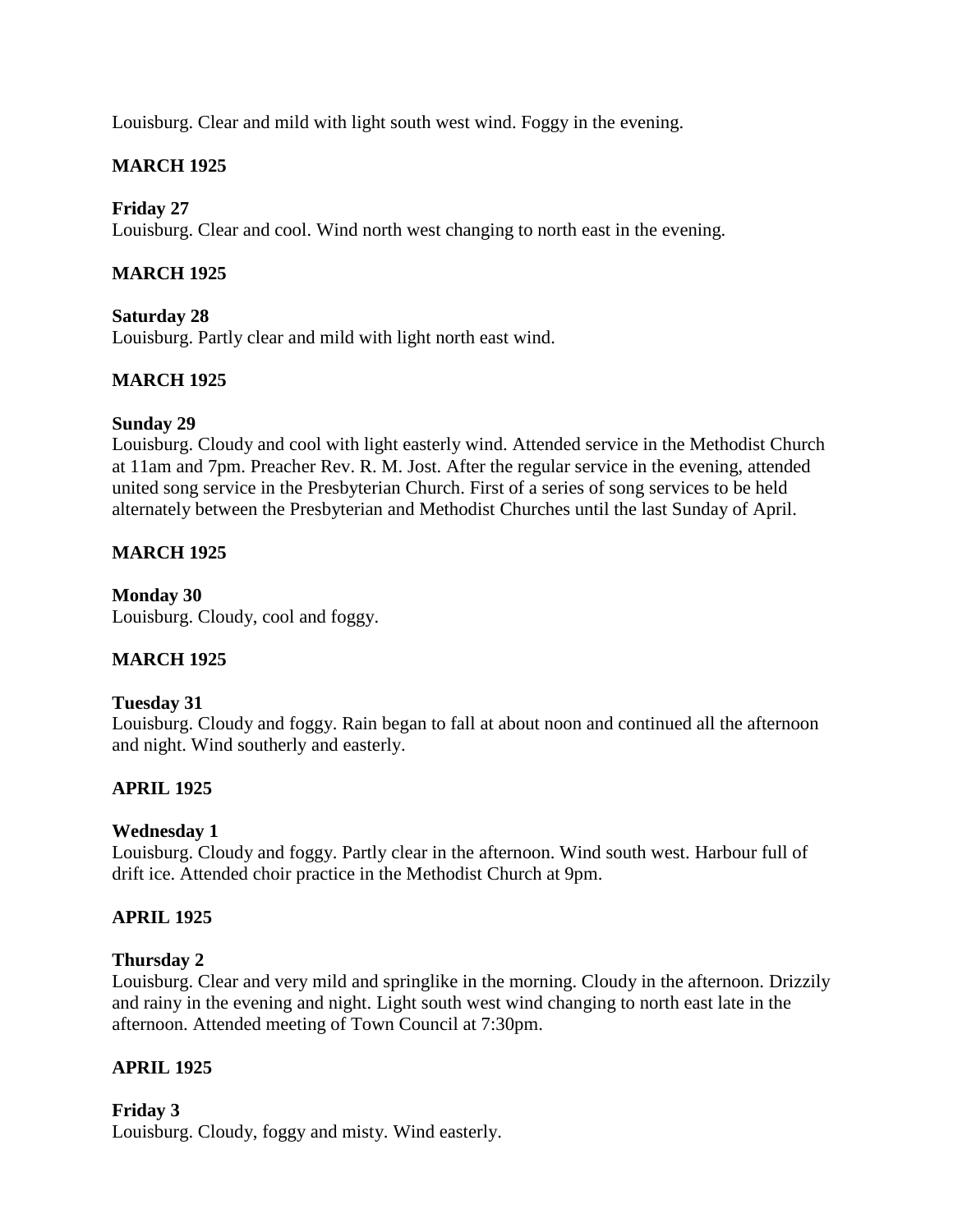# **APRIL 1925**

### **Saturday 4**

Louisburg. Rained heavily all day. Wind north east.

### **APRIL 1925**

### **Sunday 5**

Louisburg. Clear and cool. Cold at night. Wind north west. Attended service in the Methodist Church at 11am and 7pm. Preacher, Rev. R. M. Jost. United song service in the Methodist Church at close of regular service.

### **APRIL 1925**

### **Monday 6**

Louisburg. Cloudy and cold. Wind north west. Heavy frost at night. Nfld steamer "Kyle" arrived from North Sydney, bunkered and sailed for Port-au-Basques, Nfld. (No bunker coal attainable at North Sydney owing to the strike). British Empire Steel Corporation tug "Cruizer" which has been stationed at this port during the winter months, sailed for Sydney. It is understood the tug is to lay up at the latter port until a settlement is reached between the B. E. S. Corp. and the U. M. W. of A.

### **APRIL 1925**

### **Tuesday 7**

Louisburg. Clear and cool with west and south west wind. Steamer "Sable I" arrived, bunkered and sailed for St. John's Nfld. French trawler arrived in the evening for bunker coal. Attended meeting of school board at 7:30pm.

### **APRIL 1925**

### **Wednesday 8**

Louisburg. Clear and cool with fresh west and north west wind. Spanish trawler arrived for bunker coal. Attended choir practice in the Methodist Church at 9pm.

### **APRIL 1925**

### **Thursday 9**

Louisburg. Cloudy and cold with snow squalls in the morning. Cleared during the forenoon. Wind north west.

### **APRIL 1925**

**Friday 10** Louisburg. Clear and cool with fresh south west wind.

# **APRIL 1925**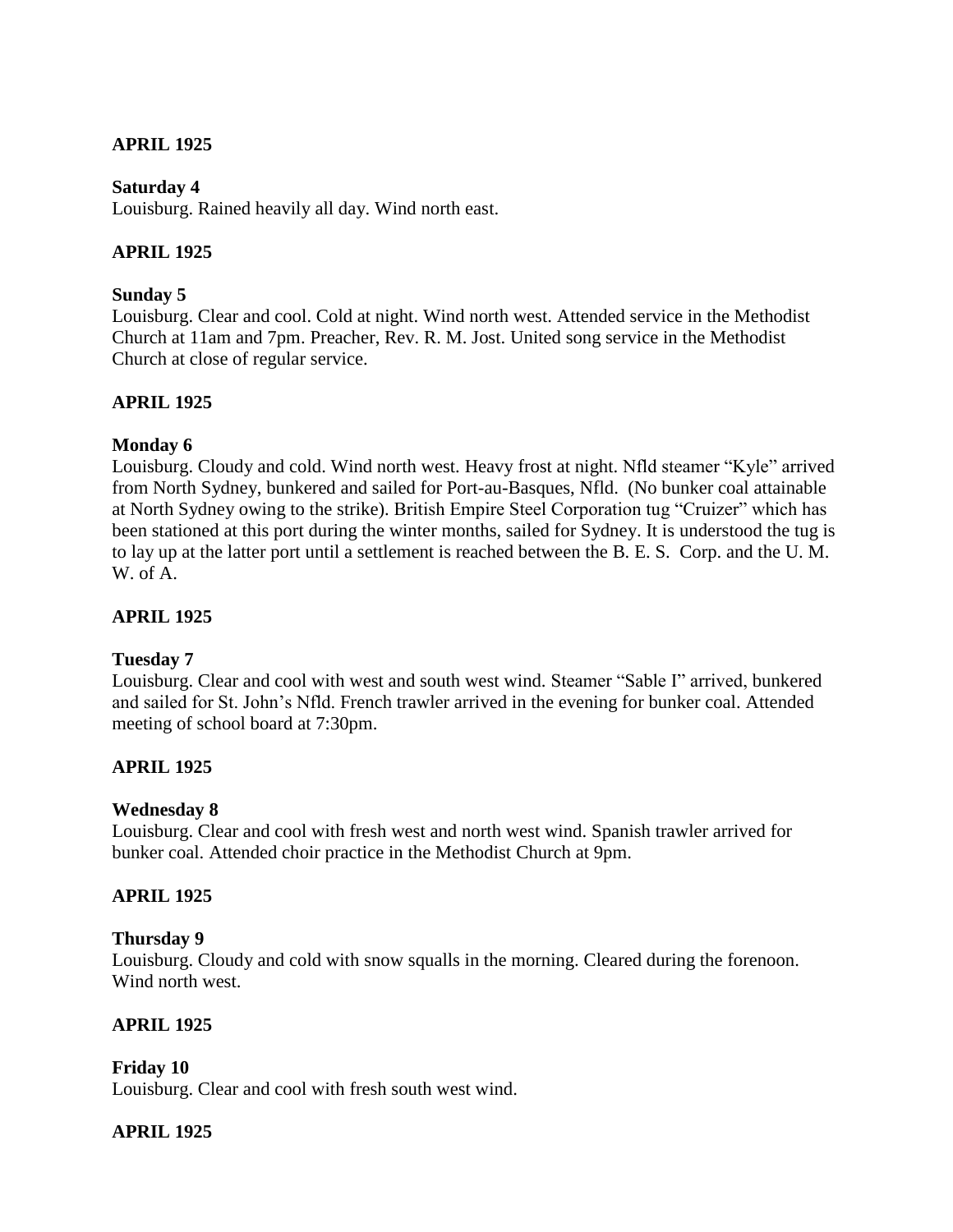### **Saturday 11**

Louisburg. Light snow squalls in the morning. Clear and cool during the greater part of the day. French trawler \_\_ arrived in the morning for bunker coal. John. L. Lewis, President of the United Mine Workers of America arrived at Glace Bay to look over the strike situation and try and obtain a settlement of the wage dispute between the U. M. W. of A. and the British Steel Corporation.

# **APRIL 1925**

# **Sunday 12**

Louisburg. Cloudy and chilly. Wind north east. Attended service in the Methodist Church at 11am and 7pm. Preacher, Rev. R. M. Jost. Service in the evening in charge of mission band. After evening service, attended united song service in Presbyterian Church.

# **APRIL 1925**

# **Monday 13**

Louisburg. Clear and cool in the forenoon. Cloudy in the afternoon and evening. Fresh north east wind.

# **APRIL 1925**

### **Tuesday 14**

Louisburg. Clear and cool. Attended social at Methodist Parsonage in the evening.

# **APRIL 1925**

### **Wednesday 15**

Louisburg. Cloudy, chilly and raw. Wind south west.

# **APRIL 1925**

**Thursday 16** Louisburg. Cloudy in the early part of the day. Clear in the afternoon.

### **APRIL 1925**

**Friday 17** Louisburg. Clear and cool.

### **APRIL 1925**

### **Saturday 18**

Louisburg. Cloudy and chilly. Wind south east changing to north east at night. Nfld steamer "Fiona" arrived and bunkered at the pier. Negotiations which have been carried on at Halifax since last Tuesday between the executive of the U. M. W. A. including John L. Lewis (president)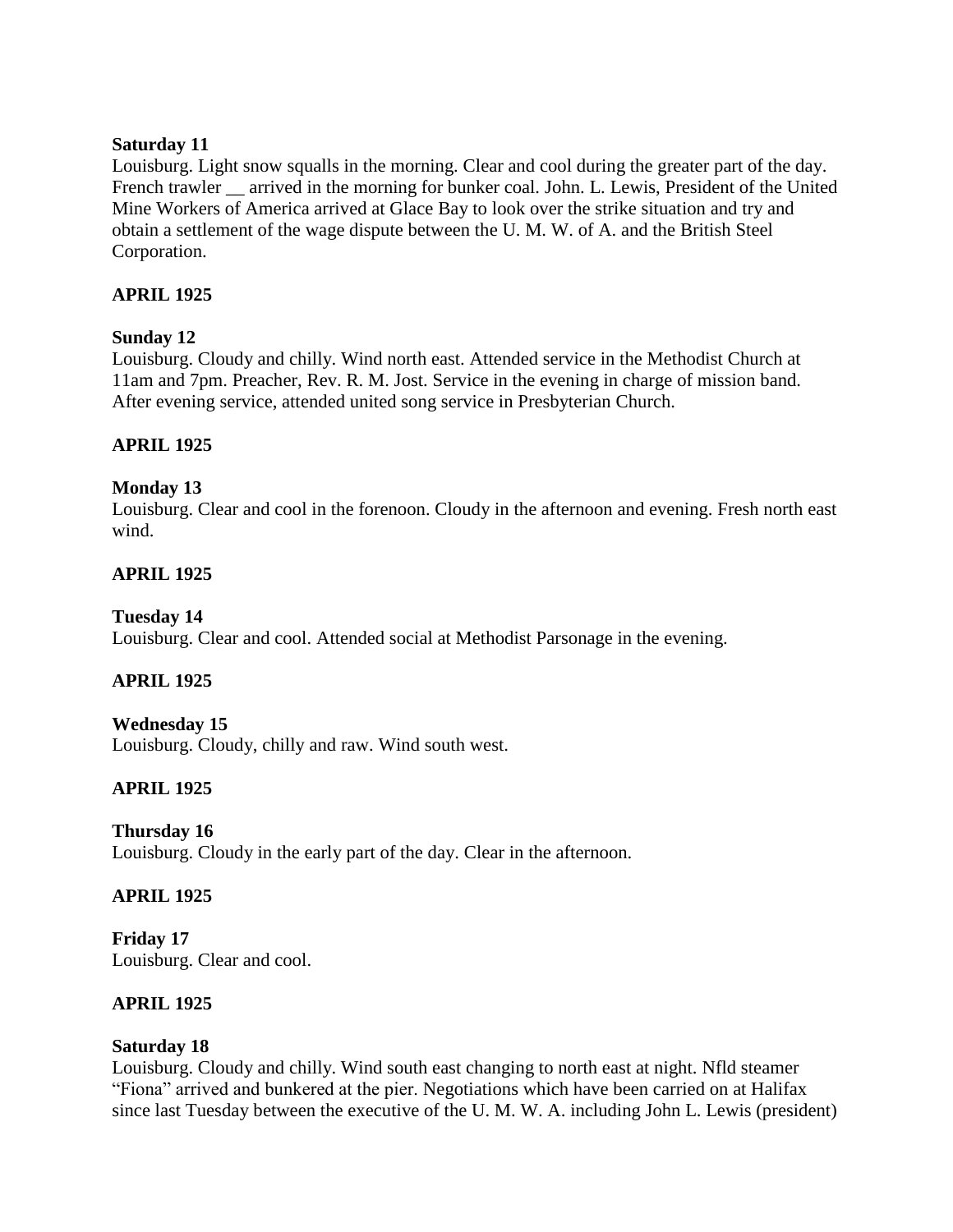and the British Empire Steel Corporation including Roy Wolvin (president) respecting the wage dispute terminated today without any agreement being reached.

# **APRIL 1925**

### **Sunday 19**

Louisburg. Clear and cold. Wind north east. Attended service in the Methodist Church at 11am and 7pm. Preacher at the morning service, Rev. R. M. Jost. Evening service, Rev. Morris, organizer of the Orange Association. United song service in the Methodist Church at close of regular service.

### **APRIL 1925**

### **Monday 20**

Louisburg. Snowed moderately all day. Wind north east. Very chilly and raw. Snow fall about 4 or 5 inches. Two French trawlers in port for bunker coal.

### **APRIL 1925**

### **Tuesday 21**

Louisburg. Clear and cool with light north east wind. Snow which fell yesterday nearly all disappeared during the day.

### **APRIL 1925**

### **Wednesday 22**

Louisburg. Cloudy and very chilly with fresh north east wind.

### **APRIL 1925**

### **Thursday 23**

Louisburg. Clear in the morning. Cloudy and cool during the afternoon. Wind south west.

### **APRIL 1925**

### **Friday 24**

Louisburg. Cloudy and cold with north- north east gale. Light snow squalls in the morning.

### **APRIL 1925**

#### **Saturday 25**

Louisburg. Clear and very cool with strong northerly wind which decreased in the afternoon and changed to south west at night. French trawler "Avantguard" arrived and bunkered.

### **APRIL 1925**

### **Sunday 26**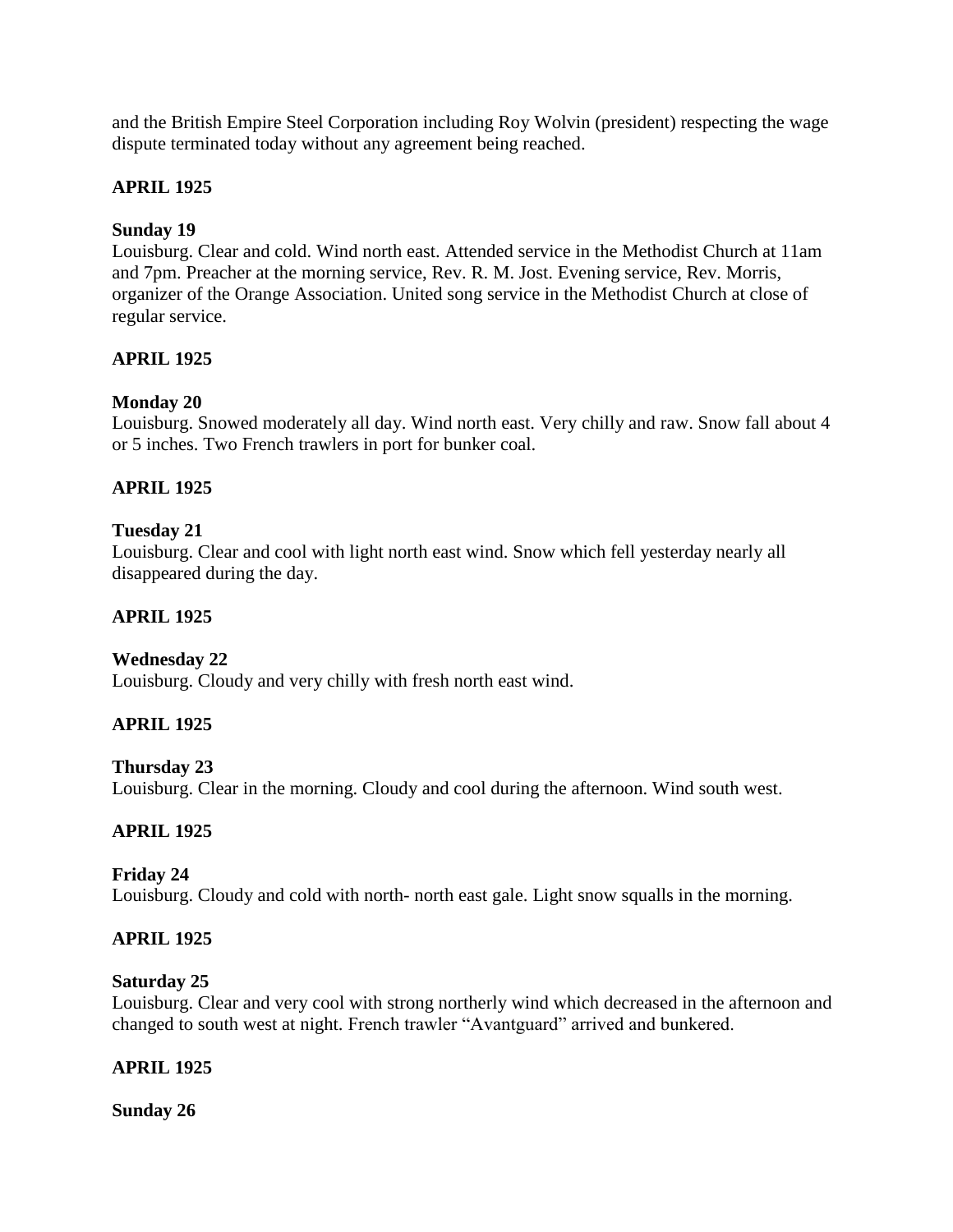Louisburg. Partly clear and mild. Light south west wind. Steamer "Drinze" arrived during the night for bunker coal. The death occurred at South Head, Port Morien, of Aunt Elizabeth Huntington (Mrs. Elisha Sheppard) at about 2am, aged 80 years. Mrs. Sheppard had been in her usual health to within 4 days of her death. Attended service in the Methodist Church at 11am and 7pm. Preacher, Rev. R. M. Jost. After regular evening service, attended song service in the Presbyterian Church.

# **APRIL 1925**

### **Monday 27**

Louisburg. Cloudy and mild with light south west wind. Showery during the afternoon and evening.

# **APRIL 1925**

# **Tuesday 28**

Louisburg/Holmeville. Rained heavily in the forenoon. Sleet and snow during the afternoon. Wind north east. Left Louisburg on the 8:30am train enroute to Holmeville and South Head, Port Morien to attend the funeral of Aunt Elizabeth (Mrs. Elisha Sheppard). Arrived at Holmeville at about 10:30am. Had dinner at Adam Kelly's. At about 12:45pm, motored to South Head with Rev. Mr. Ferris where a short funeral service was held at the late home of the deceased. After which the funeral procession was formed and proceeded to Holmeville Baptist Church where the funeral service was concluded and where burial took place at about 4pm. Returned to Louisburg on the evening train, arriving at about 6pm.

# **APRIL 1925**

# **Wednesday 29**

Louisburg. Cloudy, misty and foggy.

# **APRIL 1925**

**Thursday 30** Louisburg. Cloudy, misty, foggy and cool. Wind easterly.

# **MAY 1925**

### **Friday 1**

Louisburg. Cloudy and foggy with showers. Heavy rain during the night. Wind south east.

# **MAY 1925**

**Saturday 2** Louisburg. Rained heavily nearly all day. Wind south east.

# **MAY 1925**

**Sunday 3**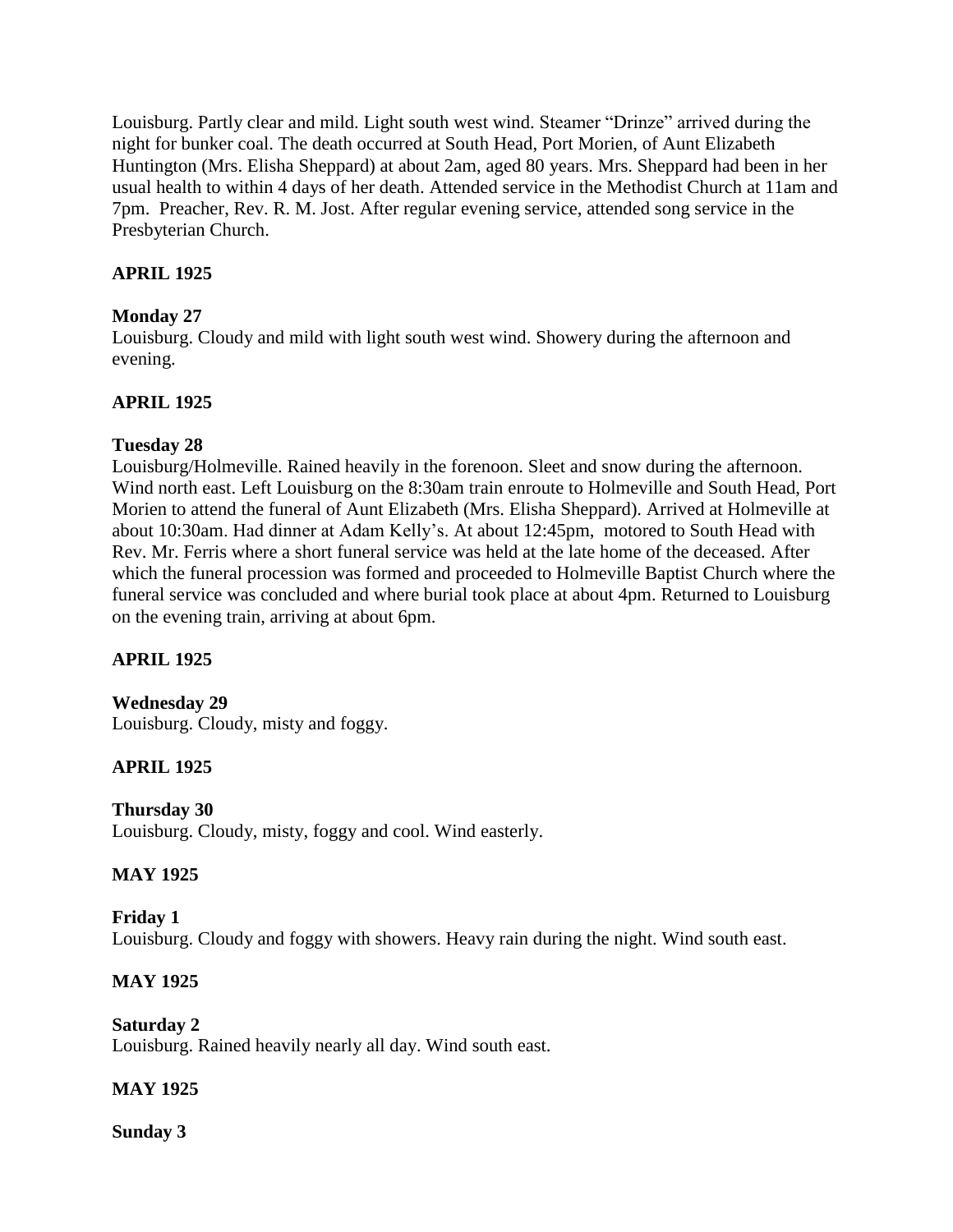Louisburg. Clear and mild. Wind south west. French trawler arrived in the evening for bunker coal. Attended service in the Methodist Church at 11am and 7pm. Preacher, Rev. R. M. Jost. Attended and led united song service in the Methodist Church at close of regular service. Tonight, closed the series of united song services which began on March  $29^{\text{th}}$ .

# **MAY 1925**

# **Monday 4**

Louisburg. Clear, mild and spring like with light south west wind.

# **MAY 1925**

# **Tuesday 5**

Louisburg. Cloudy and mild. Wind south west changing to south east at night and increasing to fresh breeze. Heavy rain during the evening and night.

# **MAY 1925**

# **Wednesday 6**

Louisburg. Cloudy and foggy in the forenoon. Partly clear during the afternoon. Mild. Light southerly wind.

# **MAY 1925**

# **Thursday 7**

Louisburg. Clear and cool with south west wind. Attended meeting of Town Council at 7:30pm.

# **MAY 1925**

# **Friday 8**

Louisburg. Rained heavily in the morning. Clear and cool during the afternoon and evening. Government steamer "Stanley" arrived in the morning for bunker coal. Norwegian steamer "Anders" arrived in the evening and bunkered at the pier.

# **MAY 1925**

### **Saturday 9**

Louisburg. Cloudy and cool. Wind south west. Norwegian steamer arrived and bunkered.

# **MAY 1925**

# **Sunday 10**

Louisburg. Clear and moderately warm with light north west wind. Attended service in the Methodist Church at 11am and 7pm. Preacher Rev. R. M. Jost.

# **MAY 1925**

**Monday 11**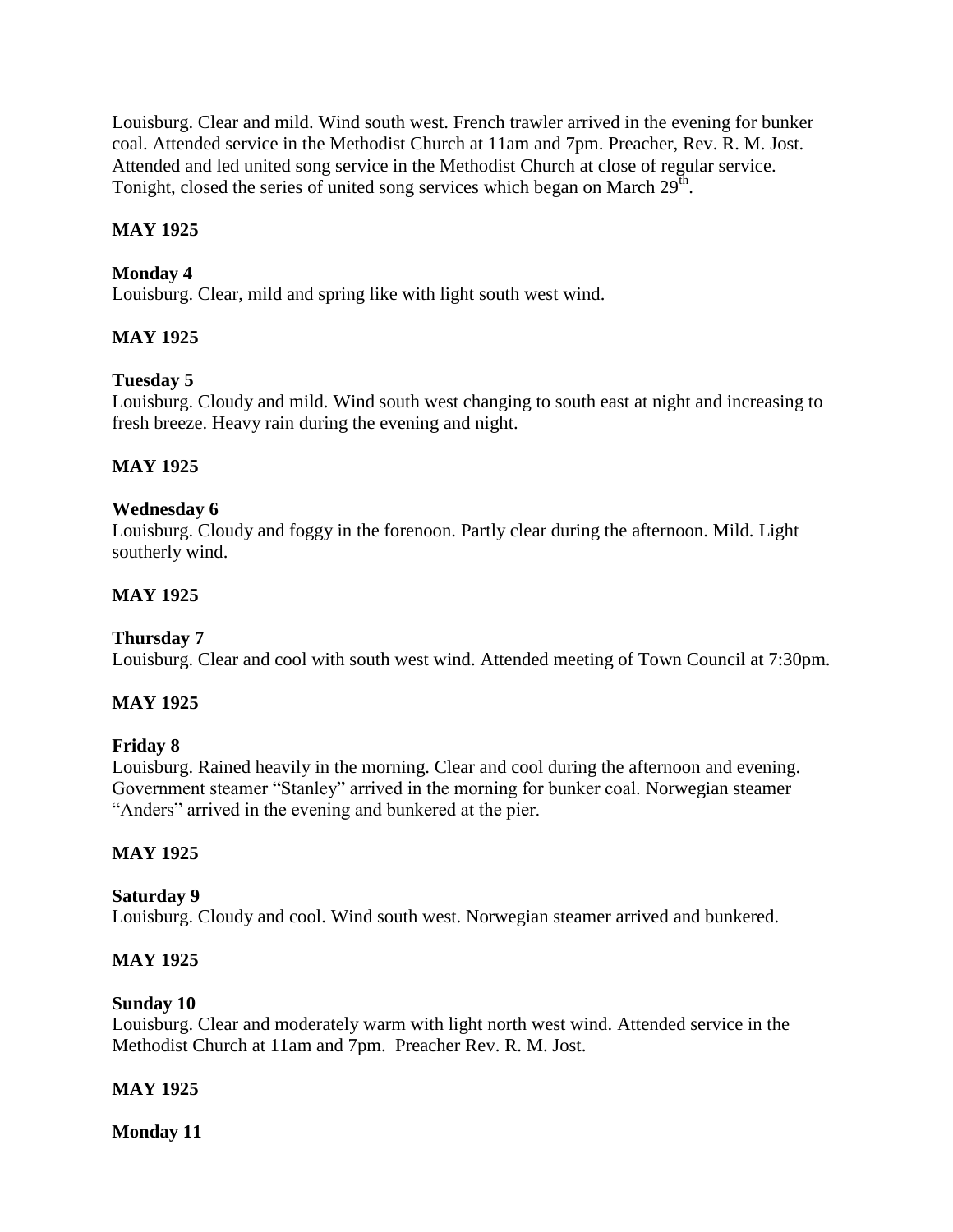Louisburg. Cloudy and foggy. Rained during the afternoon and evening. Wind southerly.

# **MAY 1925**

### **Tuesday 12**

Louisburg. Cloudy and cool. Wind north east and east. Partly clear in the evening.

# **MAY 1925**

### **Wednesday 13**

Louisburg. Clear and cool. Wind south west changing to north east at night.

# **MAY 1925**

**Thursday 14** Louisburg. Partly clear and cool.

# **MAY 1925**

### **Friday 15**

Louisburg. Rained heavily all day. Wind easterly increasing to a moderate gale at night. Very chilly and raw. Attended meeting of the quarterly board of the Methodist Church at the Methodist parsonage at 7:30pm.

# **MAY 1925**

### **Saturday 16**

Louisburg. Cloudy and very chilly with fresh north east wind. Very heavy sea on the coast. Lobster fishing season for this district opened today.

### **MAY 1925**

# **Sunday 17**

Louisburg. Clear and cool during the greater part of the day. Cloudy in the late afternoon. Rained moderately during the evening. Light variable wind. Attended service in the Methodist Church at 11am and 7pm. Preacher, Rev. R. M. Jost.

### **MAY 1925**

### **Monday 18**

Louisburg. Cloudy and cool in the forenoon. Clear during the afternoon and evening. Wind north west.

# **MAY 1925**

### **Tuesday 19**

Louisburg. Clear and cool. Wind north west changing to south west. Death at "Old Town" of Mrs. Purce Pope.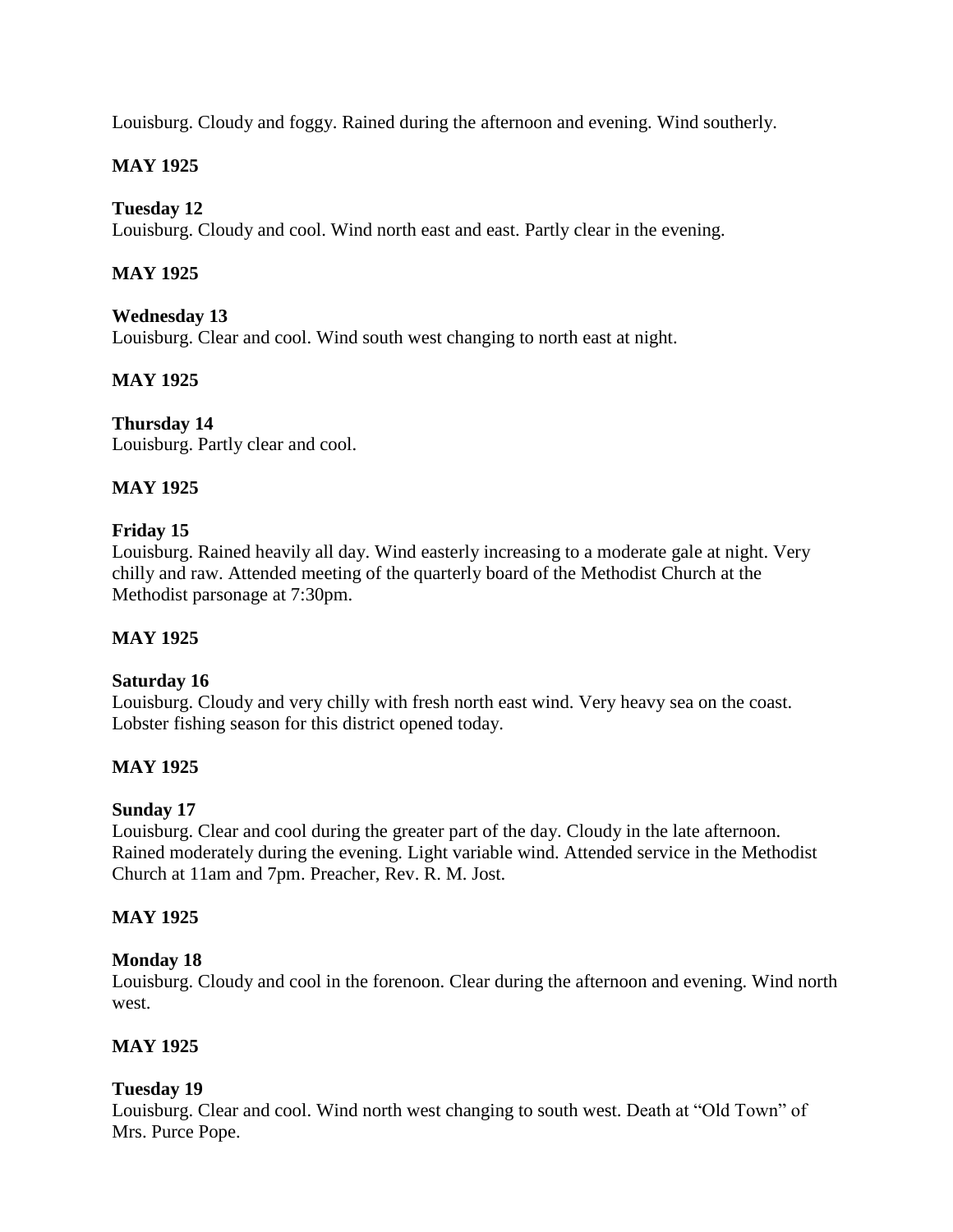# **MAY 1925**

### **Wednesday 20**

Louisburg. Clear and cool. Wind north west changing to south west and increasing to fresh breeze at night.

# **MAY 1925**

# **Thursday 21**

Louisburg. Cool and partly clear. Misty in the evening. Wind south west changing to north east in the evening. Attended meeting of Town Council at 7:30pm.

# **MAY 1925**

# **Friday 22**

Louisburg. Clear and cool with fresh north west wind.

# **MAY 1925**

**Saturday 23** Louisburg. Partly clear and very cool.

### **MAY 1925**

# **Sunday 24**

Louisburg. Cloudy and very chilly. Cleared in the evening.Trawler "Cape Agulhas" arrived for bunker coal.

# **MAY 1925**

### **Monday 25**

Louisburg. Cloudy and chilly. Began to rain at about 8:30am, turned to snow at about 9:30 and continued snowing until about noon. Light south west wind which changed to north east in the evening. Snow fall about 2 inches.

### **MAY 1925**

### **Tuesday 26**

Louisburg. Cloudy, misty and drizzily all day with fresh north east wind. Very chilly and disagreeable.

### **MAY 1925**

# **Wednesday 27**

Louisburg. Partly clear and cool. Wind north west. Government steamer "Stanley" arrived and bunkered.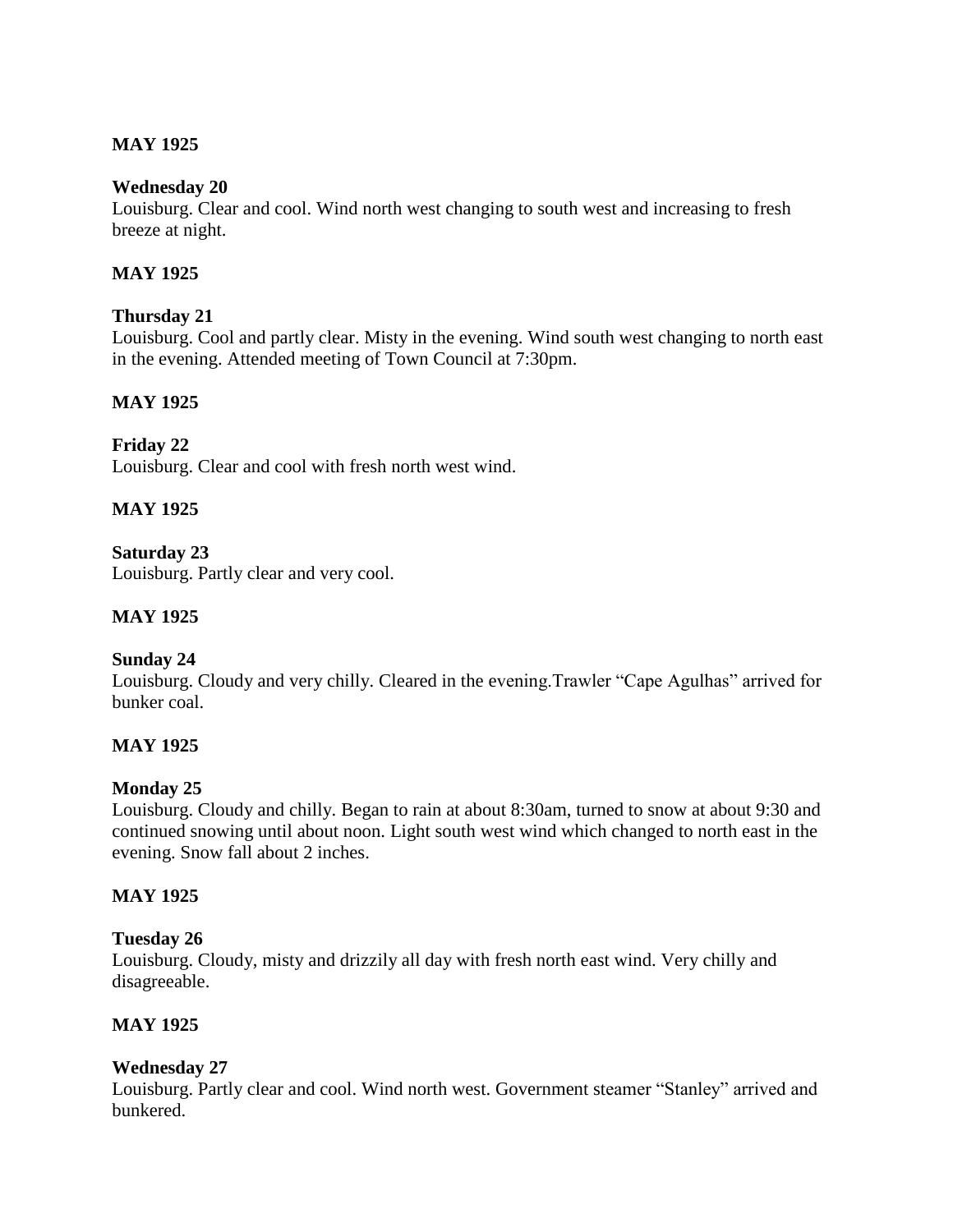### **MAY 1925**

### **Thursday 28**

Louisburg. Clear and moderately warm with light north west wind.

### **MAY 1925**

**Friday 29** Louisburg. Clear and moderately warm.

### **MAY 1925**

### **Saturday 30**

Louisburg. Clear and moderately warm. An ideal day. First summer like day this season.

### **MAY 1925**

#### **Sunday 31**

Louisburg. Rained all day. Wind north east. Attended service in the Presbyterian Church at 11am and 7pm. Preacher Rev. D. A. McMillan. No service in the Methodist Church today owing to the absence of the Pastor who is attending the Methodist conference at Amherst, NS.

### **JUNE 1925**

### **Monday 1**

Louisburg. Cloudy and foggy. Showery and drizzily during the greater part of the day. Wind south west. Partly clear in the evening. Government steamer "Lady Laurier" arrived.

### **JUNE 1925**

### **Tuesday 2**

Louisburg. Clear and moderately warm. Wind south west. Local Legislature known as the "Armstrong" Government was dissolved today. Elections to take place on the  $25<sup>th</sup>$  of this month. Attended meeting of school board at 7:30pm.

### **JUNE 1925**

#### **Wednesday 3**

Louisburg. Cloudy and moderately warm with light south west wind. Foggy at night.

#### **JUNE 1925**

#### **Thursday 4**

Louisburg. Cloudy and foggy in the forenoon. Clear and moderately warm in the afternoon. Thunder, lightening and heavy showers in the early part of the night.

#### **JUNE 1925**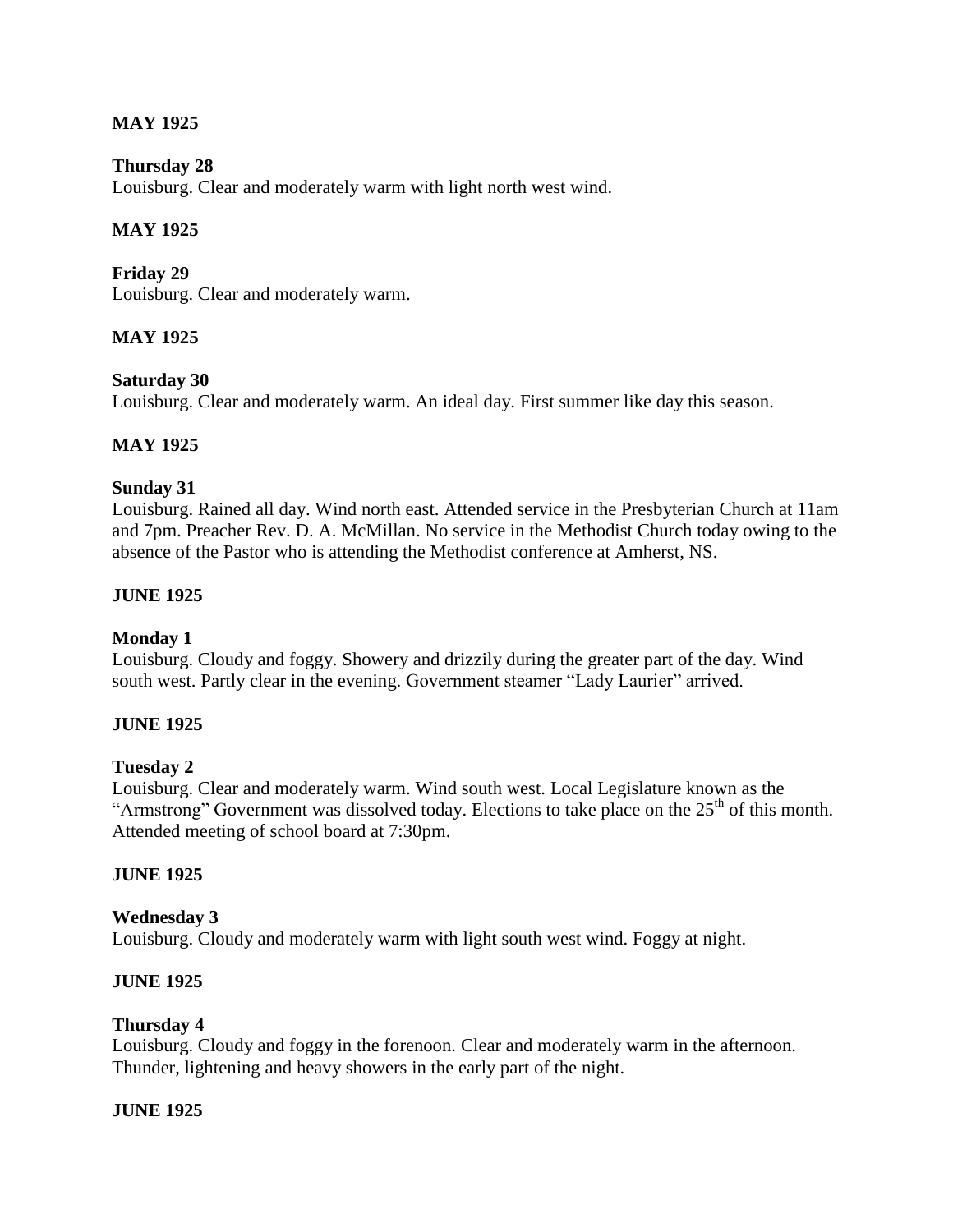### **Friday 5**

Louisburg. Partly clear and moderately warm. Light north west wind in the morning which changed to north east. The mackerel which struck in last week still continue plentiful. By catches of the local fishermen have been made almost every day for the last week. Some boats bringing in as high as five and six thousand a day. So far the catch has been very much larger than for a number of years. Government steamer "Arleaux" arrived.

### **JUNE 1925**

### **Saturday 6**

Louisburg. Clear and cool with fresh north east wind.

### **JUNE 1925**

### **Sunday 7**

Louisburg. Clear and cool. Wind south west changing to north east in the evening. Attended service in the Methodist Church at 11am and 7pm. Preacher, Mr. Gruchey (layman) of Sydney. Mr. Jost the regular Pastor occupied the Methodist pulpit at Glace Bay in the morning and the George St. Methodist pulpit in the evening.

### **JUNE 1925**

### **Monday 8**

Louisburg. Clear and cool. Wind south west. Conservative Convention in Masonic hall at 2pm. Also public meeting at 8pm. Meetings addressed by Dr. MacDonald, Dr. LeBlanc of St. Peter's (candidate for the coming election), Neil R. McArthur, E. Mc K Forbes, J C. Douglas of Glace Bay and others.

### **JUNE 1925**

# **Tuesday 9**

Louisburg. Partly clear and cool. Wind south west.

### **JUNE 1925**

### **Wednesday 10**

Louisburg. Union of Congregationalist Presbyterian and Methodist Churches of Canada consummated at Toronto, Canada. Hereafter, those three Churches united into one and to be known as the "United Church of Canada".

### **JUNE 1925**

### **Thursday 11**

Louisburg. Cloudy and foggy. Wind south west. Serious rioting at New Waterford, NS. Clash between British Empire Steel Corporation, police and about 1200 miners, during which one miner, William Davis, was shot dead and Gilbert Watson, another miner, was seriously wounded. The riot started at the power plant where the striking miners had taken possession and driven off the maintenance men. In the early morning, the police captured the power plant but a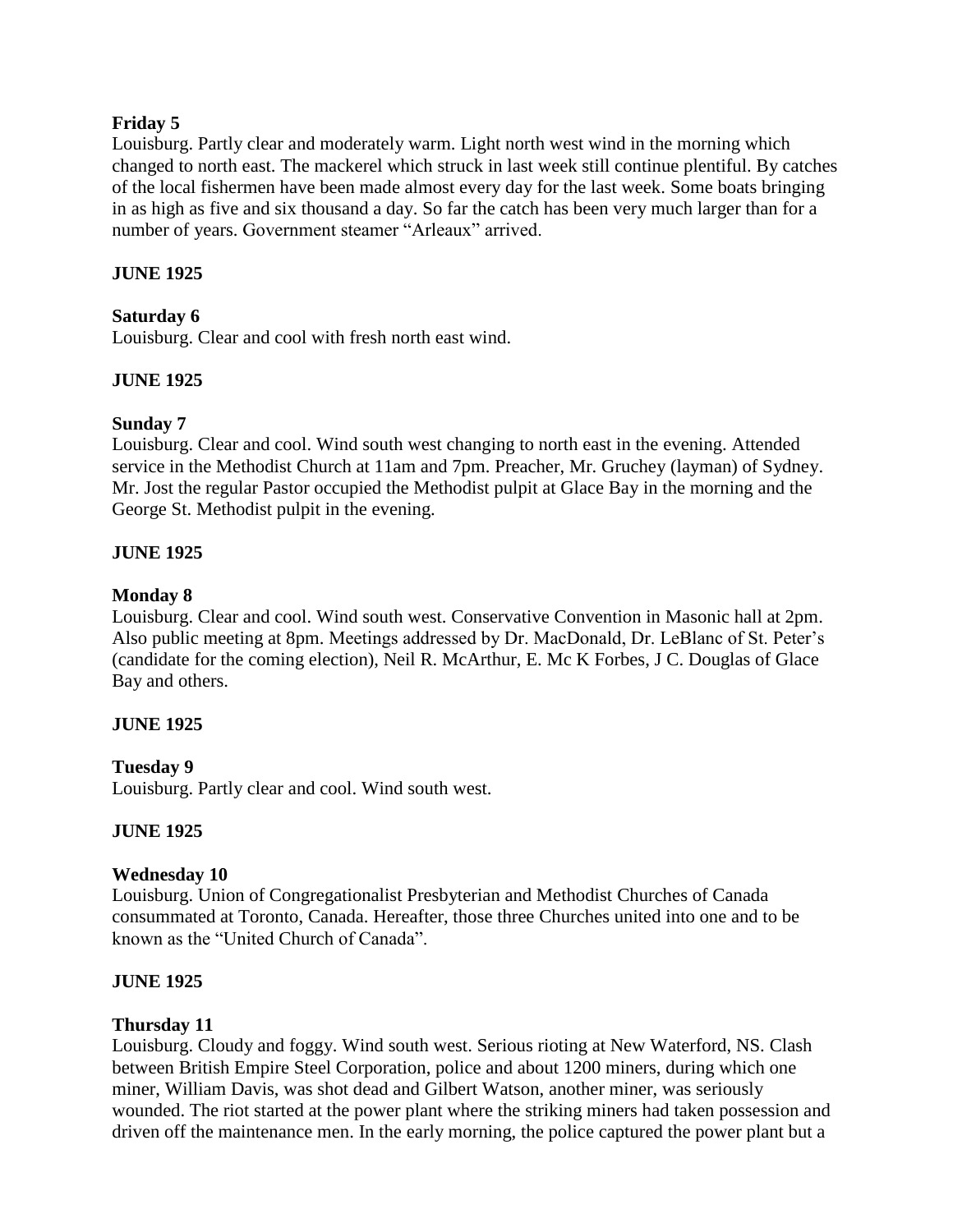mob of about 1200 miners returned at about 11am and after a terrific battle with the police, overpowered them and beat them unmercifully. Some of them very seriously injured. Mob in complete control of New Waterford and vicinity. An appeal sent to the authorities for assistance.

# **JUNE 1925**

# **Friday 12**

Louisburg. Clear and moderately warm. Wind north west. Among the police who took part in the battle at New Waterford yesterday were four from this town as follows: Thomas Peck, Porter Wilcox, George Kehoe and Neil McRury, all of whom were badly injured; McRury and Kehoe seriously. All of the above were taken to the hospital at Sydney for treatment. Number of police said to be engaged in yesterday's riot, 44. While standing in the door of my shop, corner of Main and Warren Sts. at 10am today, a deer, probably a 2 year old, came around the corner of the shop and loped leisurely up Main Street and took to the woods near Gerrard's Bridge. This is probably the first occurrence of this kind in the history of this town.

# **JUNE 1925**

# **Saturday 13**

Louisburg. Clear and warm with light north west wind. Max temperature about 80. First warm day this season.

### **JUNE 1925**

### **Sunday 14**

Louisburg. Clear and moderately warm. Wind west - south west. Max temperature about 60. Attended service in St. James United Church at 11am and 7pm. Preacher Rev. R. M. Jost. After evening service, attended and took part in sacred concert in Calvin United Church (Presbyterian). Sang solo entitled "The Old Rugged Cross".

### **JUNE 1925**

# **Monday 15**

Louisburg. Cloudy and warm in the morning. Cleared at about 10am. Very warm during the remainder of the day. Max temperature about 80. Wind north west. Shower of rain in the early morning.

### **JUNE 1925**

### **Tuesday 16**

Louisburg. Cloudy and moderately warm in the morning. Rain began to fall at about 10:30am and continued the remainder of the day and late into the night. Light westerly wind changing to north east in the afternoon and increasing to a gale during the night. Political meeting held in Masonic hall at 8pm in the interest of the Liberal Party.

### **JUNE 1925**

**Wednesday 17**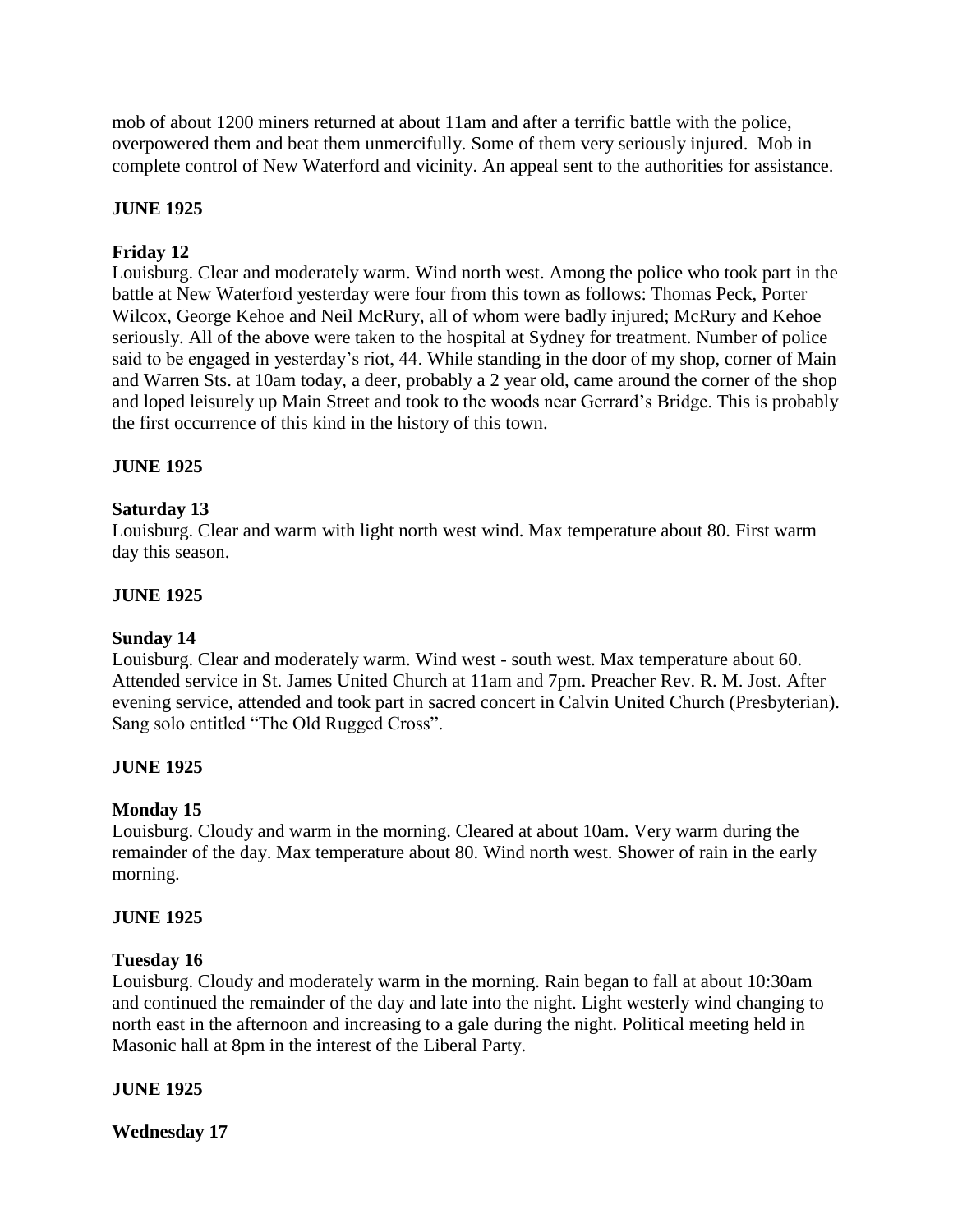Louisburg. Clear and cool with gale from north west. Government steamer "Lady Laurier" arrived in the forenoon and took bunker coal during the day. Death of John Alex. Ross. Attended choir practice in St. James United Church at 9pm.

### **JUNE 1925**

### **Thursday 18**

Louisburg. Clear and cool with strong north west wind which changed to south west in the afternoon. Cloudy in the evening. Funeral of the late Mrs. Mary Ann McDonald, a former resident of this town, took place on the arrival of the morning train. Funeral service conducted by Rev. D. A. McMillan in Calvin United Church. Interment in Willow Grove cemetery. Mrs. McDonald had been ill for quite a long time and died in the hospital in Sydney. Attended meeting of Town Council at 7:30pm.

### **JUNE 1925**

### **Friday 19**

Louisburg. Heavy rain accompanied by thunder and lightening in the early part of the day and cool. Cleared in the late afternoon. Wind north east. Government steamer "Stanley" and a trawler arrived and bunkered. Attended funeral of the late John Alex. Ross at 1:30pm. Service conducted at the home and grave by Rev. D. A. McMillan. Interment in Willow Grove cemetery.

### **JUNE 1925**

### **Saturday 20**

Louisburg. Clear and cool with light south west wind.

### **JUNE 1925**

### **Sunday 21**

Louisburg. Clear and cool during the early part of the day. Cloudy in the afternoon. Showers in the evening. Light south west wind. Attended service in St. James United Church at 11am and 7pm. Preacher Rev. R. M. Jost.

### **JUNE 1925**

### **Monday 22**

Louisburg. Rained heavily the greater part of the day. Thick fog during the afternoon and evening. Light south west wind. The catch of mackerel which has been the largest in the memory of the oldest fishermen is about over for the season. Some of the locals have caught upwards of 150 barrels while one is reported to have nearly 200 barrels on hand. The market price at present is \$10.00 per Bbl.

### **JUNE 1925**

### **Tuesday 23**

Louisburg. Cloudy and foggy in the early part of the day. Clear and cool in the afternoon. Light showers in the evening. Light south west wind increasing to a fresh breeze in the afternoon.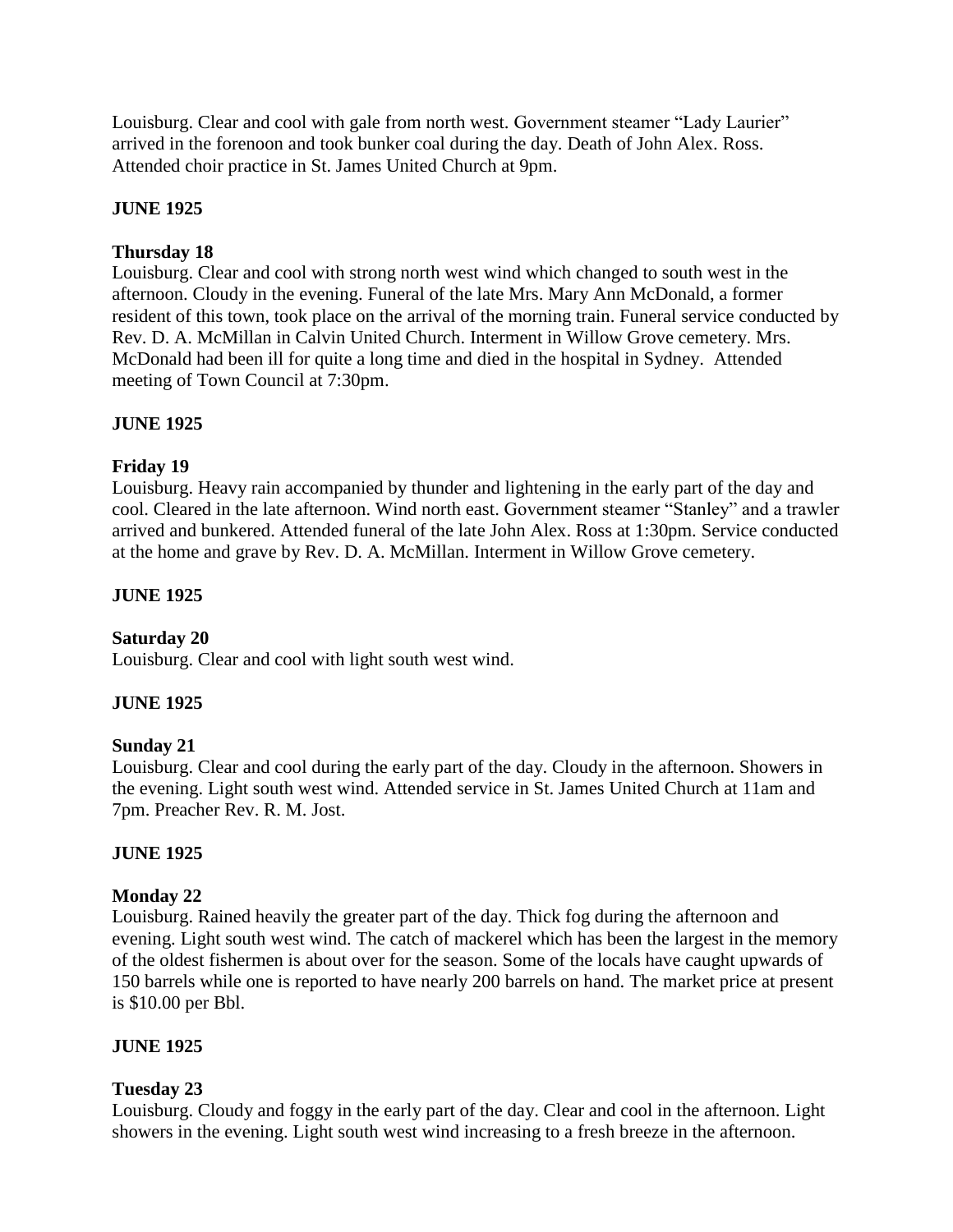Meeting in the interest of the Liberal Party held in Masonic hall at 8pm. Meeting addressed by J. W. Maddin and M. A. Patterson of Sydney. A stick of dynamite found in a railway frog at Dominion, CB. Evidently placed there by strikers or their sympathizers for the purpose of wrecking the S & L Express. Fortunately, it was discovered in time and no damage resulted.

# **JUNE 1925**

# **Wednesday 24**

Louisburg. Clear and moderately warm with light north west wind. Attended choir practice in St. James United Church at 9pm.

# **JUNE 1925**

**Thursday 25**

Louisburg.

\*newspaper clippings for election results

# **JUNE 1925**

# **Friday 26**

Louisburg.

newspaper clippings for election results

# **JUNE 1925**

# **Saturday 27**

Louisburg. Cloudy and moderately warm with light south west wind. Death of D. H. MacDonald. Eleanor, Maud and Frances Huntington (my nieces), arrived on the evening train from Glace Bay where they had been attending the school examinations. They intend spending a few days in town before leaving for home.

# **JUNE 1925**

# **Sunday 28**

Louisburg. Partly clear and moderately warm. Wind south west. Light showers in the evening. American fishing schooner "Rex" rammed ans sunk by anchor line steamer "Luseania" off Quero Bank. Capt. O'Downey and 14 of his men drowned. 9 rescued. Attended service in St. James United Church at 11am and 7pm. Preacher Rev. R. M. Jost. Also attended service in the Anglican Church at 2:45pm. Preacher Rev. Cummings of Sydney. Mariner Lodge A.F. L. A. M. attended in a body. Rev. R. M. Jost preached his farewell sermon in St. James Church in the evening.

# **JUNE 1925**

**Monday 29**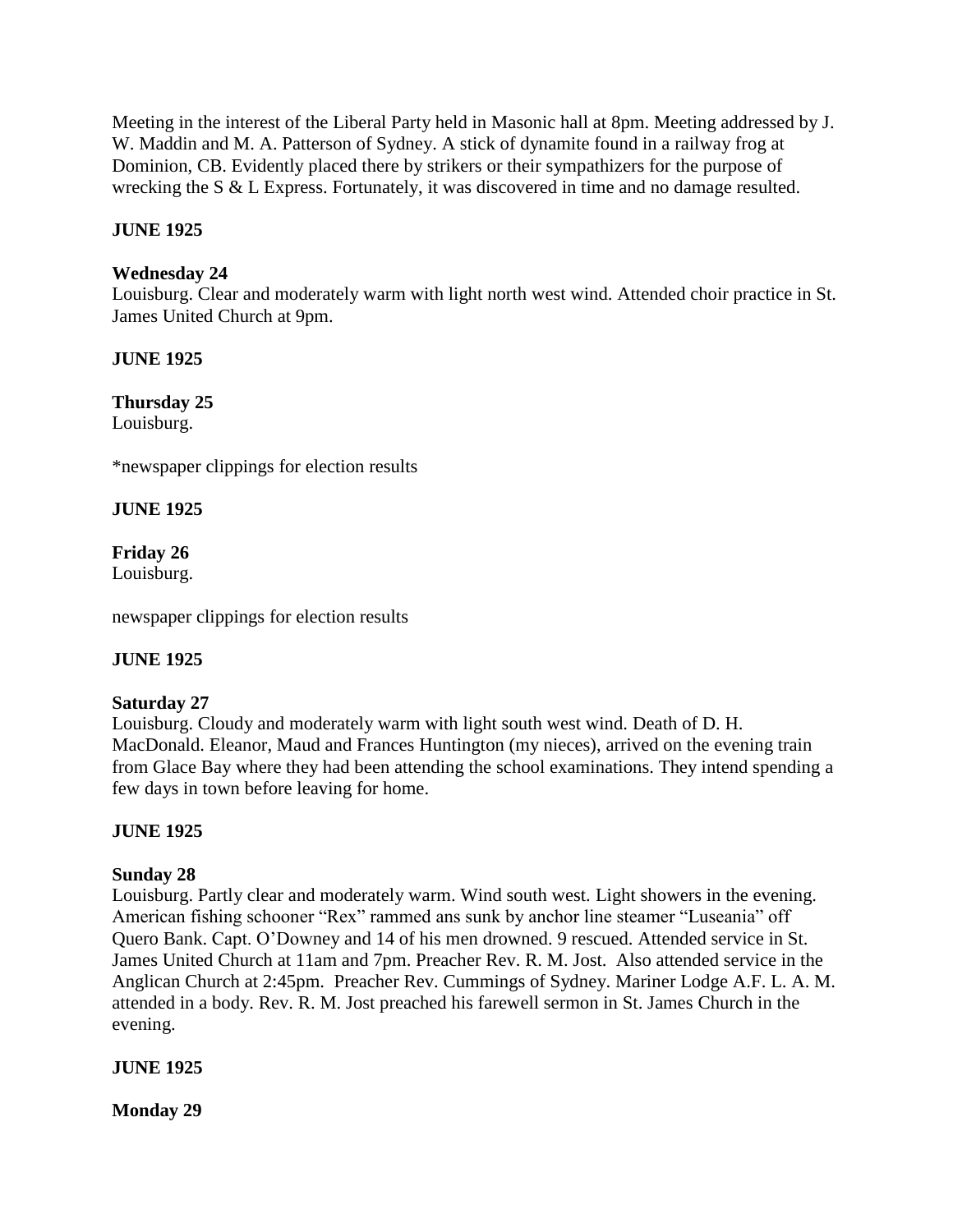Louisburg. Cloudy and moderately warm. Partly clear in the afternoon. Foggy in the evening. Wind south west. Attended funeral of the late D. H. MacDonald at 8:30am. Interment in Roman Catholic cemetery. Funeral service conducted by Rev. M. J. Wallace. Attended special meeting of Town Council at 3pm to deal with the question of appointing special Constables to cope with any trouble that might arise in connection with the strike situation which looks somewhat threatening. The following were sworn in as Constables - Edison Skinner, Everett Skinner, Clifton Townsend and Charles Bagnell.

# **JUNE 1925**

### **Tuesday 30**

Louisburg. Rained steadily the greater part of the day. Very heavy showers in the early morning and at intervals during the day. Foggy with south west wind.

### **JULY 1925**

### **Wednesday 1**

Louisburg. Heavy rain in the morning. Partly clear at noon. Cloudy and very chilly and cool during the afternoon. Strong south west winds. Rev. R. M. Jost, who has been stationed here for nearly two years as Pastor of St. James Methodist Church, left here on the 3:50pm train for Mulgrave, NS where he will be stationed for three or four months. He was accompanied by his daughter, Eleanor. At 8pm, in company with Emeline and my three nieces, Eleanor, Maud and Frances, attended motion picture show in Masonic hall. General holiday. Had shop open for business from 9am until 3pm.

# **JULY 1925**

### **Thursday 2**

Louisburg. Partly clear and cool. Showery in the morning. Wind south west. Rev. L. H. Draper, who has been absent from this town since March  $24<sup>th</sup>$  last arrived home today much improved in health. While away, he visited Bermuda and some of the West India Islands and was for some time located at Barbados. He intends resuming the work of his parish immediately. His many friends, both in this town and other parts of the province, are pleased to hear of his safe return.

### **JULY 1925**

### **Friday 3**

Louisburg. Clear and cool with north east wind.

# **JULY 1925**

### **Saturday 4**

Louisburg. Clear in the morning. Partly clear in the afternoon. Light north east wind changing to south west in the afternoon.

### **JULY 1925**

**Sunday 5**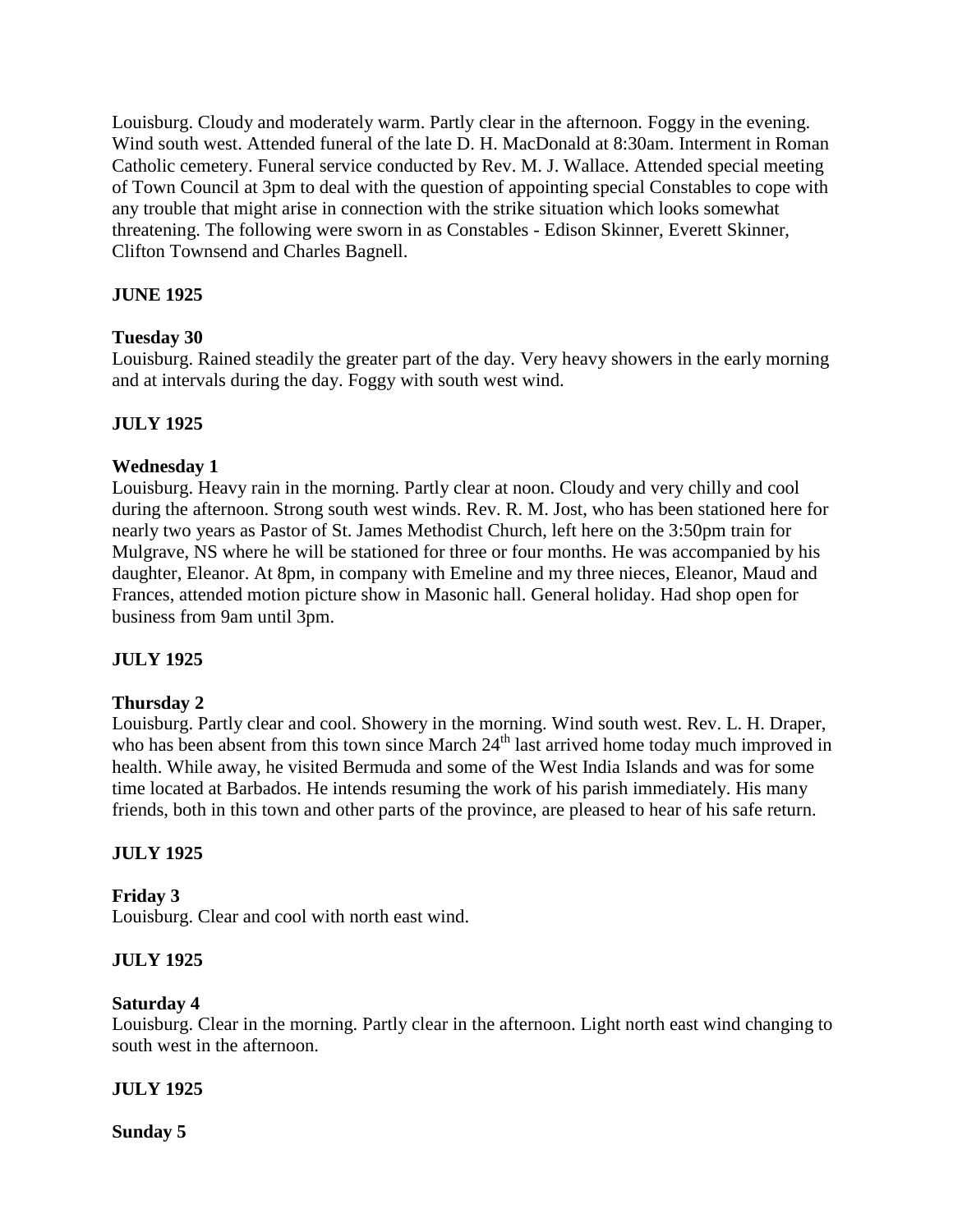Louisburg. Clear in the forenoon and partly clear in the afternoon. Cloudy in the evening with light showers. Light south west wind. Attended service in the Calvin United Church at 11am(Communion Service). Preacher, Rev. D. A. MacMillan. Attended service in the Anglican Church at 7pm. Preacher Rev. L. H. Draper. No service in St. James United Church today.

# **JULY 1925**

# **Monday 6**

Louisburg. Clear and moderately warm with light north east wind which changed to south west in the afternoon. The four extra Constables who were appointed for night duty on June  $29<sup>th</sup>$ owing to the threatening aspect of the strike situation, were instructed today to go on duty two at a time (on alternate nights instead of four on a shift as heretofore).

# **JULY 1925**

# **Tuesday 7**

Louisburg. Cloudy, foggy and chilly. Light showers in the afternoon and evening. Fresh south west wind. Small steamer "Moon" arrived in the afternoon and took bunker coal. Attended meeting of school board at 7:30pm. Eleanor and Frances, who had been visiting us since June 27, left for home on the 8:45am train. Maud remained with us. I intend giving her a position as clerk in my shop. Emeline and Maud drove to Sydney by automobile with Fletcher Townsend and Mrs. Townsend, returning at about 4pm.

### **JULY 1925**

### **Wednesday 8**

Louisburg. Clear and moderately warm with light north east wind. An ideal day. Heavy rain in the early morning. William W. Dickson and family, old residents of this town, left here today by automobile for Halifax, NS where they intend to reside. Mr. Dickson holds a position with British Empire Steel Corporation at Halifax. Rev. H. D. Townsend, who is to be the Pastor of St. James United Church for this year, arrived with his family today. Having motored from Dartmouth, NS. Death of Patrick B. Campbell.

# **JULY 1925**

### **Thursday 9**

Louisburg. Clear and moderately warm with fresh north east wind.

### **JULY 1925**

### **Friday 10**

Louisburg. Partly clear in the forenoon. Cloudy and threatening in the afternoon. Light showers in the evening. Wind south west. Foggy. Government steamer "Lady Laurier" arrived in the evening and bunkered. Miss Maud Huntington has accepted a position as clerk in my store and entered on her duties today.

### **JULY 1925**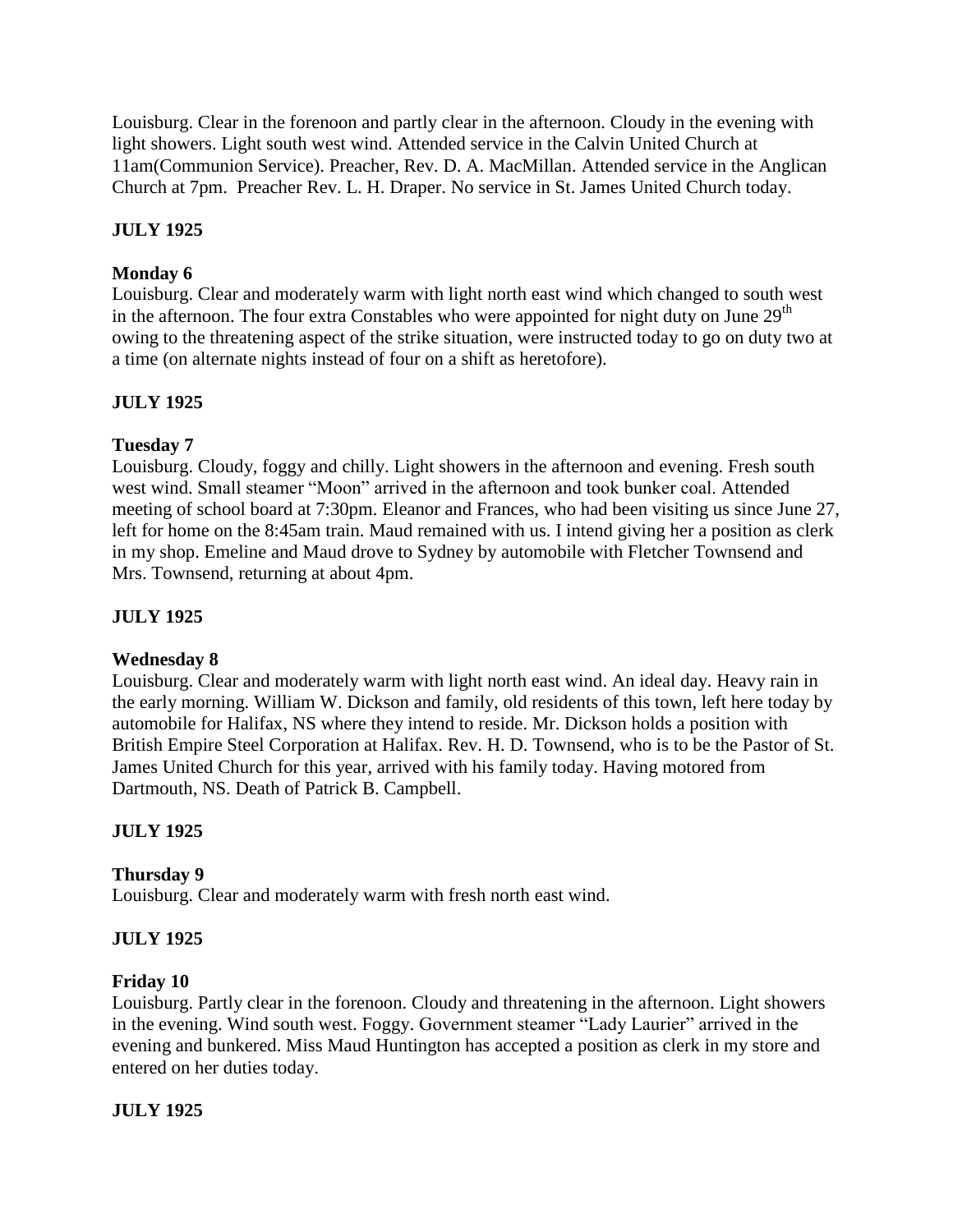### **Saturday 11**

Louisburg. Heavy rain in the early morning. Cloudy and foggy during the forenoon. Clear and warm in the afternoon. Light south west wind.

# **JULY 1925**

# **Sunday 12**

Louisburg. Partly clear and moderately warm. Showers accompanied by thunder and lightning in the evening. Wind south west. Steamer "Restless" arrived in the evening. Members of Loyal Orange and True Blue Lodges paraded in a body to service in St. James United Church at 11am. Attended service in St. James United Church at 11am and 7pm. Preacher, Rev. Howard D. Townsend. First service of Mr. Townsend's pastorate of St. James congregation.

# **JULY 1925**

# **Monday 13**

Louisburg. Foggy in the morning. Cleared during the forenoon. Clear and warm in the afternoon. Wind south west.

# **JULY 1925**

### **Tuesday 14**

Louisburg. Partly cloudy and moderately warm. An ideal day. Light south west wind changing to north east in the evening.

# **JULY 1925**

# **Wednesday 15**

Louisburg. Clear and moderately warm. The Provincial Government of Nova Scotia known as the "Armstrong" Liberal Government which was defeated at the polls on July  $25<sup>th</sup>$ , resigned today and the new Premier, E. N. Rhodes, was asked to form a government. Attended choir practice in St. James United Church at 9pm.

# **JULY 1925**

### **Thursday 16**

Louisburg. Partly clear and moderately warm. Wind south west. New Conservative Government under the premiership of E. N. Rhodes, was sworn in today at Government House, Halifax, NS, and immediately took office. E. N. Rhodes, Premier and Secretary Treasurer, J. C. Douglas, Attorney General, G. S. Harrington, Minister of Mines. The Misses Bertha and Louise Huntington arrived on the morning train to visit us for a few days. Attended meeting of Town Council at 7:30pm.

### **JULY 1925**

**Friday 17**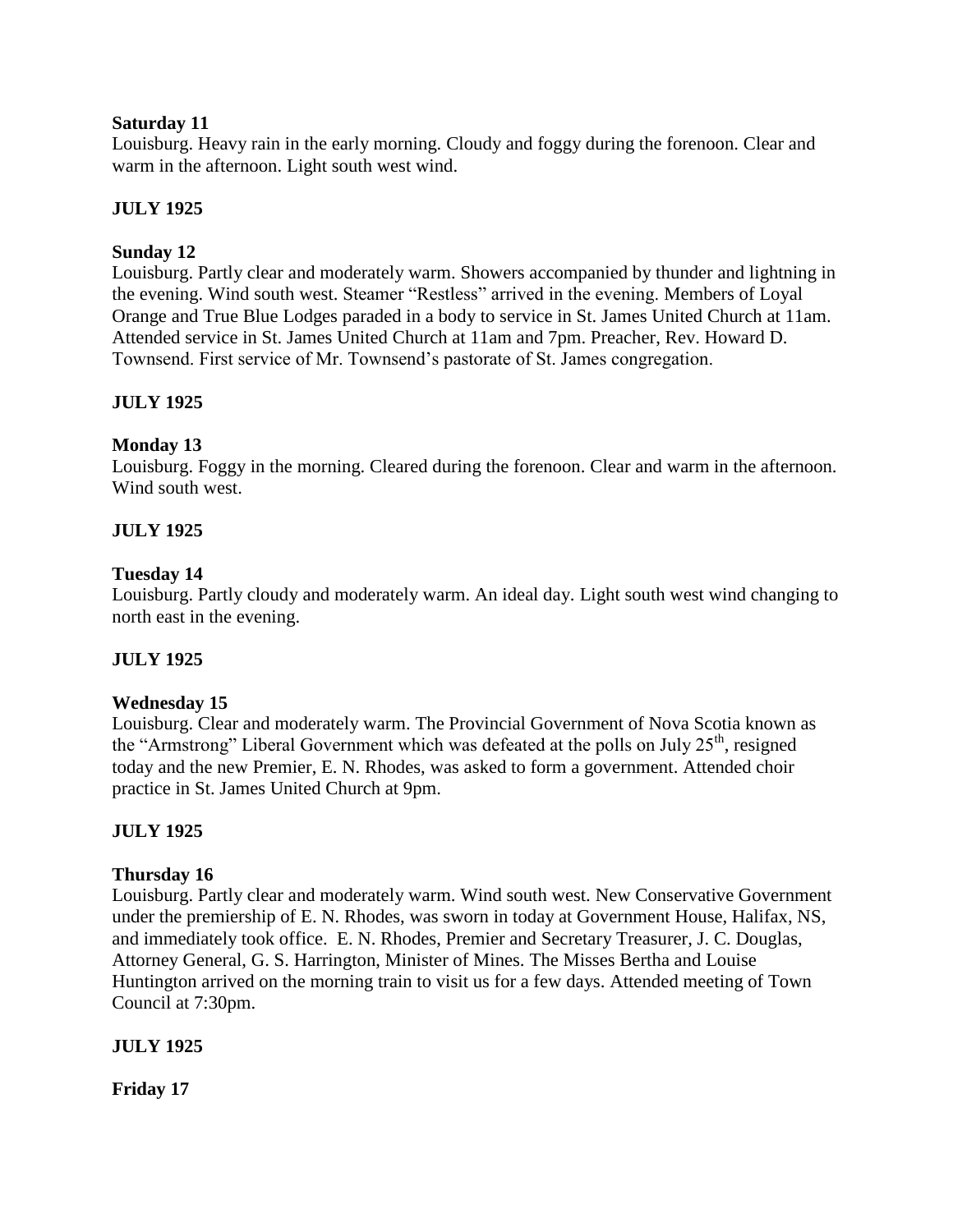Louisburg. Clear and moderately warm in the forenoon. Hazy in the afternoon. Rain began to fall at 5:30pm. Heavy rain during the early part of the night. Wind south west changing to south east.

# **JULY 1925**

# **Saturday 18**

Louisburg. Cloudy and foggy all day. Moderately warm. Wind south west.

# **JULY 1925**

# **Sunday 19**

Louisburg. Clear and warm with light south west wind. Foggy off the coast. Attended service in St. James United Church at 11am and 7pm. Preacher Rev. H. D. Townsend.

# **JULY 1925**

# **Monday 20**

Louisburg. Partly clear and very warm with light south east and south west wind. Foggy along the coast all day. Max temperature about 78.

# **JULY 1925**

# **Tuesday 21**

Louisburg. Cloudy and moderately warm. Foggy. Wind south west. Nfld trawler \_\_ arrived and bunkered and sailed for the fishing grounds. The Misses Bertha and Louise Huntington, who have been visiting us since the  $16<sup>th</sup>$  inst, returned to their homes today. They were accompanied by Miss Maud Huntington who expects to return on next Friday.

# **JULY 1925**

# **Wednesday 22**

Louisburg. Cloudy and foggy with south west wind.

# **JULY 1925**

**Thursday 23** Louisburg. Cloudy and foggy. Wind south east.

# **JULY 1925**

**Friday 24** Louisburg. Cloudy and foggy. Wind south west. Cleared at night.

# **JULY 1925**

# **Saturday 25**

Louisburg. Clear and moderately warm. Wind south west.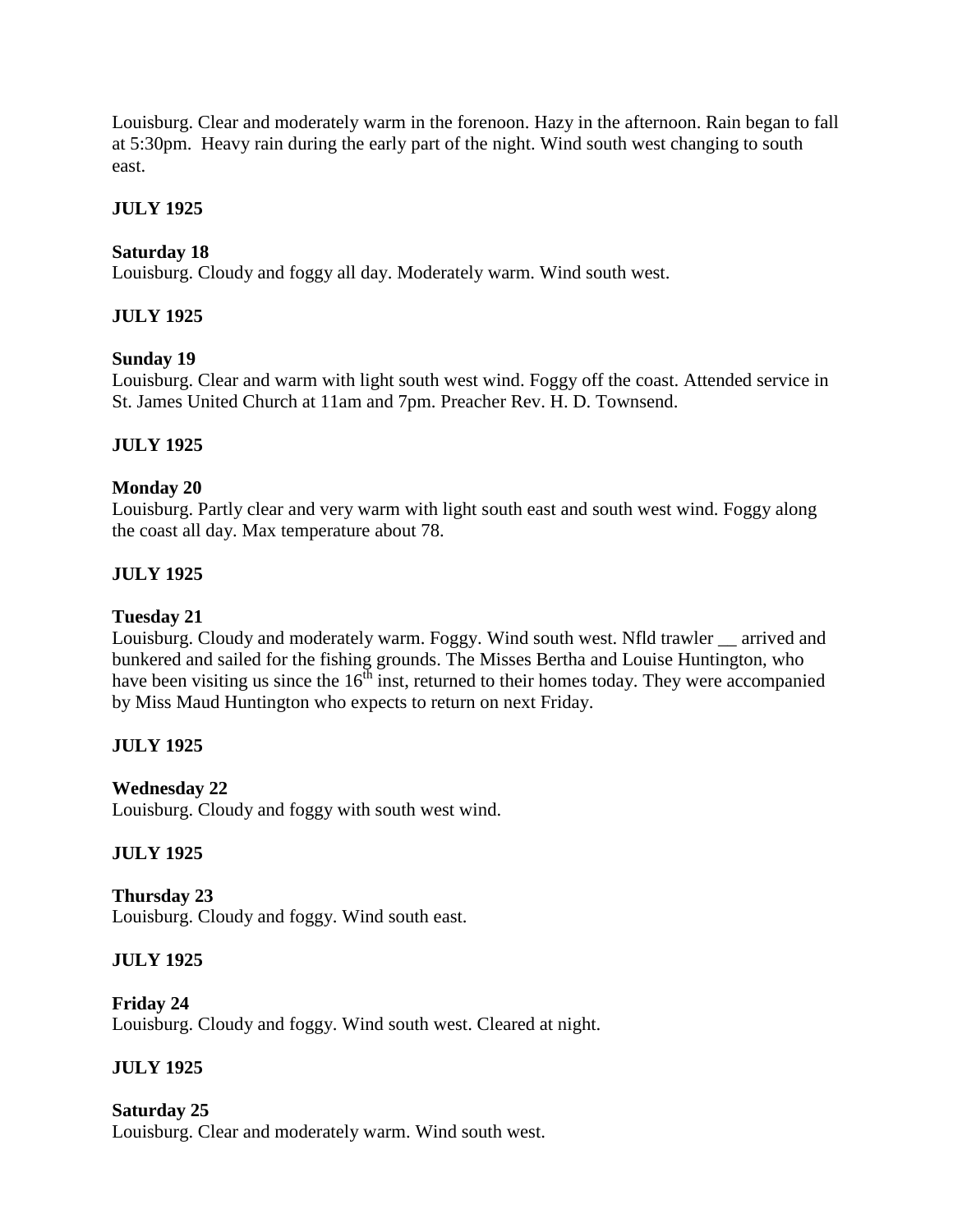# **JULY 1925**

### **Sunday 26**

Louisburg. Warm. Partly clear with light easterly and southerly wind. An ideal day. Attended service in St. James United Church at 11am and 7pm. Preacher Rev. H. D. Townsend.

# **JULY 1925**

### **Monday 27**

Louisburg. Cloudy, foggy with heavy showers. Wind southerly and easterly. Steamer "Restless" ran ashore near Fourchu. Probably a total loss. Crew saved.

# **JULY 1925**

### **Tuesday 28**

Louisburg. Cloudy, foggy and warm with scattered showers. Light southerly and easterly wind.

### **JULY 1925**

### **Wednesday 29**

Louisburg. Clear and warm during the greater part of the day. Foggy at night. Light west and south west winds.

### **JULY 1925**

### **Thursday 30**

Louisburg. Thunder and lightning accompanied by very heavy rain in the morning. Foggy with scattered showers during the forenoon. Cleared late in the afternoon. Wind southerly. First sword fish to be landed here this season arrived today. This fish was caught off Fourchu by a Canso boat and sold to Lewis & Co.

# **JULY 1925**

### **Friday 31**

Louisburg. Partly clear with strong westerly wind which moderated in the evening.

### **AUGUST 1925**

**Saturday 1** Louisburg. Clear and warm.

### **AUGUST 1925**

### **Sunday 2**

Louisburg. Partly cloudy and moderately warm. Wind south west. Death of Mrs. Catherine Townsend, widow of the late Daniel Townsend, aged about 78. Attended service in St. James United Church at 11am and 7pm. Preacher Rev. H. D. Townsend.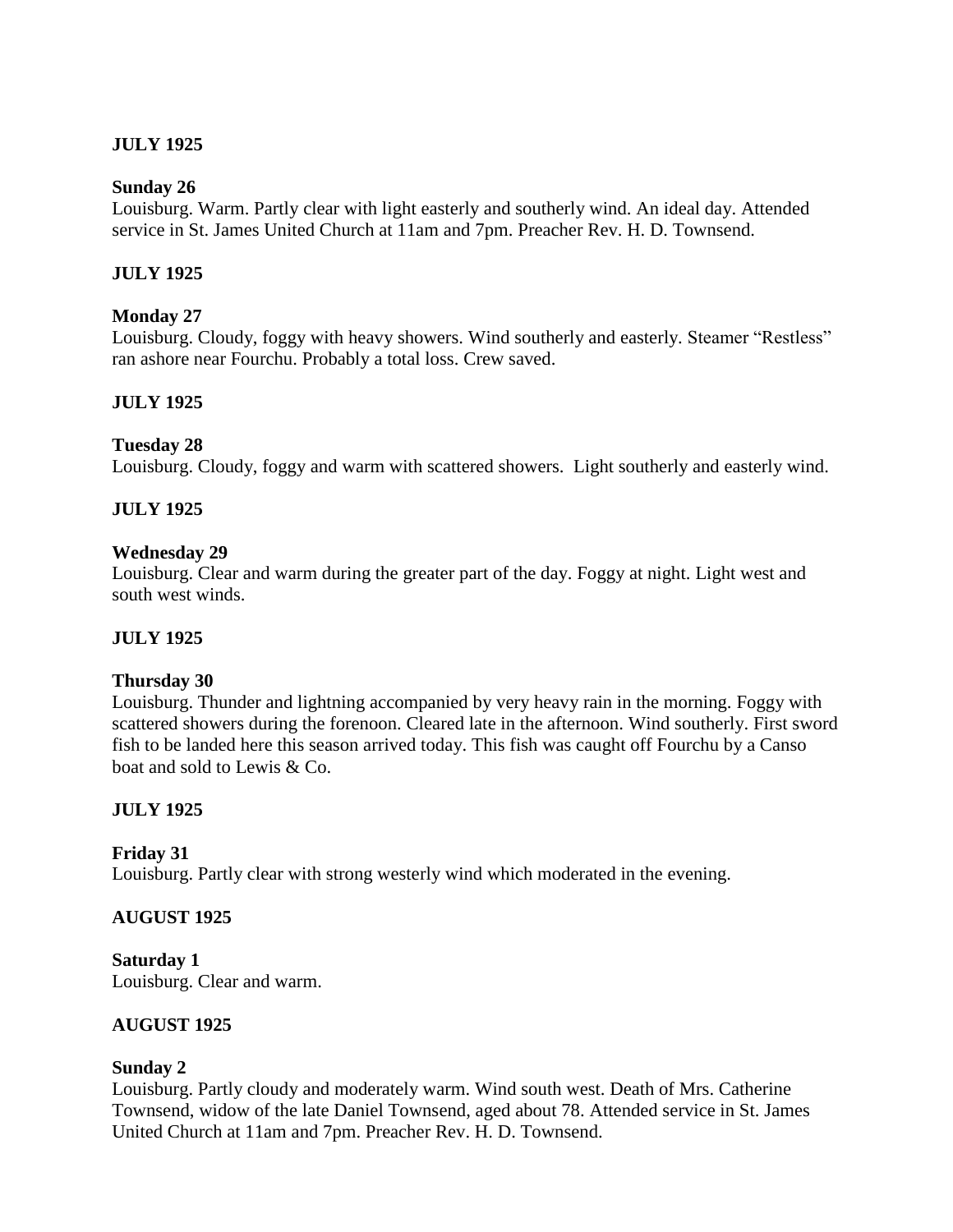### **AUGUST 1925**

### **Monday 3**

Louisburg. Mostly clear and warm with light south west wind. Attended funeral of the late Catherine Townsend at 1:30pm. Service at the Church and grave conducted by Rev. L. H. Draper (Anglican). Interment in Anglican cemetery. First sword fish to be caught off this port this season were landed here today, 7 in all.

### **AUGUST 1925**

### **Tuesday 4**

Louisburg. Clear and warm with light winds. Mostly easterly. Max temperature about 80 Death of Angus MacCormack, aged 75. Bible class of St. James United Church held their annual picnic at Albert Bridge, Mira.

### **AUGUST 1925**

### **Wednesday 5**

Louisburg. Clear and warm with light variable winds. Max temperature about 78. Miners of district No. 26 decide by a vote of 2780 to 3913 to accept the proposals of the Government for a settlement of the strike which has been in existence since March 6/1925. Vote of Louisburg local as follows: 34 for, 2 against. About 20 sword fish landed here today and purchased by the local dealers. Attended choir practice in St. James United Church at 9pm.

### **AUGUST 1925**

### **Thursday 6**

Louisburg. Partly cloudy and very warm with light variable wind. Max temperature about 80. Attended funeral of the late Angus MacCormack at 1pm. Service at the house, Church and grave conducted by Rev. D. A. MacMillan assisted by Rev. H. D. Townsend. Interment in Willow Grove cemetery. Sword fish catch today amounted to about 55. Attended meeting of Town Council at 7:30pm.

### **AUGUST 1925**

#### **Friday 7**

Louisburg. Cloudy with a few light scattered showers. Wind southerly. Rev. D. A. MacMillan, Pastor of Calvin Untied Church and wife left today for Baddeck on their annual holiday trip. During Mr. MacMillan's absence, his parish will be in charge of Rev. H. D. Townsend of St. James United Church.

### **AUGUST 1925**

### **Saturday 8**

Louisburg. Cloudy, rainy and drizzily. Rained moderately during the greater part of the day. Moderate easterly wind.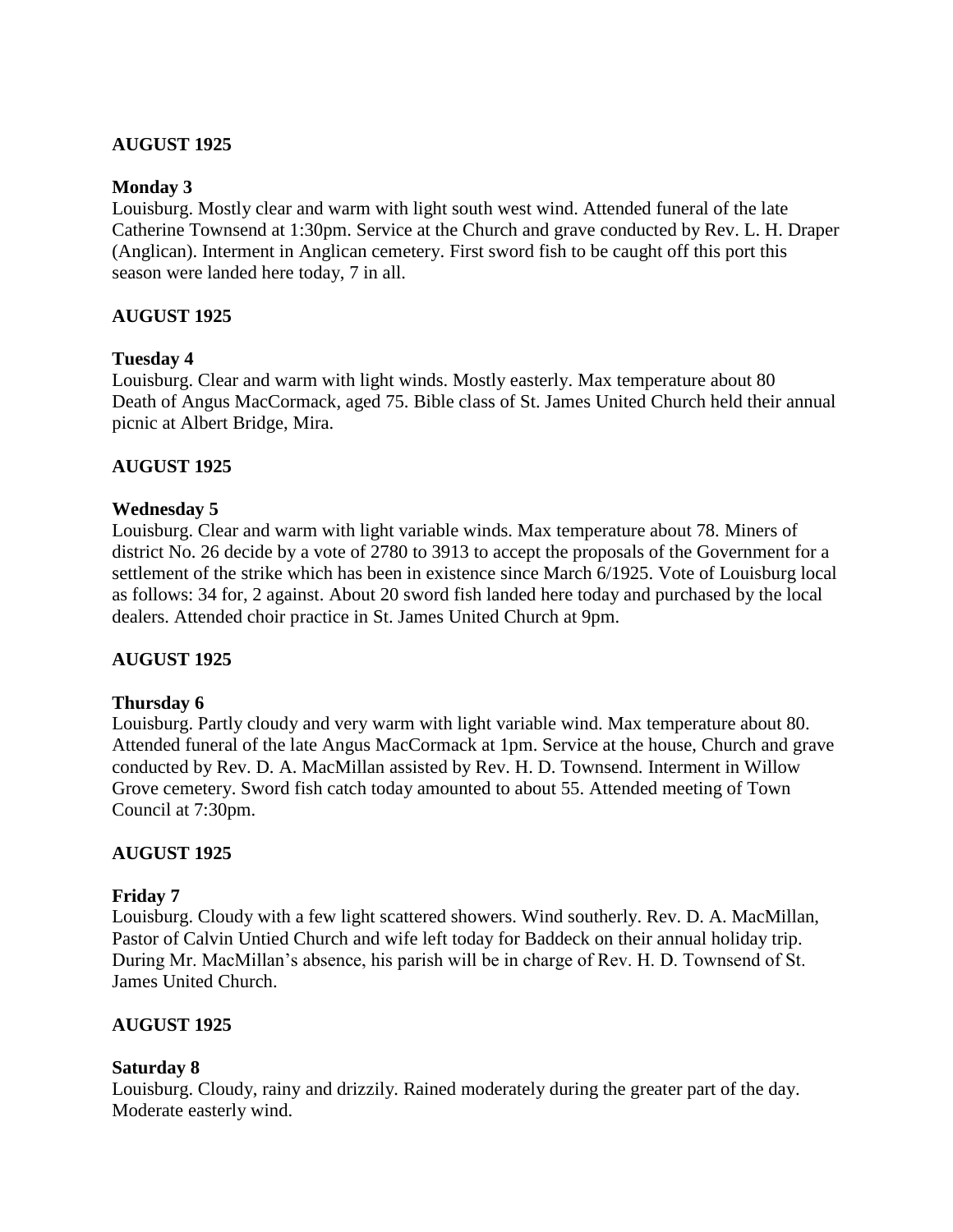### **AUGUST 1925**

### **Sunday 9**

Louisburg. Rained heavily in the early morning with thunder and lightening. Partly clear and warm during the day with light north east wind. In the afternoon, in company with Emeline, went for a walk out Clarke's Road as far as the cemeteries, returning at about 5pm. Attended united service in St. James United Church at 11am an 7pm. Preacher, Rev. H. D. Townsend. Beginning today and continuing for several weeks, services will be held alternately between St. James and Calvin United Churches.

### **AUGUST 1925**

#### **Monday 10**

Louisburg. Partly cloudy with fog off the coast. Wind southerly. Moderately warm. Provincial elections in Province of New Brunswick, Liberal Government defeated.

#### **AUGUST 1925**

#### **Tuesday 11**

Louisburg. Heavy rain in the early morning. Cloudy, foggy and misty nearly all day. Wind south west scattered showers throughout the day. Thunder and lightening at night.

#### **AUGUST 1925**

#### **Wednesday 12**

Louisburg. Clear and warm with light south west wind. The remains of the late Mrs. Sphinney (nee Miss Adeline Townsend) who died at Boston, Mass on last Thursday, arrived here on the morning train and were taken to the home of her parents, Mr. And Mrs. Anthony Townsend.

#### **AUGUST 1925**

#### **Thursday 13**

Louisburg. Partly cloudy. Wind moderately warm with light variable wind. Sword fish catch for today amounted to about 75 fish for this port. Attended funeral of the late Mrs. Sphinney at 1:30pm. Service at the house and grave conducted by Rev. H. D. Townsend. Interment in St. James United Church cemetery.

#### **AUGUST 1925**

#### **Friday 14**

Louisburg. Clear and moderately warm in the morning. Cloudy in the afternoon. Rain began to fall at about 3pm. Heavy downpour during the evening and night. Wind south west changing to south east in the afternoon. St. James United Church held their annual Sunday school picnic at Havenside.

### **AUGUST 1925**

**Saturday 15**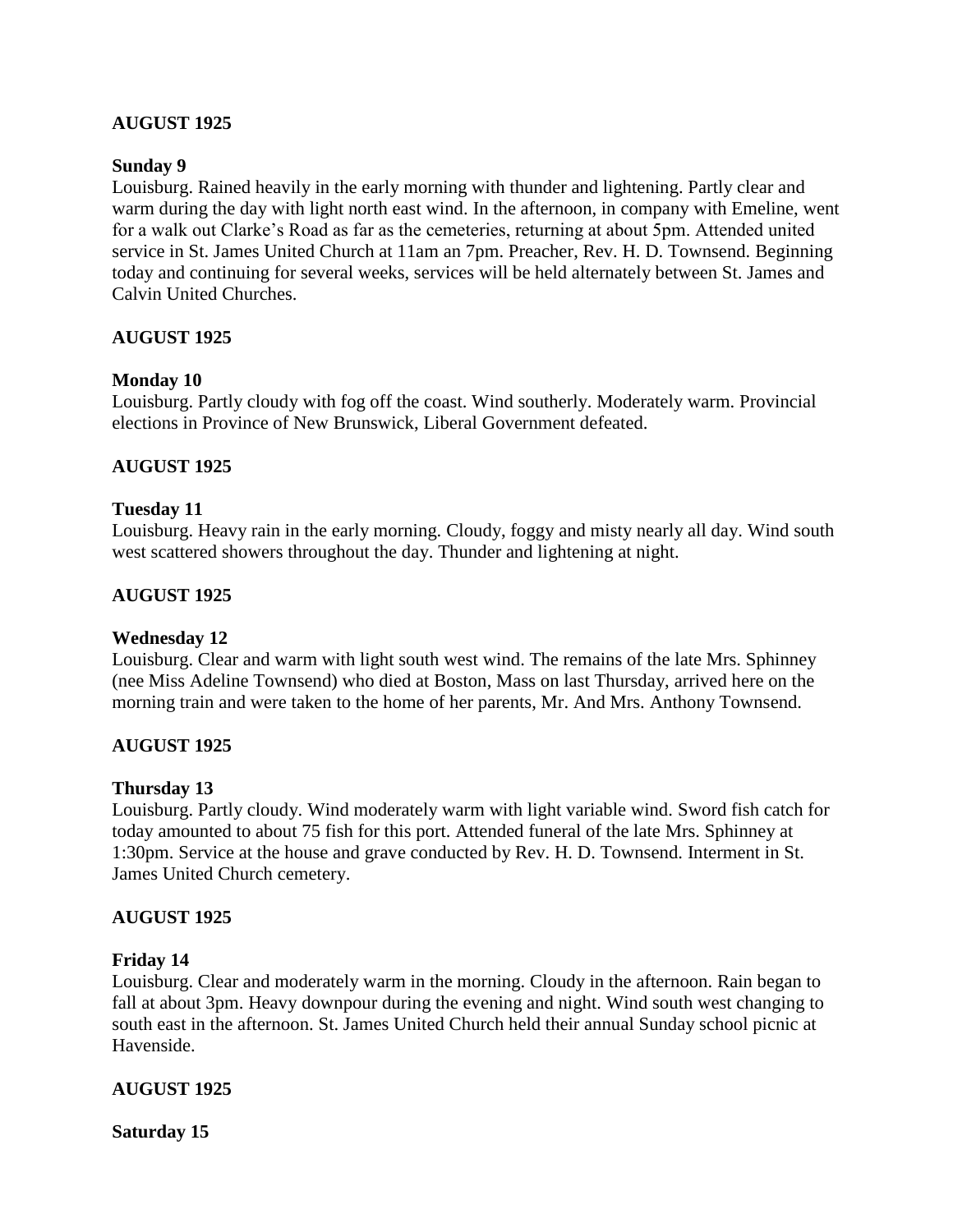Louisburg. Partly clear and moderately warm.

### **AUGUST 1925**

### **Sunday 16**

Louisburg. Clear and warm with light north west wind. Max temperature about 80. An ideal summer day. Attended united service in Calvin United Church at 11am and 7pm. Preacher, Rev. H. D. Townsend.

### **AUGUST 1925**

### **Monday 17**

Louisburg. Clear and warm with moderate south west wind. Max temperature about 75. An ideal summer day. Sword fish catch for today about 50.

# **AUGUST 1925**

### **Tuesday 18**

Louisburg. Clear and warm with moderate south west wind which changed to north east at night. Max temperature about 75. Ideal weather. Sword fish catch for today about 50. Keen competition among the buyers and price advanced to 18cts a lb. Attended special meeting of school board at 7:30pm for the purpose of appointing a janitor for the school to succeed Frank Keefe who has resigned. Walter Trucker received the appointment at a salary of 450.00 per year.

### **AUGUST 1925**

### **Wednesday 19**

Louisburg. Clear and warm with moderate wind varying from north east to south east. Max temperature about 70. Attended choir practice in St. James United Church at 9pm.

# **AUGUST 1925**

### **Thursday 20**

Louisburg. Partly clear and warm with fresh south west wind. Thunder and lightening during the night. Attended meeting of Town Council at 7:30pm.

### **AUGUST 1925**

### **Friday 21**

Louisburg. Clear and warm with fresh west and south west wind. Max temperature about 75. The Misses Bertha and Frances Huntington arrived on the evening train. Frances is remaining with us for the purpose of attending the school term which begins on the  $24<sup>th</sup>$  inst. Bertha intends returning to her home on Tuesday next.

# **AUGUST 1925**

### **Saturday 22**

Louisburg. Partly clear and cool with fresh westerly wind.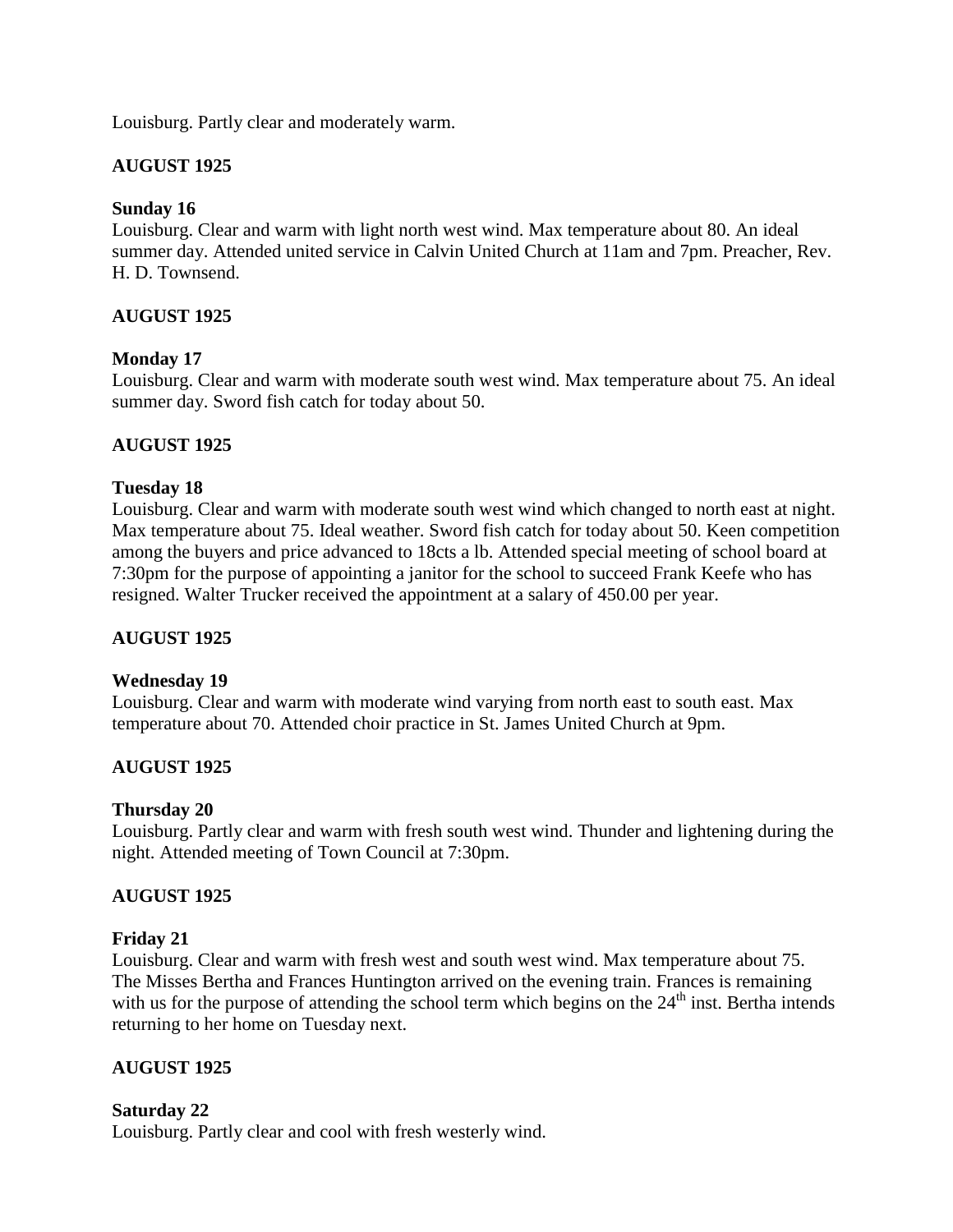### **AUGUST 1925**

#### **Sunday 23**

Louisburg. Clear and cool with moderate north west wind. Attended united service in St. James United Church at 11am and 7pm. Preacher, Rev. H. D. Townsend.

### **AUGUST 1925**

### **Monday 24**

Louisburg. Clear and very warm with moderate west to north west wind. Max temperature above 80. An ideal day. Town Pubic school opened today. Teaching staff as follows: Principal, James M. Fraser, Vice Principal, Miss Helen Holland, Miss Christina McRury, Miss Bessie Sheppard, Miss Rachael MacLean, Miss Gertrude Stewart, Miss Jessie Beaton.

### **AUGUST 1925**

### **Tuesday 25**

Louisburg. Clear and warm. Wind westerly. Max temperature about 78. Attended special meeting of school board at 7:30pm.

### **AUGUST 1925**

#### **Wednesday 26**

Louisburg. Clear and warm with fresh south west wind. Max temperature about 70.

### **AUGUST 1925**

#### **Thursday 27**

Louisburg. Partly cloudy with fresh north east wind and very cool.

### **AUGUST 1925**

#### **Friday 28**

Louisburg. Partly cloudy and very cool with fresh northerly wind. Frost in the morning. Miss Bertha Huntington left for home on the 8:45am train after spending a week in Louisburg. **AUGUST 1925**

# **Saturday 29**

Louisburg. Clear and moderately warm.

### **AUGUST 1925**

### **Sunday 30**

Louisburg/New Waterford. Clear and warm. Cloudy in the evening. Wind south west. Drove to New Waterford in J. A. McDonald's motor car with J. A. McDonald, John Skinner and Mrs. Patience Townsend.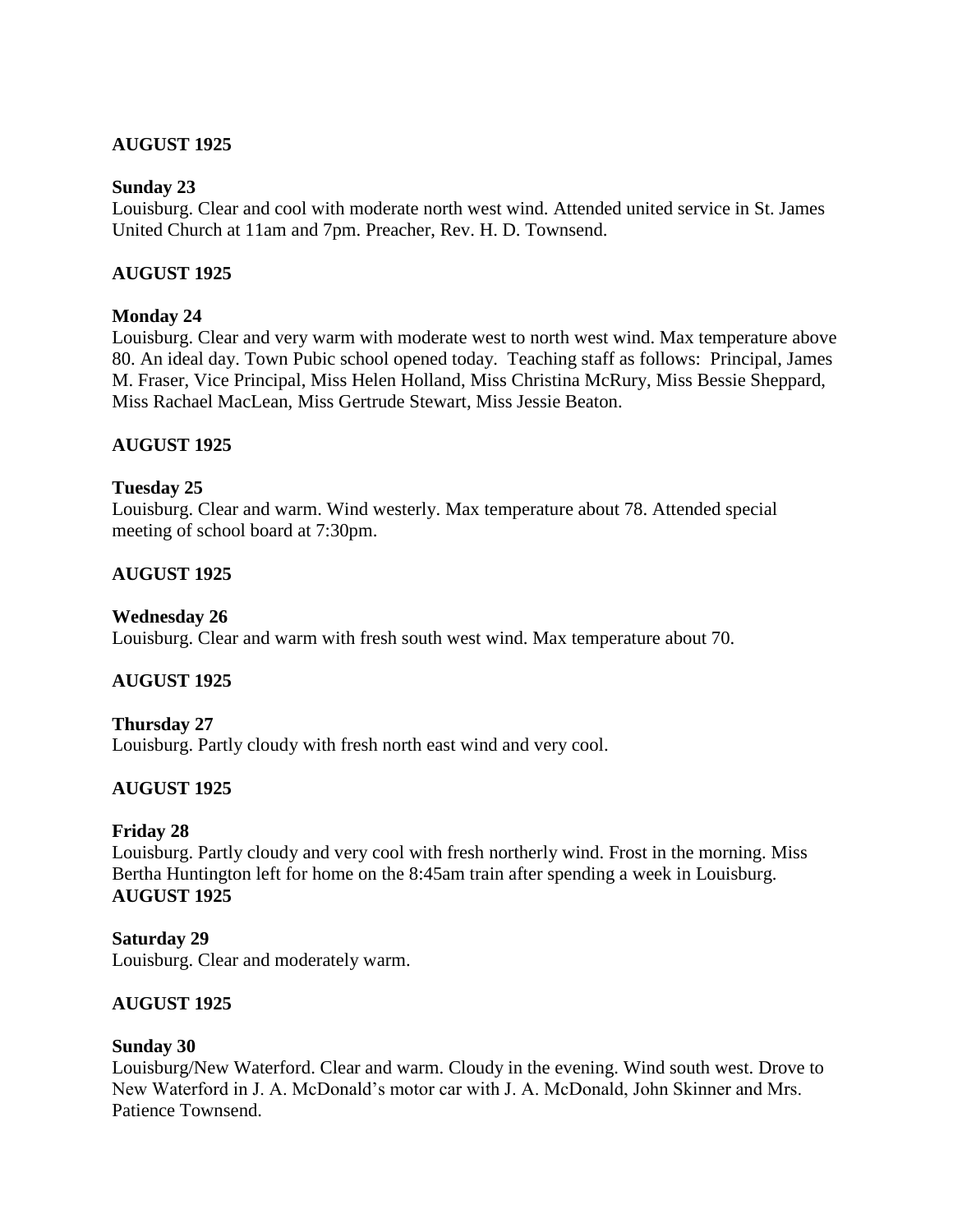### **AUGUST 1925**

**Monday 31** Louisburg. Cloudy. Wind southerly.

### **SEPTEMBER 1925**

**Tuesday 1** Louisburg. Cloudy. Rained during part of the day.

### **SEPTEMBER 1925**

**Wednesday 2** Louisburg. Clear and moderately warm.

### **SEPTEMBER 1925**

**Thursday 3** Louisburg. Partly cloudy and moderately warm. Showery in the forenoon.

### **SEPTEMBER 1925**

#### **Friday 4**

Louisburg. Clear and warm with moderate south west wind. Sword fish reported very scarce. Quite a number of the sword fishing fleet which numbered about one hundred sail, have left for their homes or for other parts of the coast owing to the scarcity of fish off this port.

### **SEPTEMBER 1925**

### **Saturday 5**

Louisburg. Cloudy and warm with light south west wind. Electrical storm accompanied by heavy rain during the night. Canadian Government under the premiership of Hon. W. L. MacKenzie King dissolved today. October  $29<sup>th</sup>$  named as that date of the election.

### **SEPTEMBER 1925**

### **Sunday 6**

Louisburg. Partly cloudy and cool with light northerly wind. Gaelic service was held in St. James United Church at close of the English service at noon. Attended united service in St. James United Church at 11am and 7pm. Preacher, Rev. D. A. McMillan. Spent the evening after Church at Rev. H. D. Townsend's.

### **SEPTEMBER 1925**

### **Monday 7**

Louisburg. Clear and cool. Wind north west. The big sword fishing fleet which has been using this port for its base for the last few weeks have almost completely disappeared owing to the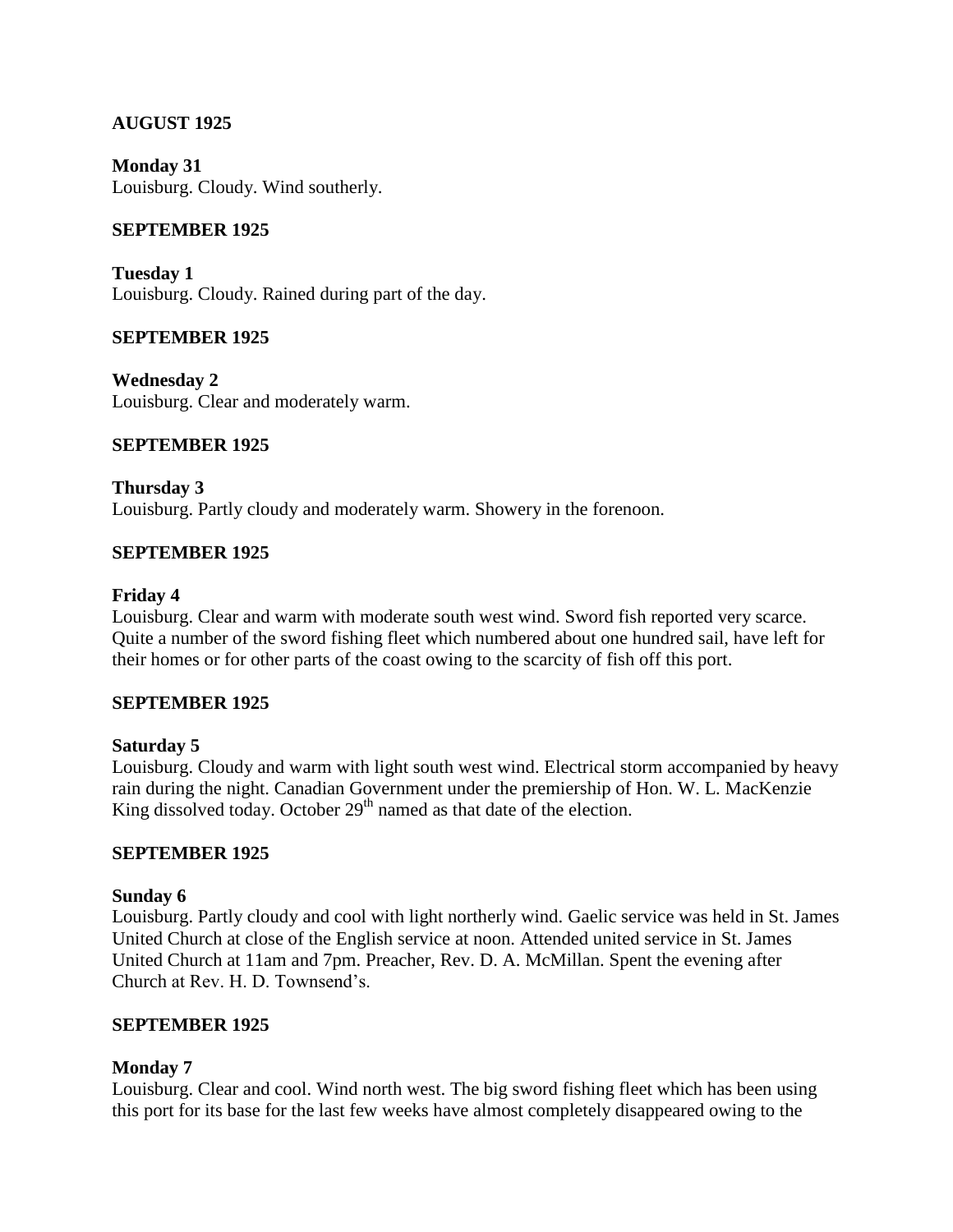scarcity of fish off this port. Many of them have left for home, while others have sailed for other fishing grounds. About all that remains of the fleet are a few of the local boats.

### **SEPTEMBER 1925**

### **Tuesday 8**

Louisburg. Cloudy. Rain began to fall shortly before noon and continued throughout the day. Fresh south west wind.

### **SEPTEMBER 1925**

### **Wednesday 9**

Louisburg. Clear and cool with fresh northerly wind.

### **SEPTEMBER 1925**

### **Thursday 10**

Louisburg. Clear and cool. Cloudy in the late afternoon and evening. Showers during the night. Wind south west increasing to a fresh breeze in the afternoon.

### **SEPTEMBER 1925**

**Friday 11** Louisburg. Cloudy and warm with light air of wind from south west.

# **SEPTEMBER 1925**

### **Saturday 12**

Louisburg. Clear and warm. Cloudy in the evening. Light south west wind. Foggy off the coast. Max temperature about 75. An ideal day.

### **SEPTEMBER 1925**

### **Sunday 13**

Louisburg/Gabarus. Heavy rain in the morning. Scattered showers and misty during the day. Heavy rain during the night. Wind easterly. Drove to Gabarus in Fletcher Townsend's motor car with Emeline, Fletcher and Mrs. McDonald of Fourchu. Left Louisburg at 9:10am, arrived at Gabarus at about 11:30. Had dinner at Miss Christina Grant's. Visited homes of Abram and John Grant and Mrs. Sarah Bagnell in the afternoon. Left Gabarus at 5:30pm, arrived at Louisburg at 8:20. Nfld steamer "Kyle" which has been undergoing repairs at Halifax, arrived here enroute to Nfld and took on board about 40 tons of bunker coal and sailed at about 10pm for her destination.

### **SEPTEMBER 1925**

### **Monday 14**

Louisburg. Heavy rain in the early morning. Scattered showers during the day. Misty and foggy. Light easterly wind.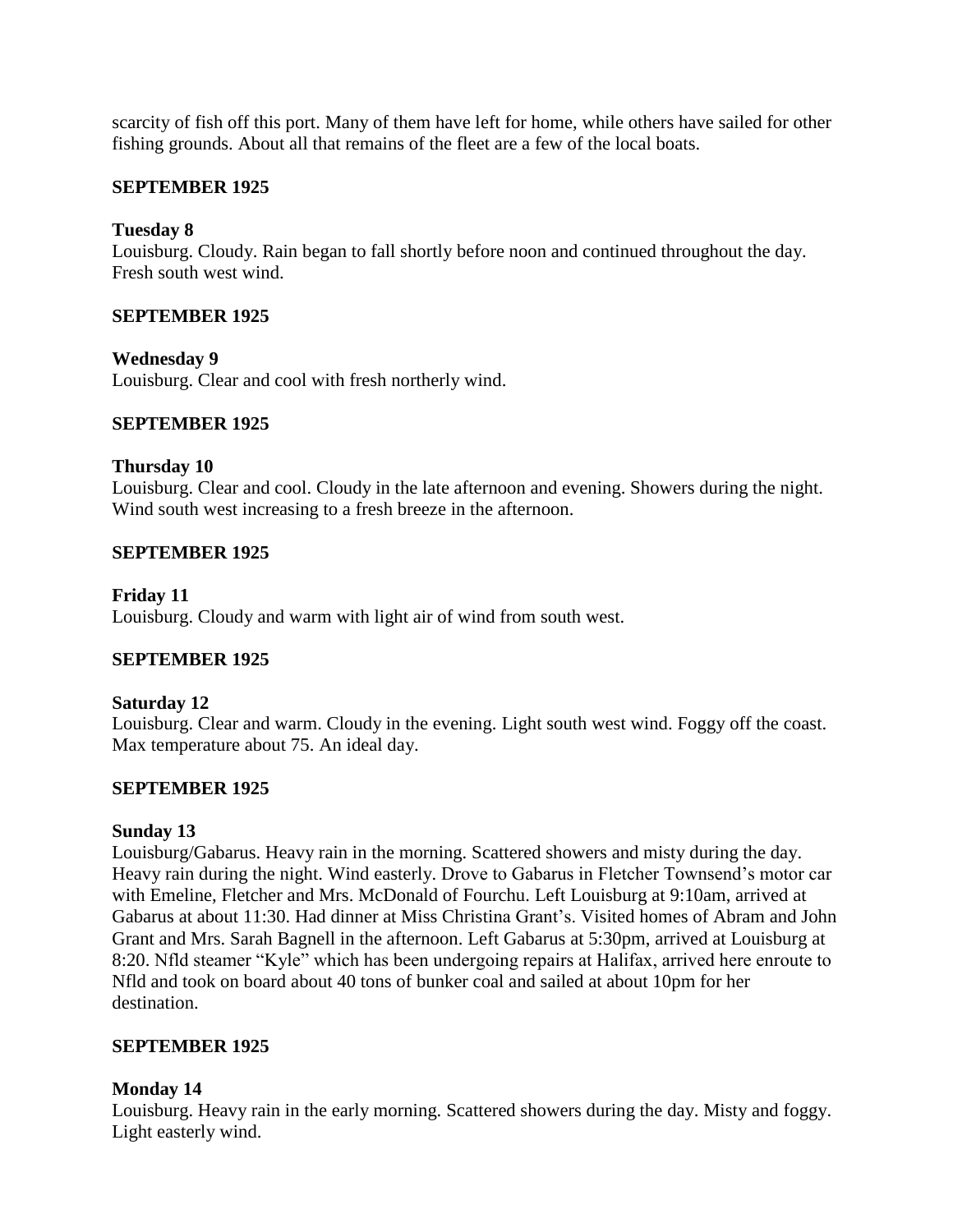#### **SEPTEMBER 1925**

#### **Tuesday 15**

Louisburg. Cloudy, misty and showery in the morning. Cleared in the late afternoon. Wind easterly. Nfld steamer ------

### **SEPTEMBER 1925**

#### **Wednesday 16**

Louisburg. Partly cloudy and moderately warm with light easterly and southerly wind. Liberal Convention held at St. Peter's at which Mr. George W. Kyte, M.P. was nominated to contest the constituency of Cape Breton West and Richmond at the election which is to take place on October 29<sup>th</sup>. Attended choir practice in St. James United Church at 9pm.

### **SEPTEMBER 1925**

### **Thursday 17**

Louisburg. Cloudy, cool and threatening with light easterly wind. Rain began to fall at about 7pm. Attended regular meeting of Town council at 7:30pm.SEPTEMBER 1925

### **SEPTEMBER 1925**

#### **Friday 18**

Louisburg. Cloudy and moderately warm. Partly clear in the afternoon.

#### **SEPTEMBER 1925**

**Saturday 19** Louisburg. Heavy rain in the early morning. Scattered showers during the day. Cool at night.

### **SEPTEMBER 1925**

#### **Sunday 20**

Louisburg. Mostly cloudy and chilly. Light northerly wind changing to east and south east in the afternoon. Began to rain at about 9:30pm. Attended united service in St. James United Church at 11am and 7pm. Preacher Rev. D. A. McMillan of Calvin United Church.

#### **SEPTEMBER 1925**

#### **Monday 21**

Louisburg. Rained all day with moderate southerly gale.

#### **SEPTEMBER 1925**

### **Tuesday 22**

Louisburg. Mostly clear and very cool with fresh north west wind. Conservative Convention at St. Peter's at which Dr. John A. McDonald, M.P.P. was chosen as the candidate to contest the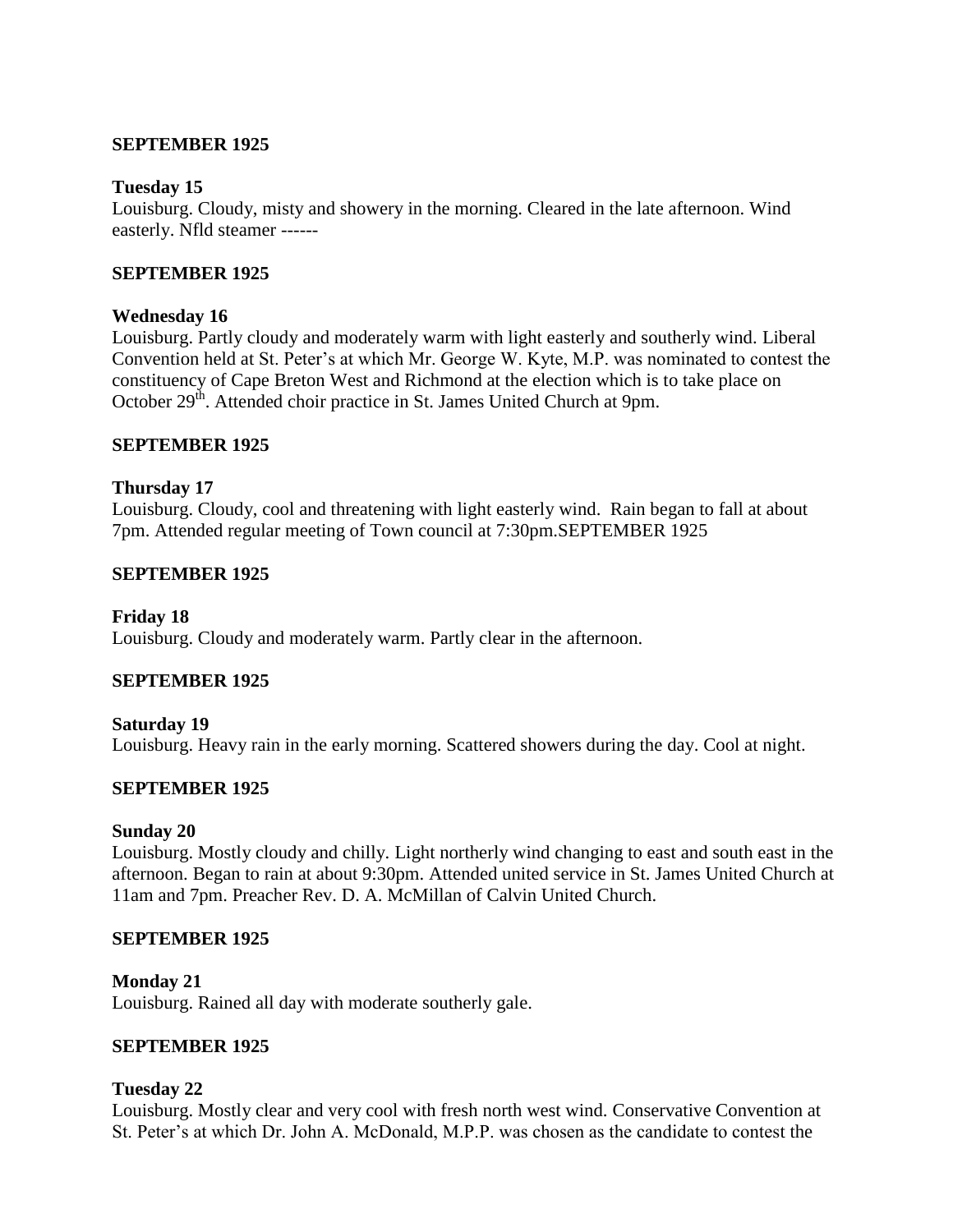constituency of Cape Breton West and Richmond at the coming Dominion election which is to take place on the  $29<sup>th</sup>$  of October next.

### **SEPTEMBER 1925**

### **Wednesday 23**

Louisburg. Clear and very cool with fresh westerly wind. Unoccupied dwelling owned by Mrs. Kate DeFries totally destroyed by fire at about 11pm.

### **SEPTEMBER 1925**

### **Thursday 24**

Louisburg. Clear and cool with fresh south west wind. Frost in the morning.

### **SEPTEMBER 1925**

### **Friday 25**

Louisburg. Foggy and warm in the early part of the day. Very cool in the afternoon and evening. Light southerly wind in the morning which changed to north west at noon and increased to a moderate gale.

### **SEPTEMBER 1925**

### **Saturday 26**

Louisburg. Clear and very cool with gale from north-north east which moderated in the evening. Attended political meeting in Masonic hall held in the interest of the Liberal party. Addresses delivered by Mr. Cotton and Mr. G. W. Kyte, Liberal candidate for Cape Breton West and Richmond.

### **SEPTEMBER 1925**

### **Sunday 27**

Louisburg. Clear and moderately warm with moderate west - south west wind. In company with Emeline, visited Havenside in the afternoon. Made a short call at Mr. Alineard's. Returned home at about 5:30pm. Attended service in Calvin United Church at 11am and 7pm. Preacher, Rev. D. A. McMillan. The united services, which have been held alternately between Calvin and St. James United Churches beginning Aug. 9<sup>th</sup>, ended today for this season.

### **SEPTEMBER 1925**

### **Monday 28**

Louisburg. Heavy rain in the early part of the day accompanied by heavy south west wind. Showery, misty and foggy in the afternoon and evening. Wind moderated in the afternoon and changed to north west at night.

### **SEPTEMBER 1925**

**Tuesday 29**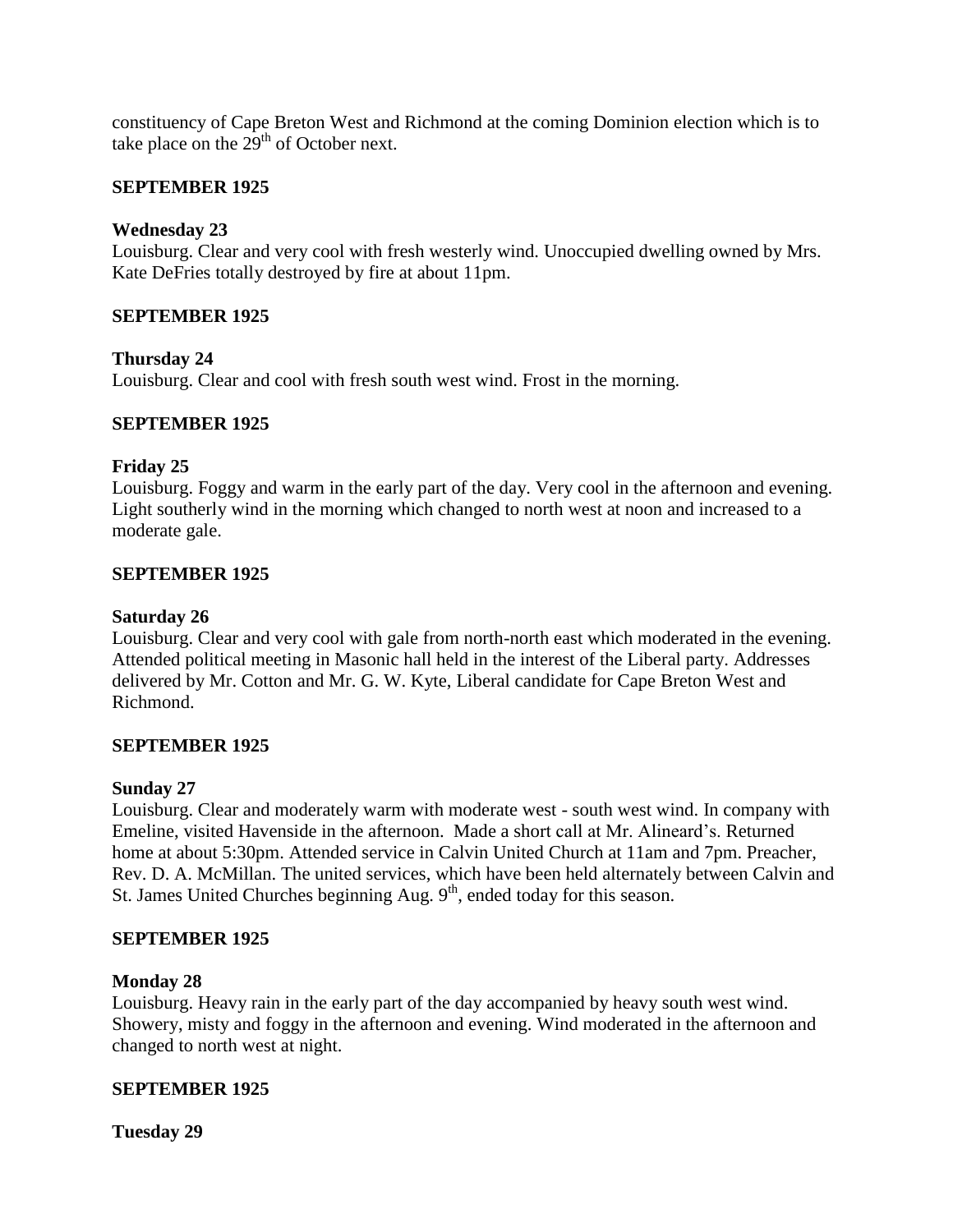Louisburg. Mostly cloudy and mild with light northerly wind.

### **SEPTEMBER 1925**

### **Wednesday 30**

Louisburg. Clear and cool with light northerly wind. Marriage of Mr. Ray Ingraham of Glace Bay, NS to Miss Frances Lewis of this town. Ceremony performed at the home of the bride by Rev. A. D. Townsend. Attended choir practice in the Methodist Church at 9pm.

# **OCTOBER 1925**

### **Thursday 1**

Louisburg. Mostly clear and cool. Wind northerly. Heavy frost in the morning. Dahlias in the garden seriously injured by last night's frost. First killing frost to visit my garden this season.

### **OCTOBER 1925**

### **Friday 2**

Louisburg/ New Waterford. Clear and moderately warm with light northerly wind. An ideal day.

### **OCTOBER 1925**

### **Saturday 3**

Louisburg. Clear and moderately warm. Cloudy in the late afternoon. Light north west wind changing to south west and increasing to a fresh breeze. Attended funeral of the late Mrs. Charley Dickson of New Waterford, which took place from the railway station on the arrival of the 10:15am train. Funeral service held in St. James United Church by Rev. A. D. Townsend assisted by Rev. Mr. Whidden of New Waterford and Rev. D. A McMillan of Calvin Untied Church, Louisburg. Interment in St. James United Church cemetery.

# **OCTOBER 1925**

### **Sunday 4**

Louisburg. Rained almost continuously throughout the day. Wind southerly. Attended service in St. James United Church at 11am and 7pm. Preacher, Rev. H. D. Townsend.

### **OCTOBER 1925**

### **Monday 5**

Louisburg. Rained heavily during the greater part of the day. Light southerly wind which changed to north east in the afternoon. Political meeting held in Masonic hall at 8pm in the interest of the Conservative party. Meeting addressed by Mr. A. D. Gunn of Sydney and Dr. John A. MacDonald, Conservative candidate for Cape Breton West and Richmond.

# **OCTOBER 1925**

**Tuesday 6** Louisburg. Cloudy and mild.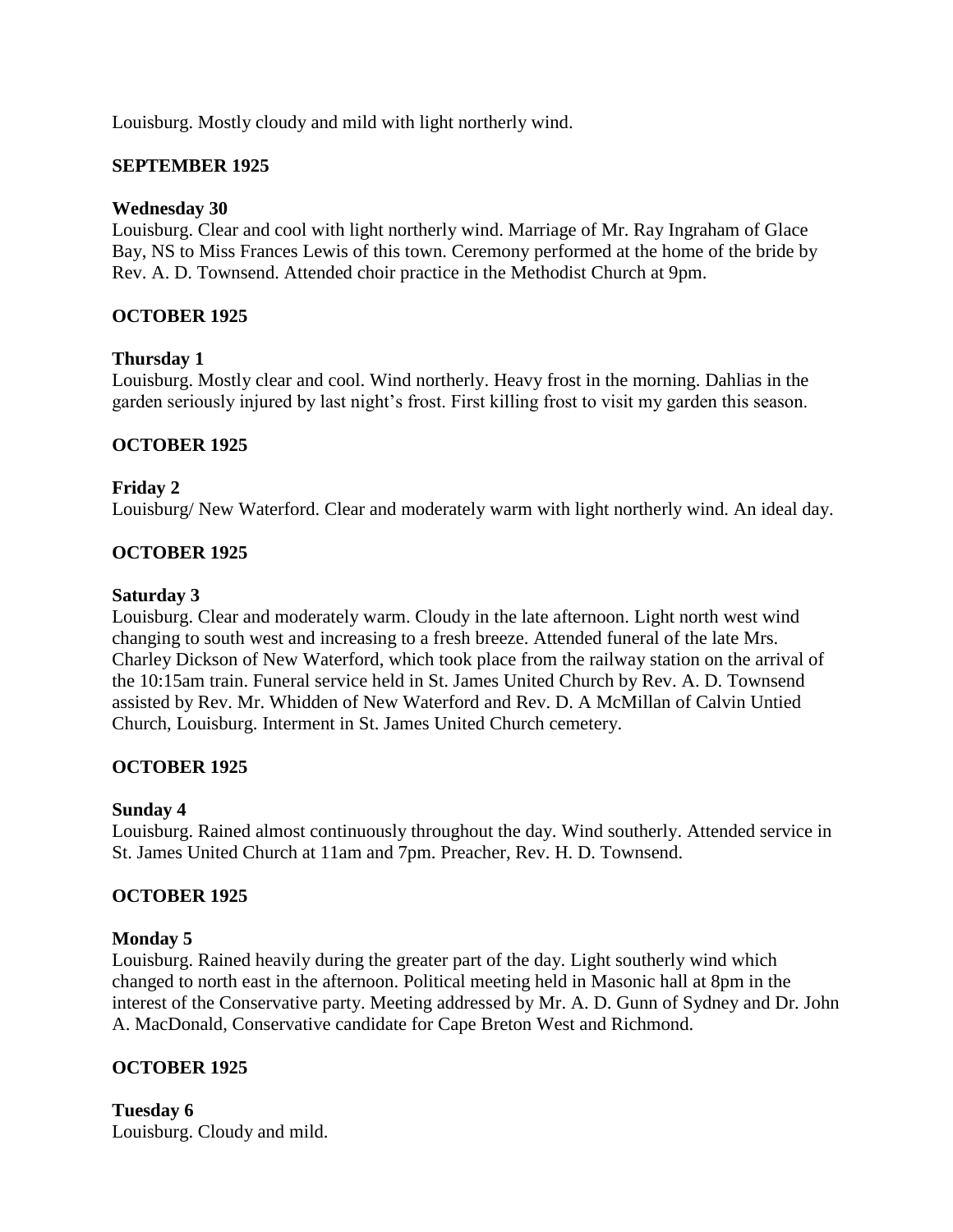### **OCTOBER 1925**

#### **Wednesday 7**

Louisburg. Cloudy and mild. Light showers in the afternoon. Heavy rain at night. Light variable wind.

### **OCTOBER 1925**

#### **Thursday 8**

Louisburg. Clear and cool with moderate northerly wind. Visited public school at 9am in company with A. A. Martell, John N. MacDonald, Rev. M. J. Wallace, Rev. H. D. Townsend and Rev. D. A. McMillan in connection with the "Fire Prevention Week" programme.

#### **OCTOBER 1925**

#### **Friday 9**

Louisburg. Cloudy. Rain began to fall at about 10am and continued until about 9pm. Light south east wind increasing to a heavy gale in the afternoon.

#### **OCTOBER 1925**

#### **Saturday 10**

Louisburg. Cloudy. Rain began to fall at about 10am and continued until about 9pm. Light south east wind increasing to a heavy gale in the afternoon. Wind moderated at about 8pm and changed to south west and west during the night.

### **OCTOBER 1925**

#### **Sunday 11**

Louisburg. Partly clear and very chilly and raw. Rain squalls at intervals during the day. Blew a gale from north west all day. In company with Emeline, visited home of Arthur Cann, Havenside. Attended service in St. James United Church at 11am and 7pm. Preachers, Rev. Mr. McKillop of Gabarus at 11am and Rev. Mr. Boyce of Glace Bay at 7pm.

### **OCTOBER 1925**

**Monday 12** Louisburg. Clear and cool with fresh north west wind.

### **OCTOBER 1925**

**Tuesday 13** Louisburg. Partly clear and very cool. Scattered rain and hail squalls. Wind north west.

### **OCTOBER 1925**

**Wednesday 14**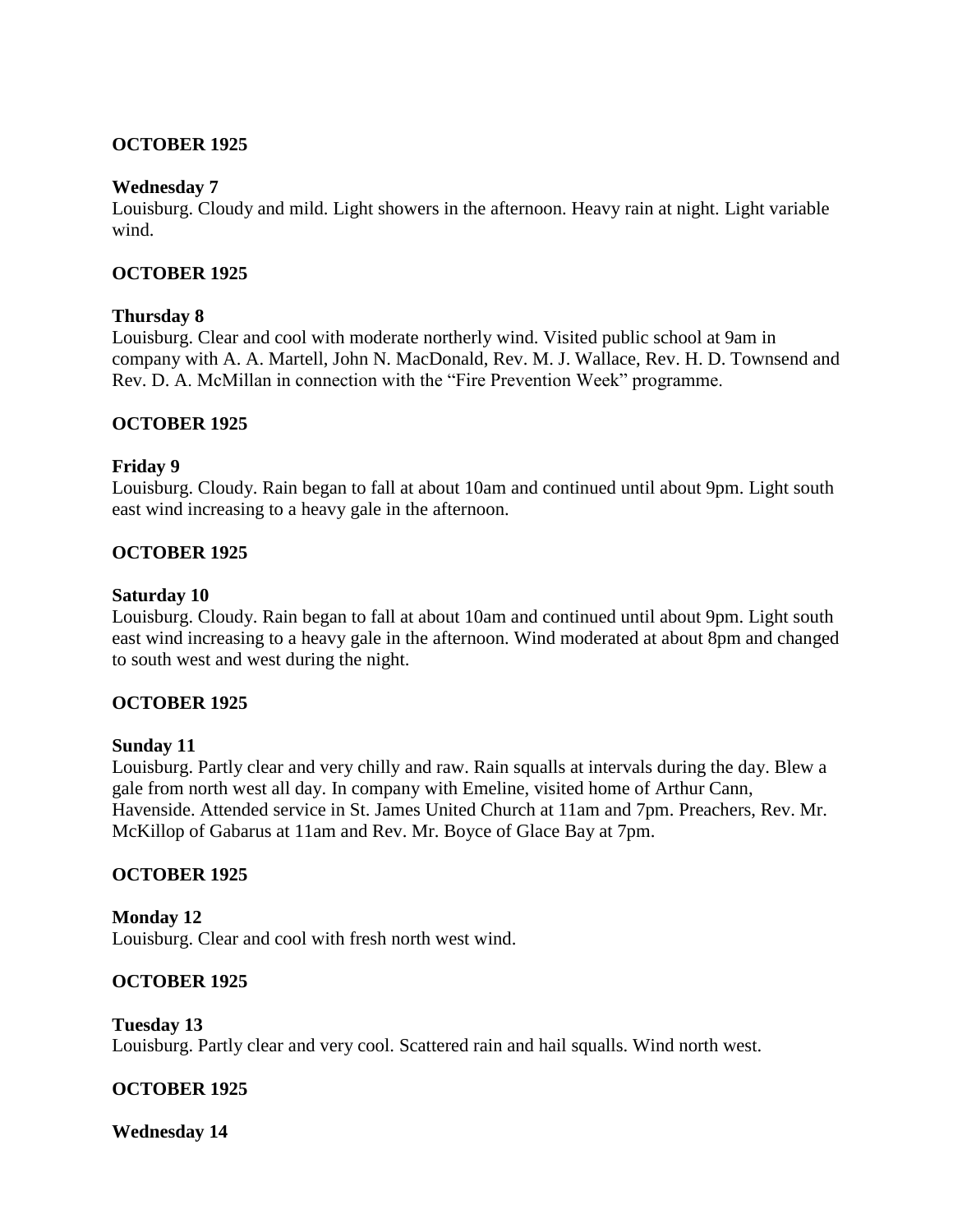Louisburg. Partly clear and chilly with scattered hail and rain squalls. Wind north west. Heavy frost during the night which killed all plants that were not frost proof. Dahlias in the garden completely destroyed.

### **OCTOBER 1925**

### **Thursday 15**

Louisburg. Cloudy and mild. Began to rain at about noon and continued during the afternoon. Stopped raining at about 6pm. Wind southerly increasing to a strong breeze and moderating at night.

### **OCTOBER 1925**

### **Friday 16**

Louisburg. Clear and moderately warm with light variable winds. An ideal day.

### **OCTOBER 1925**

### **Saturday 17**

Louisburg. Cloudy and mild. Rain began to fall at about 4pm and continued for several hours. Light variable wind mostly southerly. Fred Huntington and Henry Gibbons arrived in the afternoon by motor car for a short visit.

### **OCTOBER 1925**

### **Sunday 18**

Louisburg. Clear and cool with strong north west wind which moderated in the afternoon. Fred Huntington and Henry Gibbons who have been staying with us since yesterday afternoon, left for home at about 5pm. Attended service in St. James United Church at 11am and 7pm. Preacher Rev. H. D. Townsend.

# **OCTOBER 1925**

### **Monday 19**

Louisburg. Clear and cool with light north west wind. An ideal day.

### **OCTOBER 1925**

### **Tuesday 20**

Louisburg. Rained heavily in the morning. Cleared in the afternoon. Wind south east changing to north west in the evening and increasing to a fresh breeze. Death at Salmon River of Aunt Lavinia Huntington in her  $85<sup>th</sup>$  year.

### **OCTOBER 1925**

### **Wednesday 21**

Louisburg/Salmon River. Clear and cool. Wind northerly. Telephone message from Heber at Sydney stating that Aunt Lavinia Huntington had passed away at 9pm yesterday. Also stating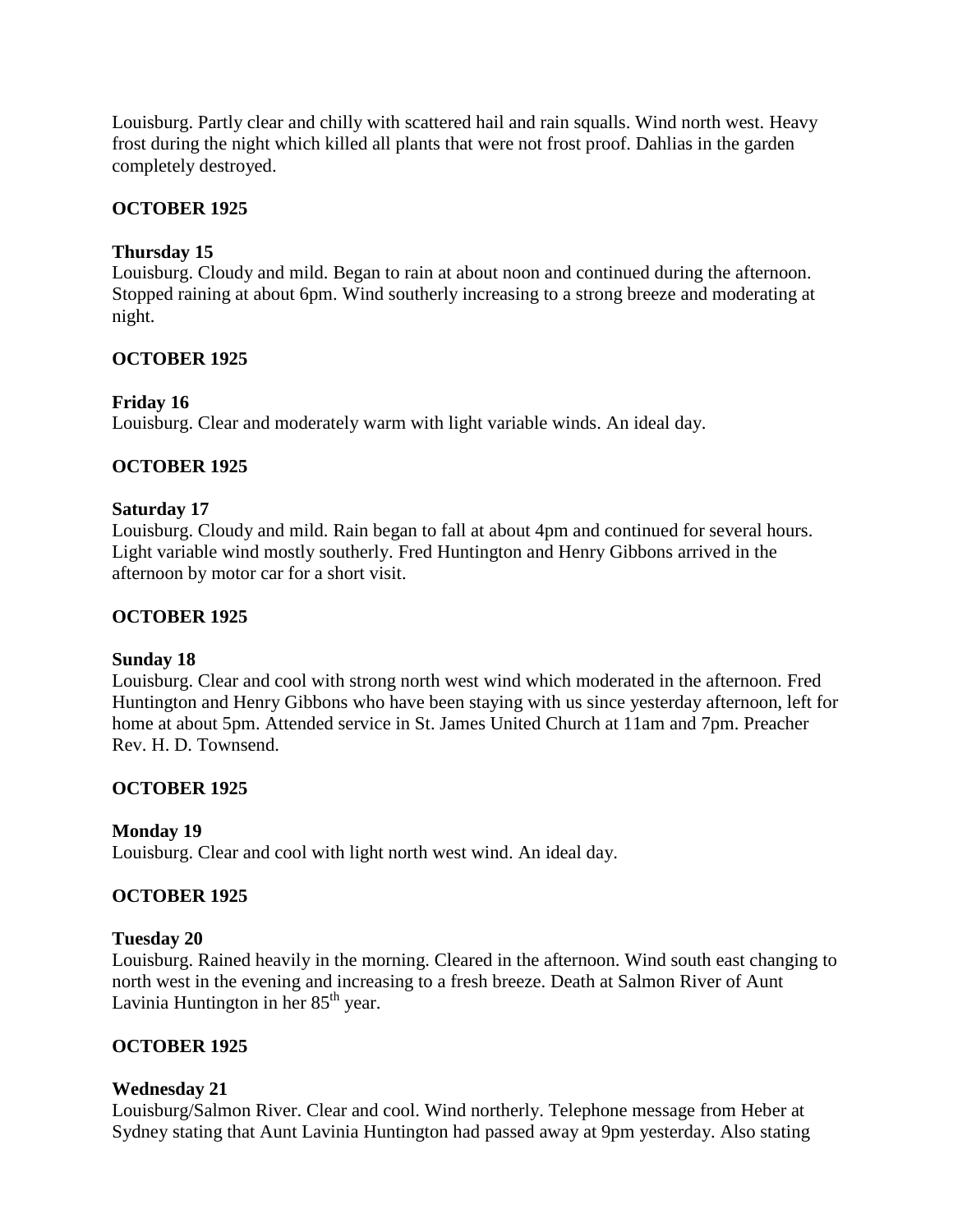that if I wished to attend the funeral he would wait at Sydney until the arrival of the evening train. Left Louisburg on the 3:50pm train for Sydney enroute for Salmon River. Met Heber and Fred at Sydney station and drove to Salmon River by motor truck arriving home shortly before 9pm.

# **OCTOBER 1925**

### **Thursday 22**

Salmon River. Clear and cool with light variable wind. A perfect autumn day. Attended funeral of Aunt Lavinia Huntington at 2pm. Funeral service at the house and grave conducted by Rev. Mr. Ferris (Baptist). Hymns used at service: "Rock of Ages", "Asleep in Jesus" and "Abide with me".

### **OCTOBER 1925**

### **Friday 23**

Salmon River. Rain, sleet and snow accompanied by heavy gale. One of the worst storms for years. Wind east veering to north east and north. Snow fall about 6 inches. Cleared late in the evening. Telephone and Telegraph lines put out of commission all over the country. Intended returning to Louisburg today, but had to remain here on account of the storm. Drove down to Clifford's with Heber in the evening and remained there for the night.

### **OCTOBER 1925**

### **Saturday 24**

Salmon River/Louisburg. Cloudy, chilly and raw with frequent snow squalls. Fresh north west wind. Drove to Sydney on motor truck with Clifford and Fred. Arrived at Sydney at about 9:20am. Returned to Louisburg at about 6pm by train.

# **OCTOBER 1925**

### **Sunday 25**

Louisburg. Cloudy and mild during the greater part of the day. Rain began to fall at about 5pm and poured in torrents during the night. Light south east wind which increased to a fresh breeze in the evening and a terrific gale during the night. Attended service in St. James United Church at 11am and 7pm. Preacher, Rev. H. D. Townsend.

### **OCTOBER 1925**

### **Monday 26**

Louisburg. Partly clear and cool with westerly gale. Political meeting in Masonic hall at 3pm. Addressed by Mrs. Bannerman in the interest of the Liberal party. Mr. G. W. Kyte, Liberal candidate for Cape Breton West and Richmond, assisted by Mrs. Bannerman and Mr. H. C. N. Levatte, held a meeting in Masonic hall at 8pm.

# **OCTOBER 1925**

**Tuesday 27**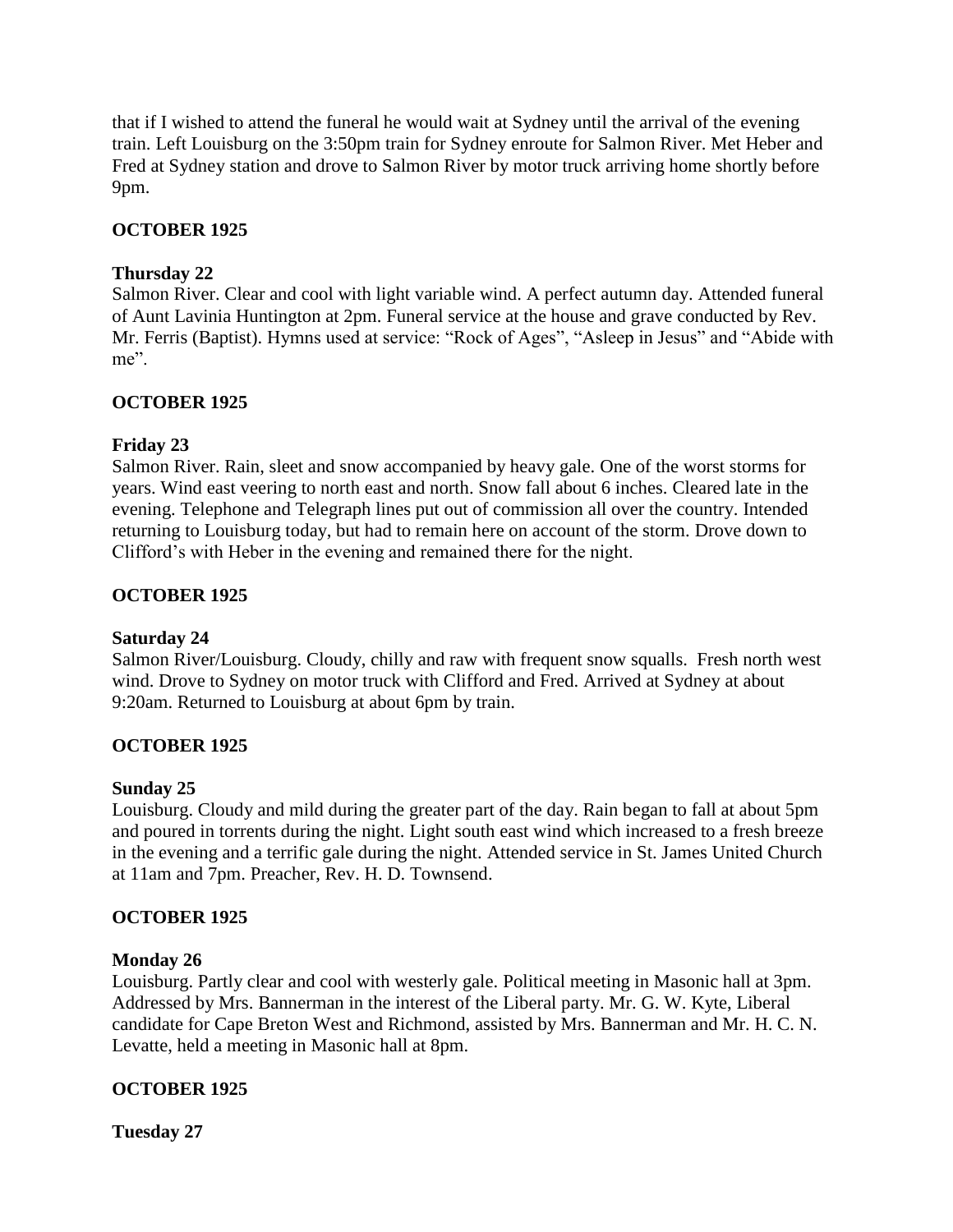Louisburg. Clear and cool with fresh westerly wind which moderated in the evening. Emeline in company with Wesley, Howard, Mrs. Townsend and Phoebe Townsend drove to Gabarus by motor car to attend the funeral of the late Mrs. Munroe who died at Gabarus on Sunday morning.

# **OCTOBER 1925**

### **Wednesday 28**

Louisburg. Clear and cool with moderate north west wind. An ideal day. Nova Scotia fishing schooner, "Mona Marie", Capt. Ritcy, arrived in the afternoon having on board Desmond Holdridge, Geo. Robinson and Sorin Neilson, of Baltimore, USA, crew of the yacht "Dolphin" who were picked up yesterday morning about 60 miles south east of Scatari. The "Dolphin" left Battle Harbour about the middle of this month under sail, but met with a succession of gales which threatened to send her to the bottom. When sighted by the "Mona Marie", she was flying distress signals and could not have kept afloat much longer. The rescue was carried out with much difficulty owing to heavy wind and sea and great credit is due the rescuers.

### **OCTOBER 1925**

### **Thursday 29**

Louisburg. Heavy rain in the morning. Stopped raining at about 9am and cleared at about noon. Heavy gale from south east which changed to westerly after noon. Canadian Federal elections result as follows: Liberals under Premier W. L. MacKenzie King, 101, Conservatives under leadership of Arthur Meighen, 117, Progressives, Mr. Harke, leader, 24, Labor, 2, Independent, 1. Total, 245. Result in Cape Breton West and Richmond: Dr. John A. MacDonald, Conservative, elected over Geo. W. Kyte, Liberal, a majority of 710. McD. 3962, Kyte 3252. Cape Breton South: Finlay McDonald, Conservative, 9551, L. D. Currie, Liberal, 4510, J. B. MacLauchlin, Labor, 3617. Cape Breton North: Dr. L. Johnston, Con, 6168, H. L. Kelley, Liberal, 3901. Inverness: J. D. McDougall, Con., 5050, Dr. A. W. Chisholm, 3727, Louisburg town: G. W. Kyte, Lib., Dr. J. A. McDonald, Con.

### **OCTOBER 1925**

#### **Friday 30**

Louisburg. Partly clear and cool with strong north west wind.

#### **OCTOBER 1925**

**Saturday 31** Louisburg. Clear and cool.

#### **NOVEMBER 1925**

#### **Sunday 1**

Louisburg. Clear and cool with light north west wind. Cold at night. Attended service in St. James United Church at 11am and 7pm. Preacher Rev. H. D. Townsend. Sunday school "Rally Day" service in the evening.

#### **NOVEMBER 1925**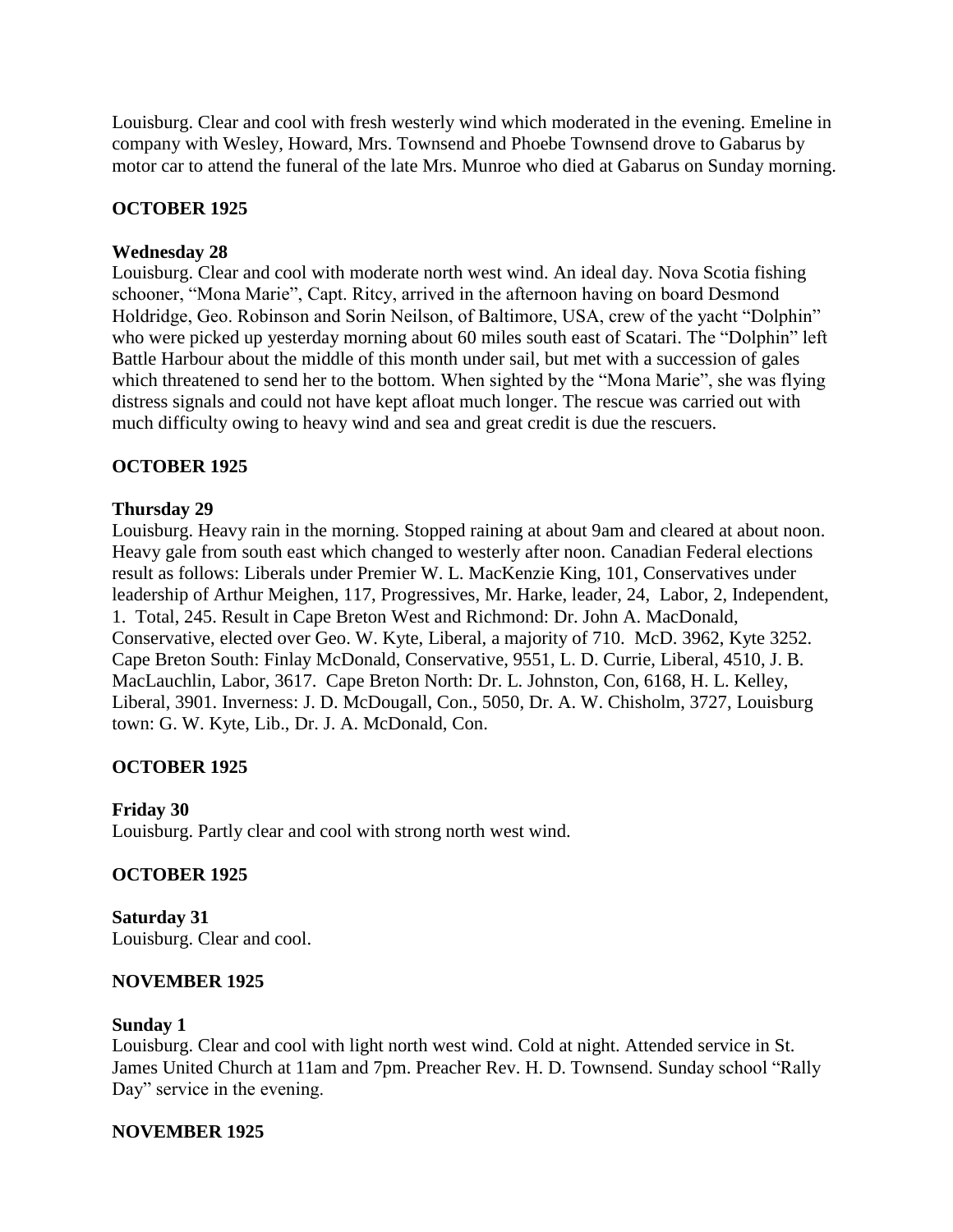### **Monday 2**

Louisburg. Clear and cool with light northwest wind.

### **NOVEMBER 1925**

### **Tuesday 3**

Louisburg. Partly clear and cool with light wind. Nova Scotia Municipal elections. Louisburg district (no. 6) elected Capt. William W. Lewis by a majority of 28 over Angus MacLean. Lewis, 111, MacLean, 83. Attended meeting of school board at 7:30pm.

### **NOVEMBER 1925**

### **Wednesday 4**

Louisburg. Clear and cool with light northerly wind. An ideal day. Attended choir practice in St. James United Church at 9pm.

### **NOVEMBER 1925**

### **Thursday 5**

Louisburg. Cloudy and mild. Rain during the night. Light south west wind.

### **NOVEMBER 1925**

### **Friday 6**

Louisburg. Cloudy, foggy and mild. Partly clear for a short time in the afternoon. Misty in the forenoon. Light southerly wind.

### **NOVEMBER 1925**

**Saturday 7** Louisburg. Cloudy and mild. Foggy with light southerly wind.

### **NOVEMBER 1925**

### **Sunday 8**

Louisburg. Cloudy and mild. Wind south west increasing to a fresh breeze during the night. Attended service in St. James United Church at 11am and 7pm. Preacher, Rev. H. D. Townsend.

### **NOVEMBER 1925**

#### **Monday 9**

Louisburg. Thanksgiving Day. Rained in the morning. Cloudy and mild during the day. Partly clear for a short time in the afternoon. Wind south west changing to northerly. General holiday. Had shop open for business part of the day and during the evening. Attended united Thanksgiving service in Calvin United Church at 10:30am. Service conducted by Rev. D. A. McMillan assisted by Rev. H. D. Townsend. Sermon by Mr. Townsend. Heber arrived on the morning train and spent the day returning on the 3:50pm train. In company with Emeline, Heber,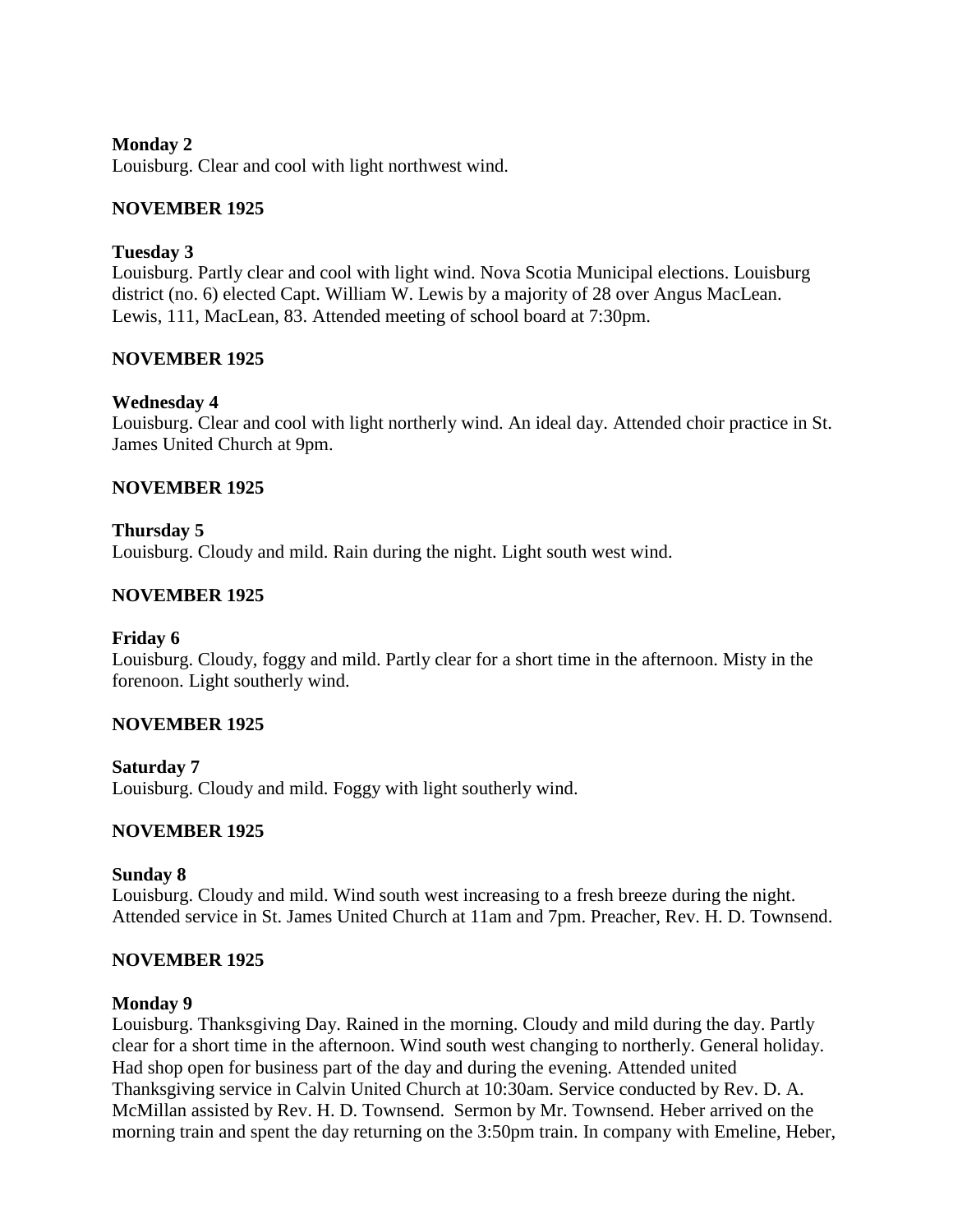Maud, Frances, Wesley, Fletcher, Mrs. Z. W. Townsend and Emerson Grant, had dinner with Rev. H. D. Townsend and family at 1pm.

### **NOVEMBER 1925**

### **Tuesday 10**

Louisburg. Cloudy in the morning. Clear and cool in the afternoon. Light north west wind. Snow squalls during the early part of the night. Bishop MacKinley held confirmation service in the Anglican Church at 7:30pm.

### **NOVEMBER 1925**

### **Wednesday 11**

Louisburg. Clear and cool. Wind north west. Government steamer "Lady Laurier" arrived. Attended choir practice in St. James United Church at 9pm.

### **NOVEMBER 1925**

### **Thursday 12**

Louisburg. Clear and cool with light westerly wind. An ideal day. Mrs. Clifford Huntington and daughter, Lillian arrived on the evening train to visit us for a few days.

### **NOVEMBER 1925**

### **Friday 13**

Louisburg. Cloudy, foggy and misty. Showers in the afternoon. Heavy rain during the night. Light easterly wind increasing to a moderate gale at night.

### **NOVEMBER 1925**

# **Saturday 14**

Louisburg. Cloudy and very mild. Partly clear at noon. Light south west wind.

### **NOVEMBER 1925**

### **Sunday 15**

Louisburg. Cloudy and cool with light north west wind. Attended service in St. James United Church at 11am and 7pm. Preacher, Rev. H. D. Townsend.

### **NOVEMBER 1925**

### **Monday 16**

Louisburg. Cloudy, mild and calm until late in the afternoon when a breeze sprung up from the south east which increased to a heavy gale in the evening and continued during the night accompanied by heavy rain. "S. S. Hernfield" from Halifax enroute to Nfld ports with freight while entering the harbour for shelter, ran aground on the north side, west of Roman Catholic Church at about 6:30pm. She floated off about a half an hour later without having sustained any serious damage. Drowning accident at Shelburne, NS. Boat containing 9 men of U. S. Coast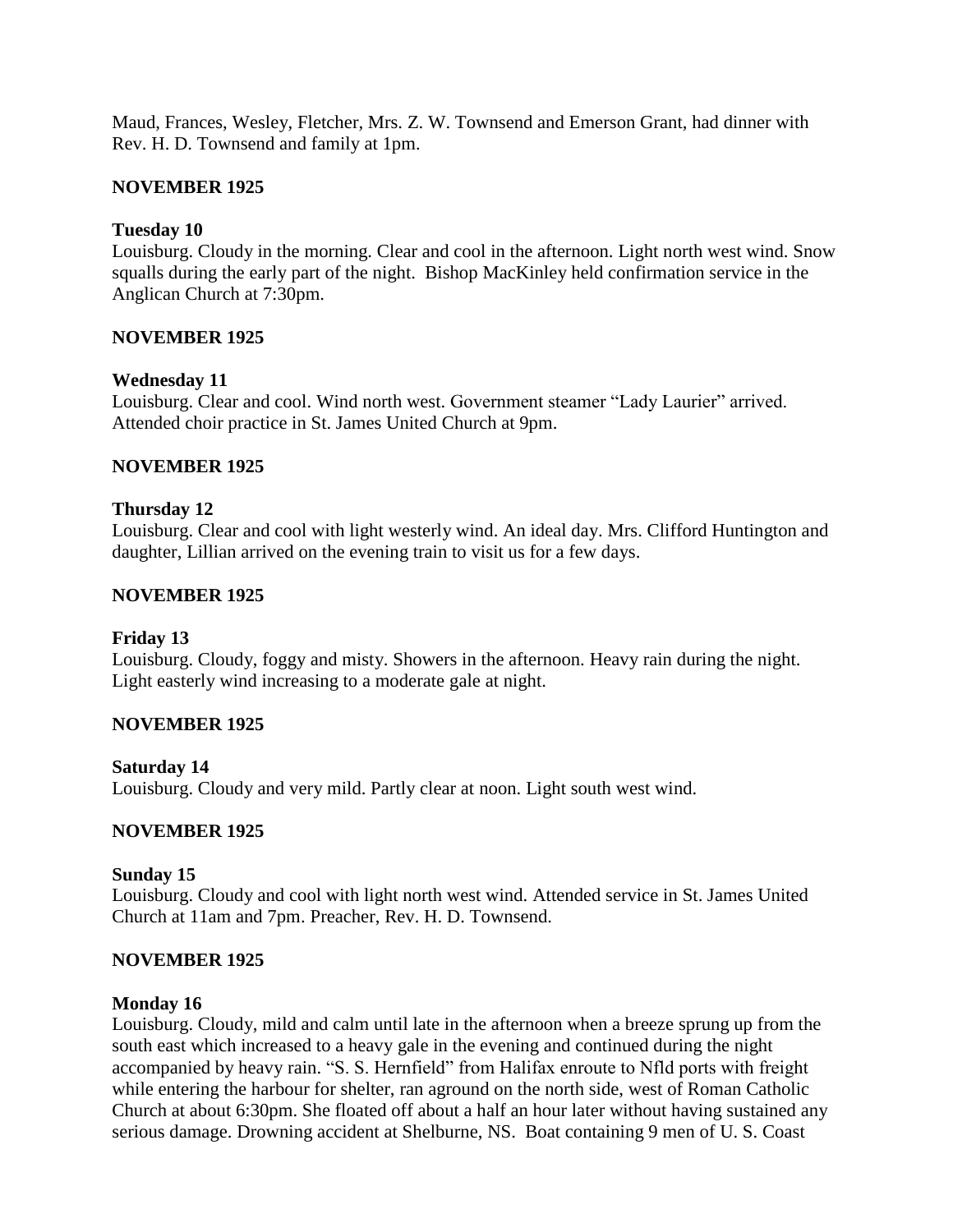Guard cutter "Morrill" capsized in the gale while attempting to return to the ship. 8 drowned, 1 reached shore in an exhausted condition.

### **NOVEMBER 1925**

### **Tuesday 17**

Louisburg. Partly clear with strong north west wind which moderated early in the day. Snow squalls during the night. Snow fall about ½ inch.

### **NOVEMBER 1925**

### **Wednesday 18**

Louisburg. Partly clear and cool with occasional rain and hail squalls. Fresh northerly wind. Ground covered by about  $\frac{1}{2}$  inch of snow in the morning which disappeared early in the day. Emeline, Mrs. Townsend, Mrs. H. D. Townsend and Wesley Townsend motored to Sydney returning at about 6:30pm. Attended choir practice in St. James United Church at 9pm.

### **NOVEMBER 1925**

### **Thursday 19**

Louisburg. Clear and mild in the forenoon. Cool with moderate south west wind in the afternoon. An ideal day. Attended regular meeting of Town Council at 7:30pm.

### **NOVEMBER 1925**

**Friday 20** Louisburg. Cloudy and mild with heavy showers.

### **NOVEMBER 1925**

**Saturday 21** Louisburg. Cloudy and mild with light south west wind.

# **NOVEMBER 1925**

### **Sunday 22**

Louisburg. Mild and partly clear with light north west wind. Death during the night of Mrs. Catherine McDonald aged 97 years. Attended service in St. James United Church at 11am and 7pm. Preacher Rev. H. D. Townsend.

### **NOVEMBER 1925**

**Monday 23** Louisburg. Cloudy and mild.

### **NOVEMBER 1925**

**Tuesday 24**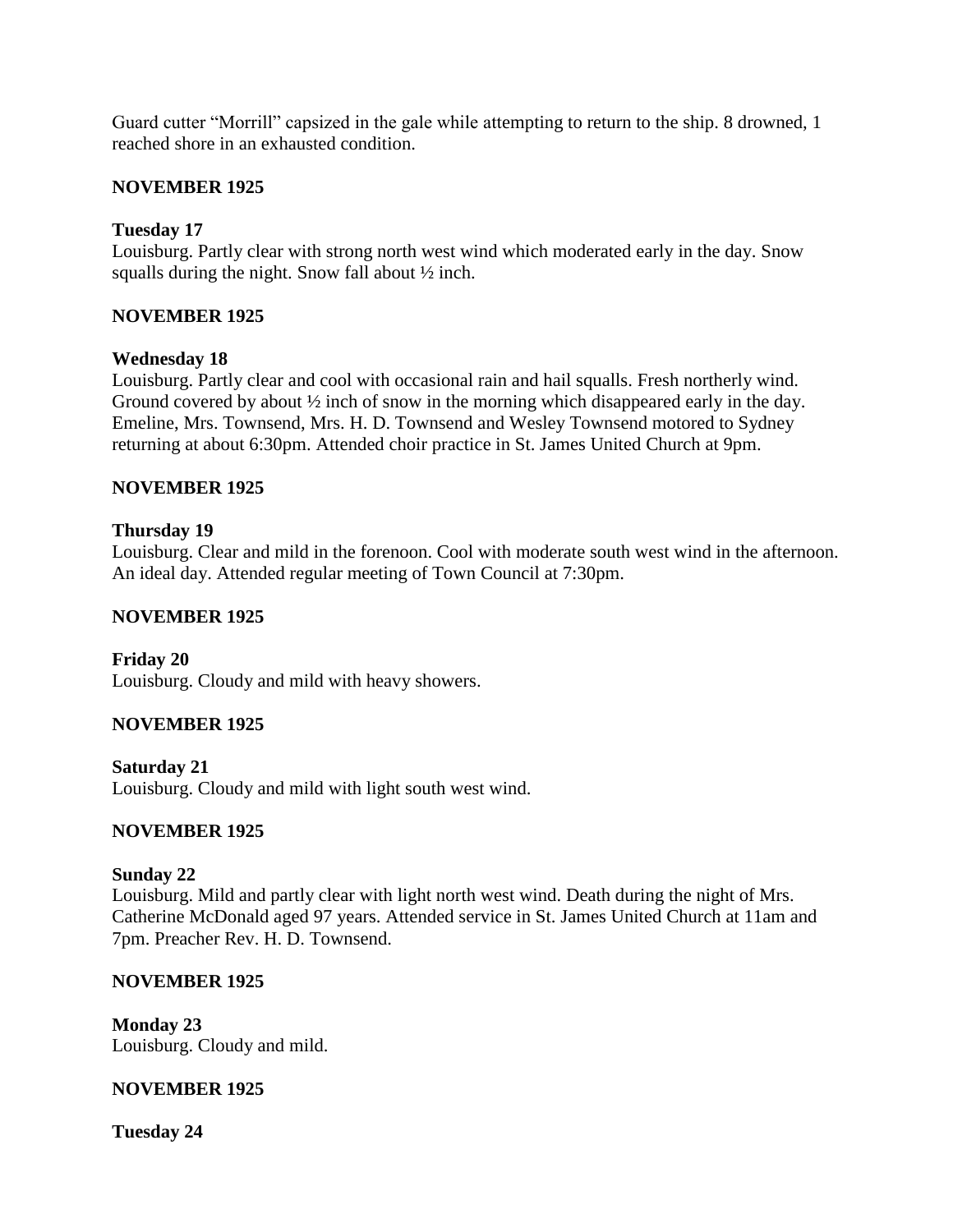Louisburg. Heavy rain and gale in the morning. Cloudy and showery during the day. Heavy showers late at night. Wind south east changing to south west in the forenoon and northerly at night. Anglican congregation held a Tea and Fancy Sale in the parish hall in the evening. Clifford arrived on the morning train to spend a few days with us. In company with Emeline, Maria, Clifford and Lillian, had supper in the parish hall.

### **NOVEMBER 1925**

### **Wednesday 25**

Louisburg. Cool and partly cloudy with moderate north west wind. Attended funeral of the late Mrs. Catherine McDonald at 10:30am. Service conducted by Rev. D. A. McMillan assisted by Rev. H. D. Townsend. Interment at Catalone.

### **NOVEMBER 1925**

### **Thursday 26**

Louisburg. Cloudy and cool. Partly clear in the afternoon. Light snow squalls in the morning. Light north west wind.

### **NOVEMBER 1925**

#### **Friday 27**

Louisburg. Cloudy, chilly and raw with fresh north west wind. Mrs. Clifford Huntington and daughter Lillian, who have been visiting us since the  $12<sup>th</sup>$  inst and Clifford Huntington, who arrived on Nov.  $24<sup>th</sup>$ , left for home on the 8:45am train for Mira where they will spend a few days before leaving for home.

### **NOVEMBER 1925**

### **Saturday 28**

Louisburg. Cloudy and mild. Showers in the afternoon. Heavy rain during the night. Wind easterly changing to south west.

### **NOVEMBER 1925**

#### **Sunday 29**

Louisburg. Partly clear. Cold at night. Light north west wind. Attended service in St. James United Church at 11am and 7pm. Preacher, Rev. H. D. Townsend.

### **NOVEMBER 1925**

#### **Monday 30**

Louisburg. Partly clear and cold with fresh north west wind. Min temperature about 17 above zero

### **DECEMBER 1925**

**Tuesday 1**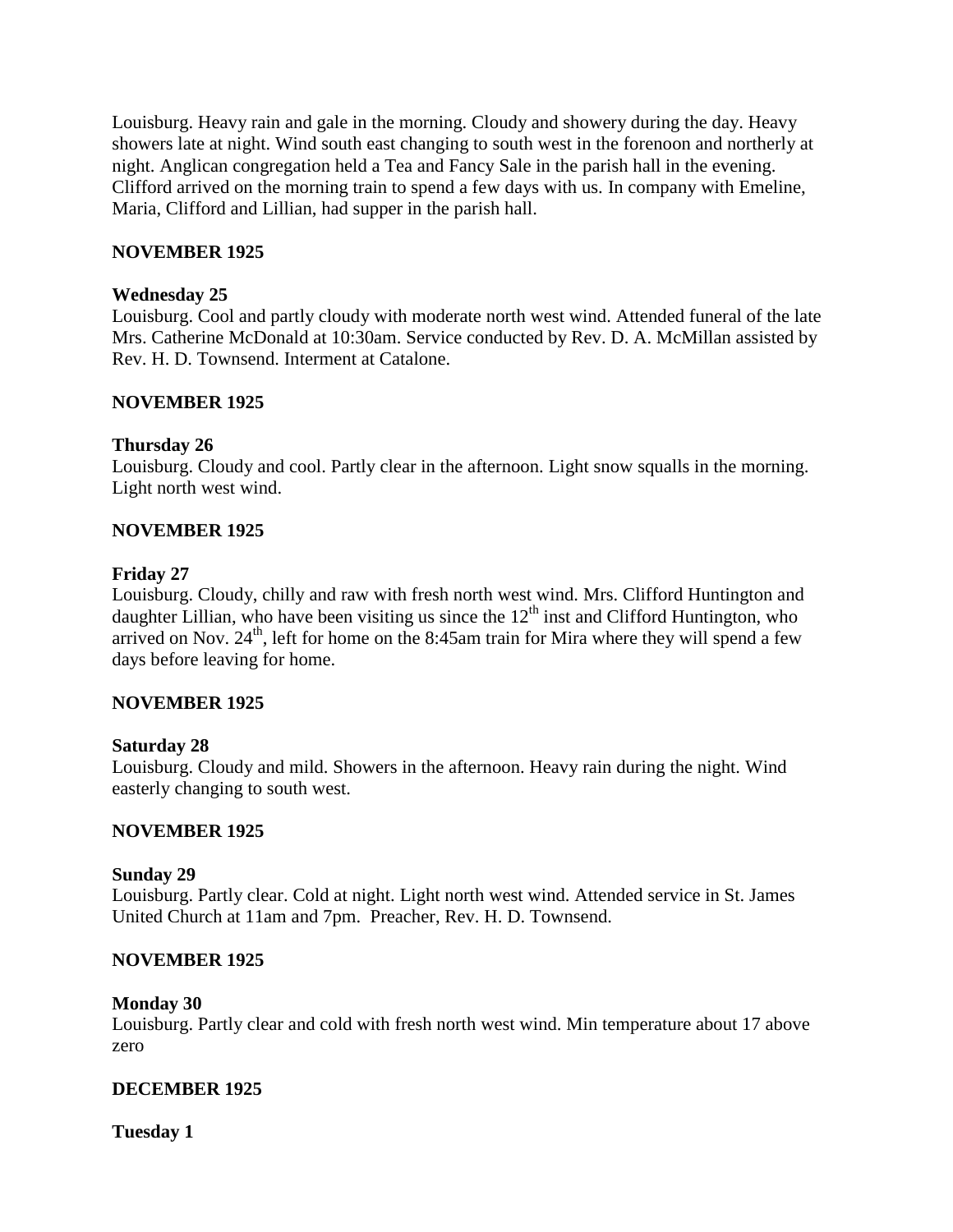Louisburg. Clear and moderately cold with light variable wind. Min temperature about 20 above zero. An ideal day. Attended regular meeting of school board at 7:30pm.

### **DECEMBER 1925**

### **Wednesday 2**

Louisburg. Clear. Cold in the morning and at night. Mild during the day with light variable wind. An ideal day. Attended choir practice in St. James United Church at 9pm.

### **DECEMBER 1925**

### **Thursday 3**

Louisburg. Clear and mild with light variable wind. Moderately cold in the morning. A perfect day. Attended regular meeting of Town Council at 7:30pm.

### **DECEMBER 1925**

**Friday 4** Louisburg. Cloudy and mild with light north east wind.

### **DECEMBER 1925**

**Saturday 5** Louisburg. Partly cloudy and mild.

### **DECEMBER 1925**

### **Sunday 6**

Louisburg. Clear and moderately cold in the morning. Mild during the day. Cloudy in the afternoon. Attended service in St. James United Church at 11am and 7pm. Preacher, Rev. H. D. Townsend.

### **DECEMBER 1925**

### **Monday 7**

Louisburg. Rained heavily in the morning. Partly clear in the afternoon and evening. Foggy at night. Very mild. Wind southerly changing to westerly in the afternoon.

### **DECEMBER 1925**

### **Tuesday 8**

Louisburg. Mild and partly clear with light variable wind.

### **DECEMBER 1925**

### **Wednesday 9**

Louisburg. Rain in the morning. Showery during the day. Wind southerly. Attended choir practice in St. James United Church at 9pm.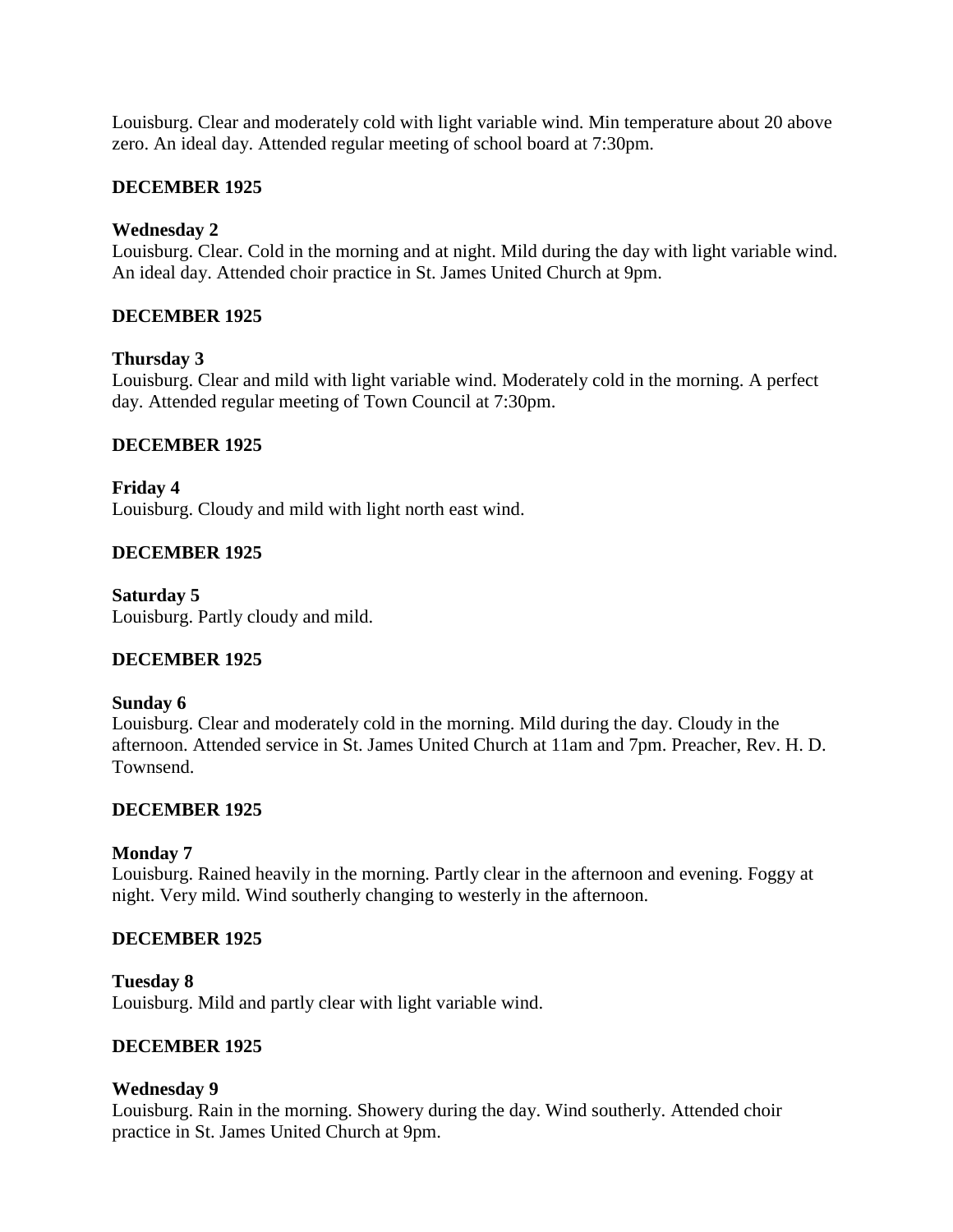### **DECEMBER 1925**

#### **Thursday 10**

Louisburg. Clear and cold with moderate north west wind. Mr. Eldon Magee, who has resided here for the last 20 years, left on the 3:50pm train for Sydney enroute to Miami, Florida, where he intends to take up his abode providing he can secure suitable employment.

### **DECEMBER 1925**

#### **Friday 11**

Louisburg. Partly clear and cold with moderate westerly wind. Light snow squalls in the morning. Min temperature am 8 above zero. Death of Mrs. Alex McIntyre.

#### **DECEMBER 1925**

#### **Saturday 12**

Louisburg. Cloudy and mild with rain in the afternoon. Wind southerly and easterly.

#### **DECEMBER 1925**

#### **Sunday 13**

Louisburg. Cloudy and mild. Rained for about three hours in the afternoon. Wind southerly changing to westerly at night. Attended funeral of the late Mrs. Alex McIntyre at 2pm. Service in Calvin United Church conducted by Rev. D. A. McMillan. Interment in Calvin Church cemetery. Attended service in St. James United Church at 11am and 7pm. Preacher, Rev. H. D. Townsend. After evening service, spent the evening at Mr. Arthur Townsend's with members of the choir.

### **DECEMBER 1925**

#### **Monday 14**

Louisburg. Partly clear and moderately cold. Light snow squalls. Wind north west. Fletcher Townsend left on the 4:50pm train for Boston, Mass to undergo treatment Rheumatism from which he has been suffering for some time.

### **DECEMBER 1925**

**Tuesday 15** Louisburg. Cloudy and moderately cold with fresh westerly wind. Light snow squalls.

#### **DECEMBER 1925**

### **Wednesday 16**

Louisburg. Partly clear and moderately cold with moderate west and north west wind. Attended choir practice in St. James United Church at 9pm.

#### **DECEMBER 1925**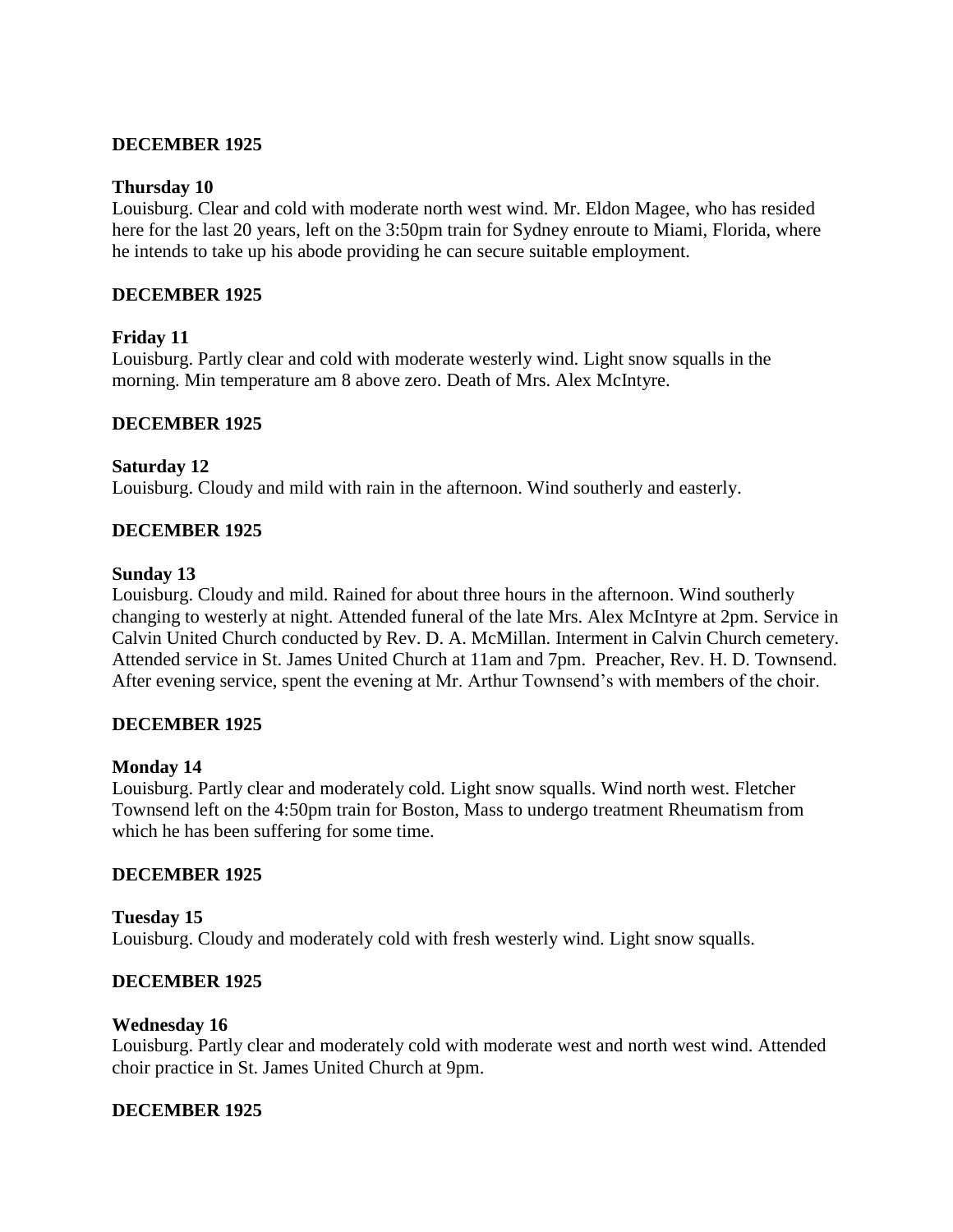### **Thursday 17**

Louisburg. Partly clear and moderately cold. Attended regular meeting of Town Council at 7:30pm.

### **DECEMBER 1925**

### **Friday 18**

Louisburg. Partly cloudy and moderately cold. Wind north west. Public schools closed for the Christmas holidays. Miss Frances Huntington who has been staying with us and attending Louisburg high school, left on the 3:50pm train enroute for home to spend the Christmas holidays.

### **DECEMBER 1925**

### **Saturday 19**

Louisburg. Cloudy in the morning with light snow. Cleared shortly before noon. Clear and moderately cold in the afternoon and evening. Light variable wind. Snow fall about 1 ½ inches. Heaviest snow fall this season and the first time that the ground was entirely covered except the snow storm of Oct 23<sup>rd</sup>.

### **DECEMBER 1925**

### **Sunday 20**

Louisburg. Partly cloudy and moderately cold with light variable wind. Attended service in St. James United Church at 11am and 7pm. Preacher, Rev. H. D. Townsend. Christmas service. Christmas music by the choir.

### **DECEMBER 1925**

### **Monday 21**

Louisburg. Cloudy and mild. Light snow and hail began to fall at about 3pm. Turned to rain a short time after and rained heavily during the evening. Light south east wind increasing to a fresh breeze in the afternoon.

### **DECEMBER 1925**

### **Tuesday 22**

Louisburg. Cloudy and mild. Began to snow at about 7pm. Turned to rain and drizzle during the night. Wind southerly. Ground covered by a thin coat of frozen hail and rain. Streets and sidewalks very slippery. Death at Sydney, NS of John Allan McGillivray, a former resident of this place, aged 47 years.

### **DECEMBER 1925**

### **Wednesday 23**

Louisburg. Cloudy and mild in the morning. Strong northerly wind in the afternoon and evening with frost at night.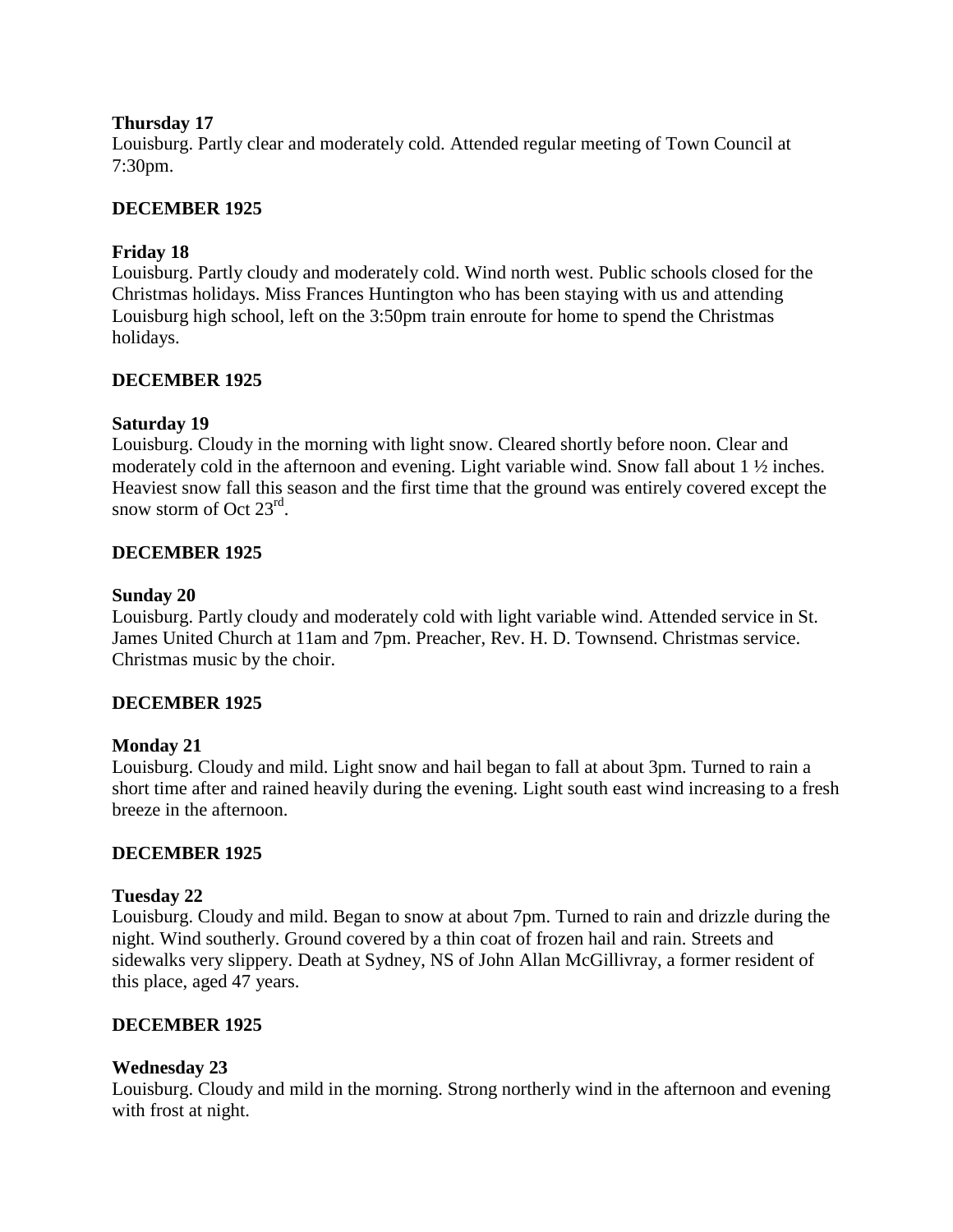### **DECEMBER 1925**

### **Thursday 24**

Louisburg. Clear and moderately cold with strong north west wind. Squally and blustery all day. Streets and sidewalks very slippery. Attended funeral of the late John Allan McGillivray on the arrival of the morning train from Sydney. Body was taken to St. James United Church where service was conducted by Rev. H. D. Townsend assisted by Rev. D. A. McMillan. Interment in St. James cemetery. Service at the grave by Mariner's Lodge A.H and A.M. (Who had charge of the funeral arrangements).

### **DECEMBER 1925**

### **Friday 25**

Louisburg. Clear and moderately cold with moderate north west wind.

### **DECEMBER 1925**

### **Saturday 26**

Louisburg. Cloudy and chilly in the morning. Began to snow at about 10am and continued until about the middle of the afternoon. Light easterly wind which changed to westerly late at night. Snow fall about 4 inches. First fall of snow of any account this season. British steamer "Hillfern", Capt. O'Sullivan, enroute from Sevansea, Wales to Lynn, Mass with a cargo of hard coal, arrived at about 4pm for bunker coal.

### **DECEMBER 1925**

**Sunday 27** Louisburg. Partly clear and moderately cold. Wind north west.

### **DECEMBER 1925**

#### **Monday 28**

Louisburg. Moderately cold in the morning with llight snow squalls. Mild during the greater part of the day. Wind south west and west. Steamer "Hillfern" which arrived here Saturday was refused sufficient coal to take her to her destination and after receiving about 5 tons, proceeded to Sydney in the afternoon to finish bunkering. Miss Maud Huntington, who has been clerking with me since July  $10<sup>th</sup>$ , left on the 8:45am train enroute for home where she will spend two weeks vacation.

### **DECEMBER 1925**

#### **Tuesday 29**

Louisburg. Partly clear and mild during part of the day. Moderately cold at night. Wind north west.

### **DECEMBER 1925**

**Wednesday 30**